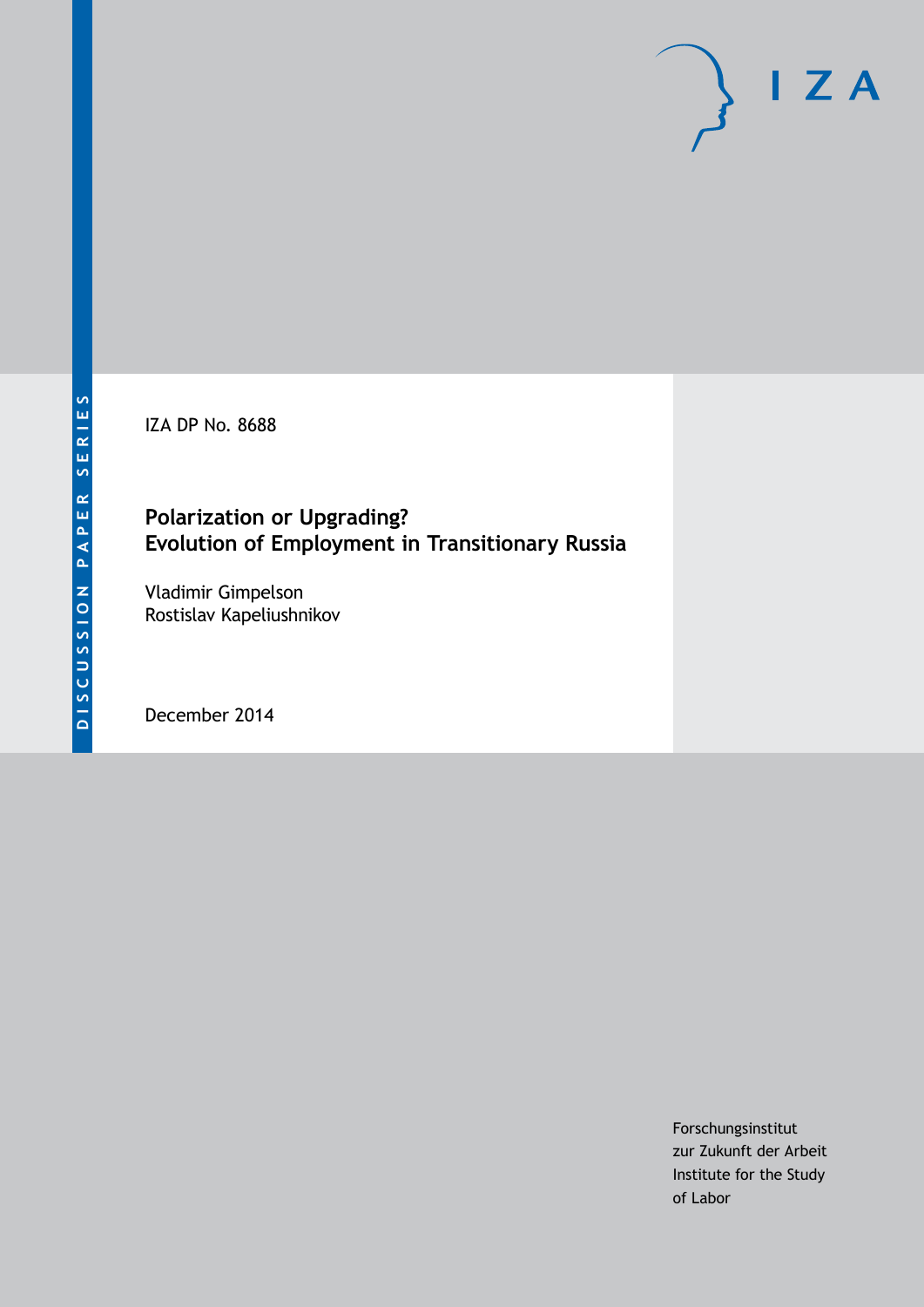# **Polarization or Upgrading? Evolution of Employment in Transitionary Russia**

**Vladimir Gimpelson**

*HSE and IZA*

## **Rostislav Kapeliushnikov**

*HSE and IMEMO*

Discussion Paper No. 8688 December 2014

IZA

P.O. Box 7240 53072 Bonn Germany

Phone: +49-228-3894-0 Fax: +49-228-3894-180 E-mail: [iza@iza.org](mailto:iza@iza.org)

Any opinions expressed here are those of the author(s) and not those of IZA. Research published in this series may include views on policy, but the institute itself takes no institutional policy positions. The IZA research network is committed to the IZA Guiding Principles of Research Integrity.

The Institute for the Study of Labor (IZA) in Bonn is a local and virtual international research center and a place of communication between science, politics and business. IZA is an independent nonprofit organization supported by Deutsche Post Foundation. The center is associated with the University of Bonn and offers a stimulating research environment through its international network, workshops and conferences, data service, project support, research visits and doctoral program. IZA engages in (i) original and internationally competitive research in all fields of labor economics, (ii) development of policy concepts, and (iii) dissemination of research results and concepts to the interested public.

IZA Discussion Papers often represent preliminary work and are circulated to encourage discussion. Citation of such a paper should account for its provisional character. A revised version may be available directly from the author.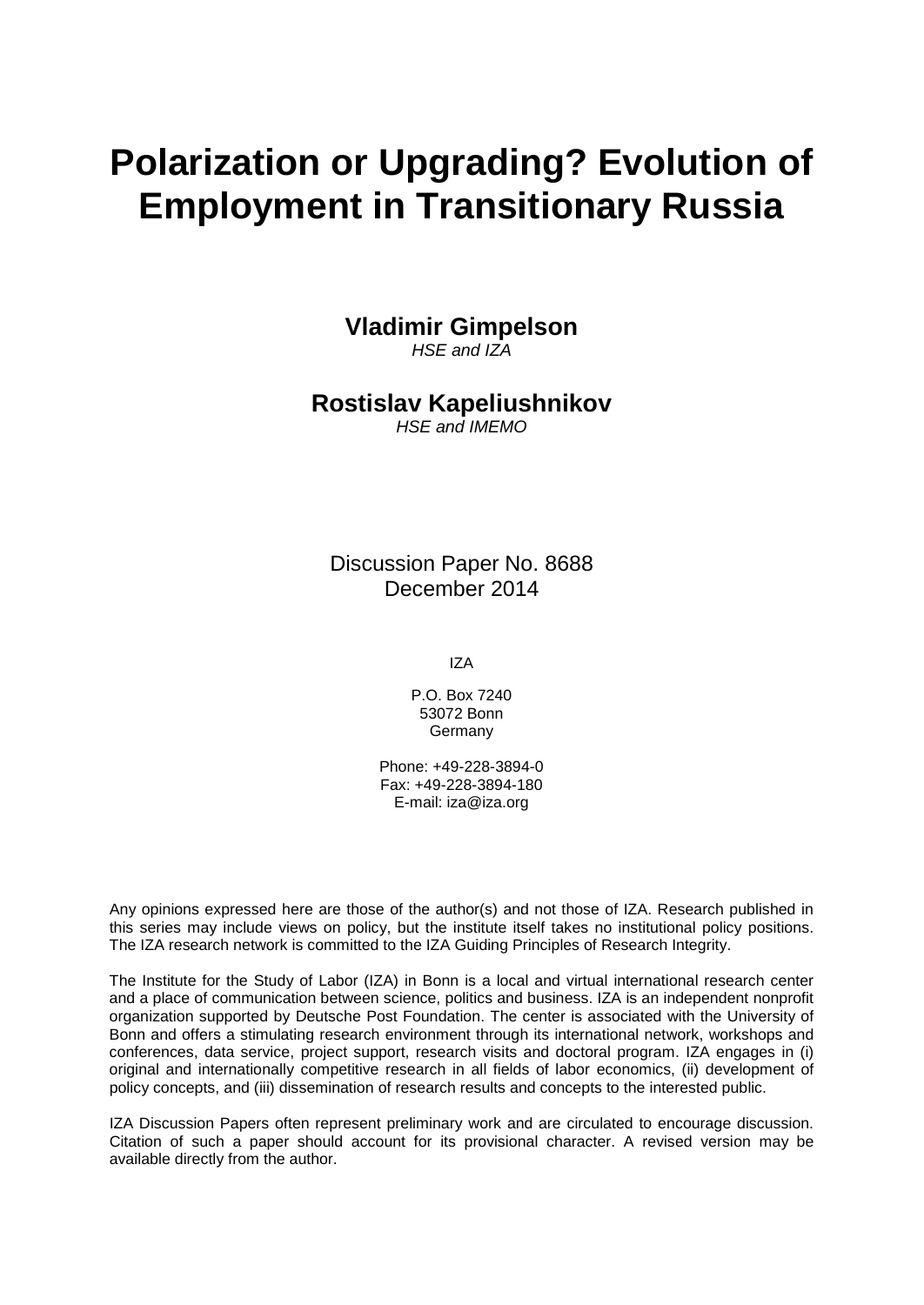IZA Discussion Paper No. 8688 December 2014

## **ABSTRACT**

## **Polarization or Upgrading? Evolution of Employment in Transitionary Russia**

This paper discusses the structural change in the Russian employment and explores whether the evolution of employment over 2000-2012 followed the scenario of progressive upgrading in job quality or brought about the polarization of jobs in terms of their quality. Jobs are defined here as occupation-industry cells and their quality is measured through relative earnings and education levels. Using detailed micro-data from a few complementary large scale surveys, we rank all jobs according to the earnings and educational criteria and divide these distributions into 5 quintiles. At the next stage, we explore dynamic changes in job quality and socio-demographic characteristics of workers in different quintiles. The paper rejects the polarization scenario and confirms the upgrading hypothesis.

JEL Classification: J31, J62

Keywords: job polarization, job upgrading, job quality, employment restructuring, Russia

Corresponding author:

Vladimir Gimpelson Higher School of Economics Department of Applied Economics Room 114, Building 2 4 Slavyanskaya Ploschad Moscow Russia E-mail: [vladim@hse.ru](mailto:vladim@hse.ru)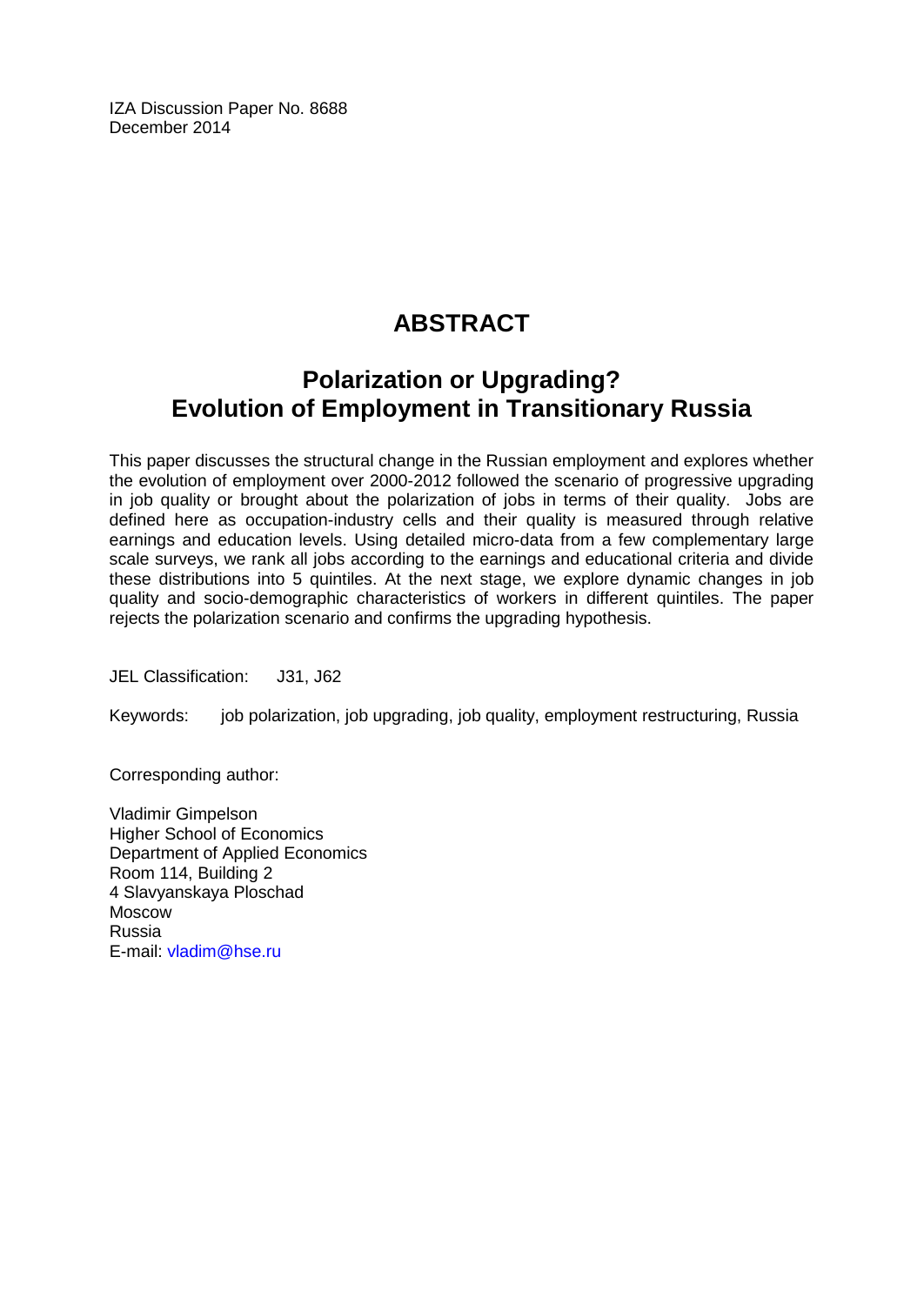## **1. Introduction<sup>1</sup>**

The idea of this paper follows well-known debate in the economic literature. We look at the structural change in Russian employment and try to answer a simple but important question. Specifically, did the evolution of employment from 2000 to 2012 follow the scenario of progressive upgrading or did it instead bring the polarization of jobs in terms of their quality? The first possibility, *upgrading,* assumes the reallocation of workers from lower quality to higher quality jobs. The expected outcome here is that over time, the supply of skilled and well-paid (good) jobs relative to low-skilled and poorly paid (bad) jobs tends to increase. This scenario is often associated with the skills-biased technological change (SBTC) hypothesis (Katz, Murphy, 1992). On the other hand, the alternative scenario expects U-type employment change in which there is an increase in both "bad" and "good" jobs relative to the downsizing observed in medium quality employment. This case suggests a *polarization* of employment where both tails in the job quality distribution rise while the centre of the distribution falls (Autor, Levy and Murnane 2003; Goos and Manning 2007; Goos, Manning and Salomon 2009; Fernández-Macías, Storrie and Hurley 2012). The underlying reason for this type of job development is that middling jobs in the centre of the distribution tend to consist mostly of routine and repetitive tasks that can be easily computerized and thus eliminated. This scenario can be termed routine biased technological change (RBTC). Both hypotheses explain employment change as a function of technology development (via skills) but identify signs and affected zones differently.

Our paper first examines changes in Russian employment in the context of the SBTC and RBTC hypotheses. Several aspects make the Russian case interesting, some of which we refer to here. First, the Russian economy is quite large, a fact sufficient enough to attract research interest. Second, in the 2000s, Russia experienced fast economic growth when the GDP almost doubled, and this was associated with a rapid rise in real earnings. Third, commodity exports spearheaded this growth, which could have an ambiguous impact on various parts of job quality distribution. Fourth, the economic structure went through deep transformation marked by rapid contraction in the agricultural and manufacturing sectors amid simultaneous growth in the service sector. Finally, fifth, this was the period of explosive expansion of tertiary education. Though all of these changes in general were far from being unique to one country, they occurred

<sup>&</sup>lt;sup>1</sup> This paper is a contribution to the project European Jobs Monitor: Global Changes in the Structure of Employment initiated by the European Foundation for the Improvement of Living and Working Conditions (Eurofound). The authors thank John Hurley for detailed and very useful comments. We acknowledge the support from the NRU HSE Basic Research Program.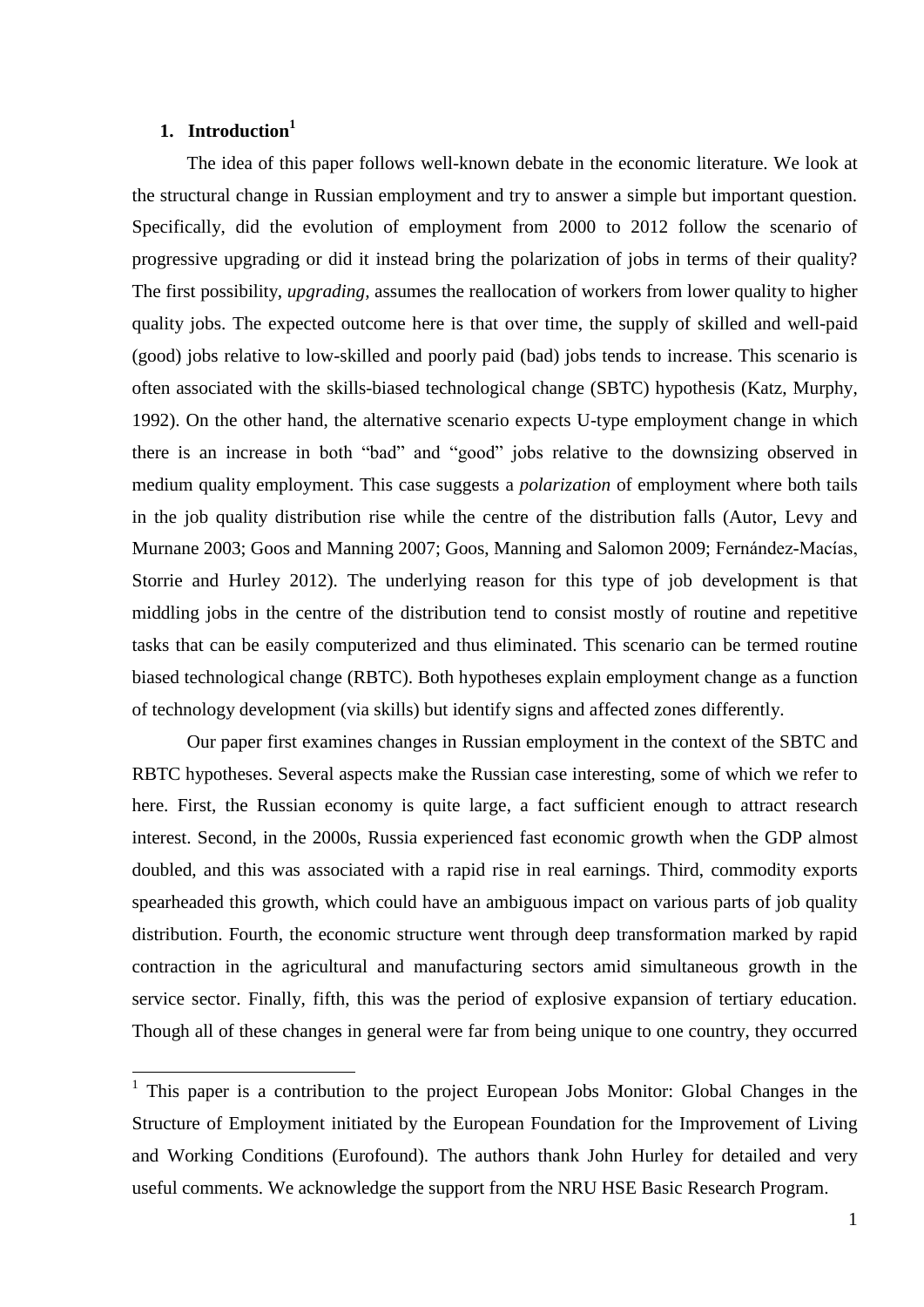with impressive speed and magnitude and were all concentrated in a relatively short time interval. Some of them can be considered the components of the SBTC, while others would point to the RBTC scenario. This ambiguity makes empirical testing even more interesting.

The empirical approach taken in this paper follows the general methodology accepted for the European Jobs Monitor: Global Changes in the Structure of Employment project (Fernandez-Macias, 2012; Fernández-Macías et al., 2012). The key conceptual issue concerns "job" and "job quality" definitions. Jobs are defined as occupation-industry cells, while their quality is measured as a function of relative earnings and education levels. In the study's first stage, we utilised detailed micro-data from a few complementary large-scale surveys to rank all jobs according to earnings and educational criteria and then divided these distributions into 5 quintiles. The first quintile represents the lowest quality jobs, while the fifth quintile represents the best quality jobs. In the second stage, we explored the dynamic changes in job quality and socio-demographic characteristics of workers in different quintiles.

Overall, the paper contains six sections in addition to the introduction and conclusions. Section 2 gives an overview of how the Russian labour market evolved over the period under study and describes its major institutional properties. Section 3 presents the major data sources used in the study and the construction of key variables. Section 4 discusses the general evolution of the job structure. In Section 5, we compare major characteristics of "good" and "bad" jobs, while Section 6 examines job quintiles through the lenses of sectoral decompositions. Section 7 introduces social and demographic profiling of quintiles. In the conclusions, we discuss the main findings as well as caveats and constraints related to the study.

#### **2. The Labour Market Developments**

<u>.</u>

This section presents an overview of the major labour market developments in Russia.<sup>2</sup> The period under study was characterized by remarkable heterogeneity and macroeconomic volatility.

The country experienced a few drastic macroeconomic shocks in the 1990s and 2000s. For example, the years 1992, 1994, 1998, and then 2008 were marked by large decreases in output. The transformational recession in the 1990s was accompanied by a 40% cumulative decline in GDP between 1991 and 1998. However, this "great contraction" in output was associated with much milder employment reductions that totalled less than 15% within the same period. In other words, on average, each percentage point decrease in GDP resulted in a corresponding decline in employment of only 0.3–0.35 percentage points. This contrasted

 $2^{2}$  A detailed account of these developments is given in (Gimpelson and Kapeliushnikov, 2012).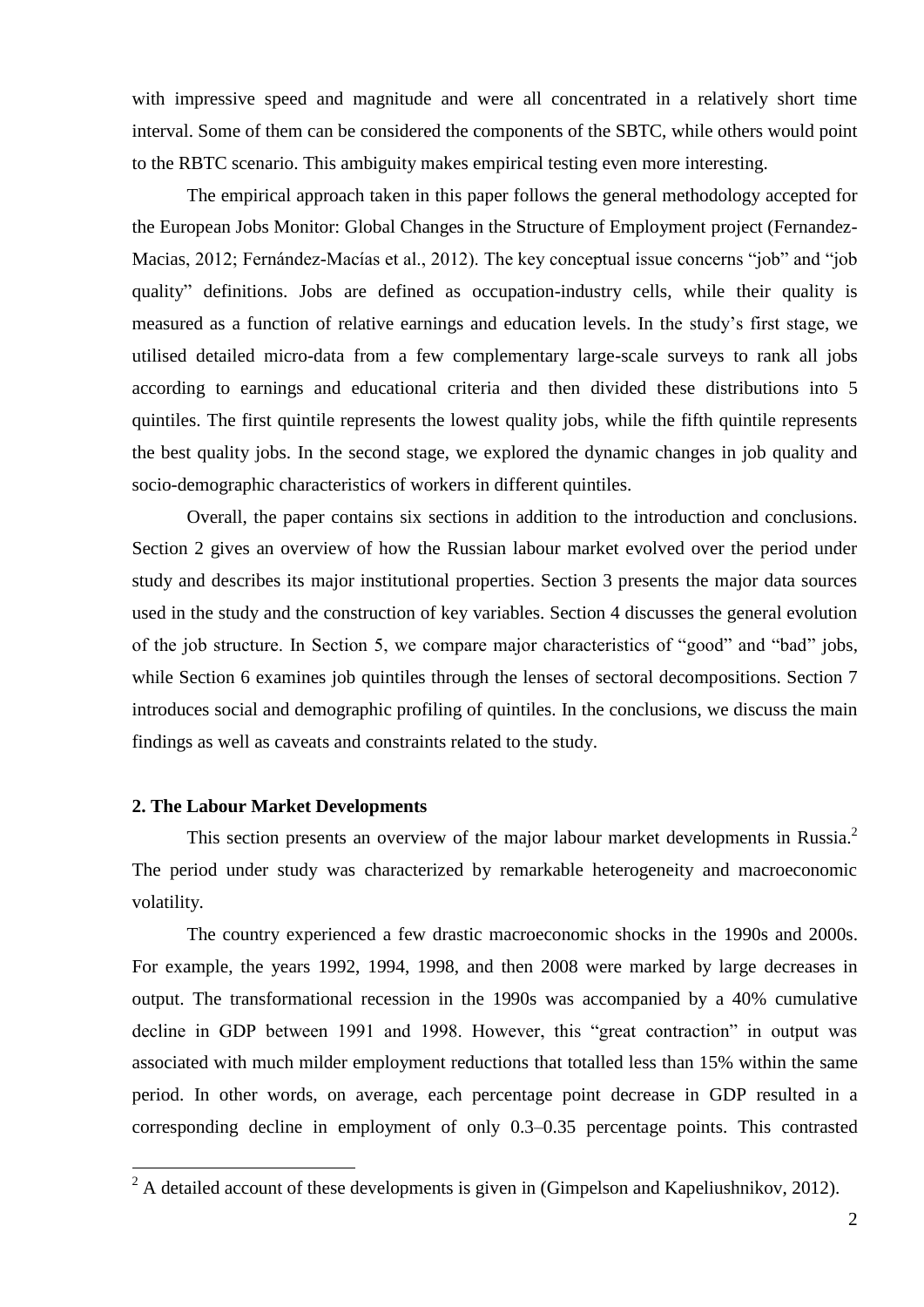strongly with initial expectations as well as the overall growth of employment in most of the Central and Eastern European (CEE) countries, where the elasticity was close to 1.

The financial crisis of 1998 marked the bottom line in the prolonged post-socialist economic decline. Afterwards, 1999 marked the first year in a decade-long economic recovery that was boosted initially by the deep devaluation of the national currency and supported later by the rise in world oil and commodity prices. By 2008, the Russian GDP had increased almost 95% compared to 1998. As a result, these 10 consecutive years of economic boom positively affected all major labour market indicators. Employment levels rose while the unemployment rate decreased from an all-time record high of 14.6% (in early 1999) to a quite modest 6.2% in 2008.

The next strong negative hit arrived with the global crisis in 2008-2009. It brought the GDP down by 8% (y-to-y) in 2009 and halted the expansion of employment. As an outcome of the crisis, unemployment went up again but modestly and for a relatively short period. Though the post-crisis (2010-2012) period was characterized by dampened growth, the employment-topopulation ratio stayed high while the unemployment rate remained low. This macro performance of the labour market was largely driven by the combination of two major factors. On the one hand, ongoing demographic change associated with aging and a more highly educated population led to a decrease in the natural rate of unemployment; on the other hand, low wage floors might have also contributed to keeping the labour force employed.

A comparison of major employment indicators in the years 2000 and 2012 will be provided in greater detail in Section 4 of this paper. Here, it is sufficient to say that this evolution was accompanied by major improvements in aggregate outcomes in terms of wages and use of skills. One can say that the powerful tide of petrodollars shifted Russia closer to the group of high-income countries. The skill composition of jobs was not stagnant either. The fraction of employees with tertiary education increased from around one-fifth in 2000 to over 30% in 2012. This made Russia one of the world leaders in terms of having a formally educated labour force (though this says little about the quality of the education).

Persistence of high employment and low unemployment rates might cause an illusion of relative stability and hide important changes in the composition of employment. Two employment dimensions are salient in the given context: the sectoral and occupational compositions. Available data support the hypothesis that the economy has experienced a nontrivial sectoral reallocation of labour, and because occupational mixes vary across industries, we can expect to see large cross-occupational reallocation as well. These expectations turn out to be valid because goods-producing occupations lost workers, while trade- and services-related occupations expanded their shares (we discuss these trends in further detail later). The sub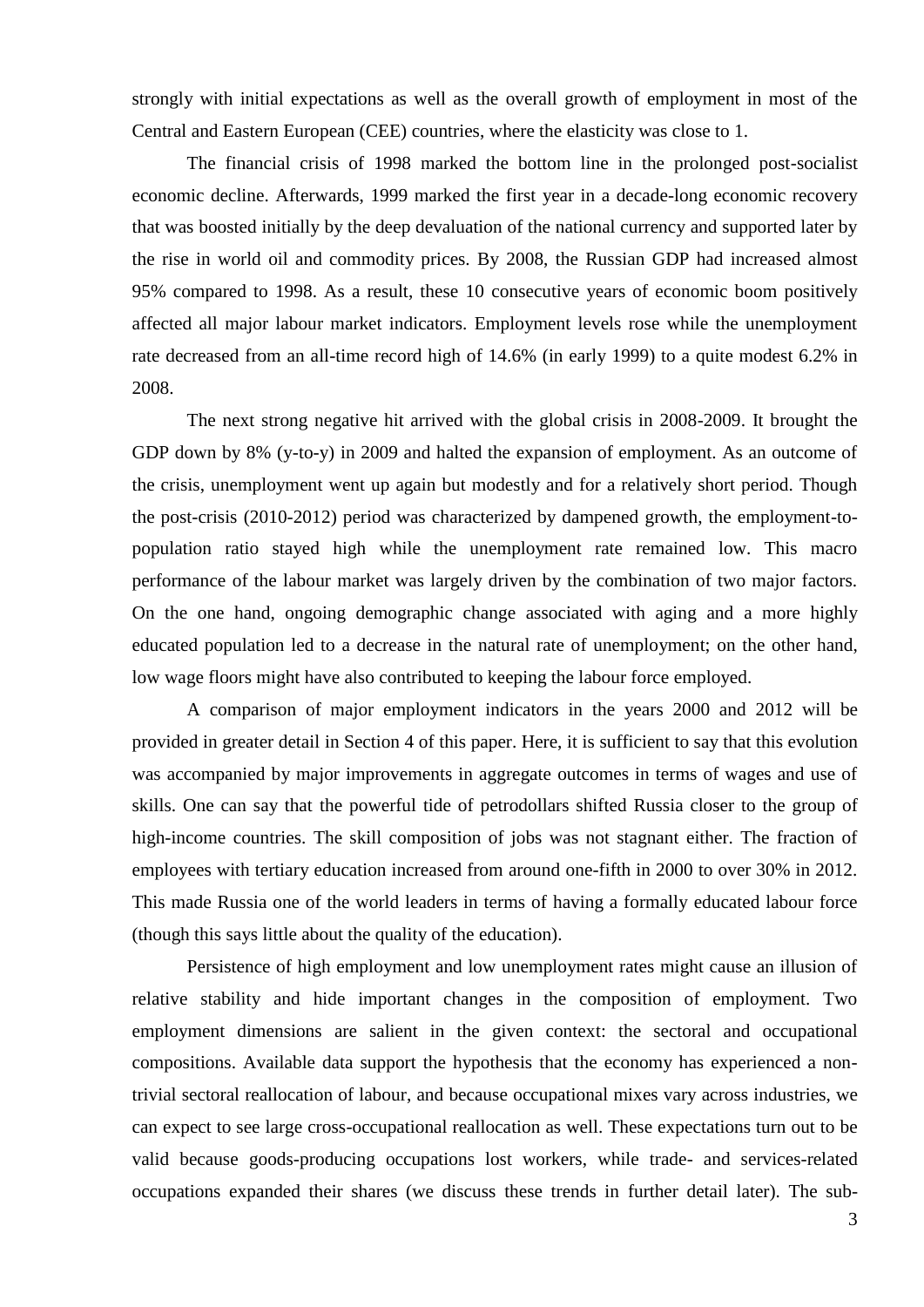period 2000-2008 was marked by more intensive employment reshuffling than the second subperiod of 2008-2012. Though we have no fully comparable LFS data for the pre-2000 period, there is strong evidence suggesting that the reallocation across occupations was even more intensive then (Sabirianova, 2002).

These observations outline the general context for job reallocation in Russia from 2000 to 2012 and suggest that its speed and scale are likely to be significant, though its particular patterns are not a priori clear.

#### **3. Data and Empirical Methodology**

The main source of data on job structure utilised for this paper was the Labour Force Survey (LFS), known in Russia as the Population Survey on Employment Issues (PSE), administered by the official statistical agency (Rosstat). The survey was conducted annually from 1992-1998, quarterly from 1999 to August 2009, and monthly afterwards, sampling the adult population aged 15-72 years in all Russian regions. The annual number of observations totalled 540,000 in the initial period, 270,000-300,000 in 1997-2008, and was finally increased to approximately 800,000 in Sept 2009 and beyond. The PSE is routinely used to estimate employment and unemployment within the ILO-defined framework and is the basic source by which to construct data series on occupations.

Our analysis focuses on the period of 2000-2012. A few reasons motivated the choice of this time frame. In most of the 1990s, Rosstat used "Soviet-type" occupational and industrial classifications that were not ISCO- and ISIC/NACE-compatible. In addition, shifting from the quarterly to the monthly survey regime (in 1999), Rosstat introduced multiple methodological innovations that inhibited comparability over time. The year 1999 was not only the first one during which the new methodology (including the sampling frame) was applied but was also the first post-crisis year as well. To minimize measurement error caused by this volatility, we fixed the year 2000 as the base and divided the total period into two sub-periods of 2000-2008 and 2008-2012. The year 2008 marked the border between the economic boom observed in the first sub-period and the new crisis/post-crisis sub-period. For the chosen period, the occupational (OKZ) and industrial (OKVED) classifications applied by Rosstat were fully harmonized with standard ISCO-88 and ISIC, respectively.

For our analysis, we combined 2-digit coding of occupations (yielding 33 occupational groups) with 1-digit industries (17 industries). For the manufacturing sector, however, we used 2-digit coding, and this added 14 industries. This level of disaggregation yielded 990 (33х30) cells, of which 635 were not empty. Non-empty cells varied from 0.00004% (unskilled workers in tanning and dressing of leather; manufacture of luggage, handbags, saddlery, harnesses and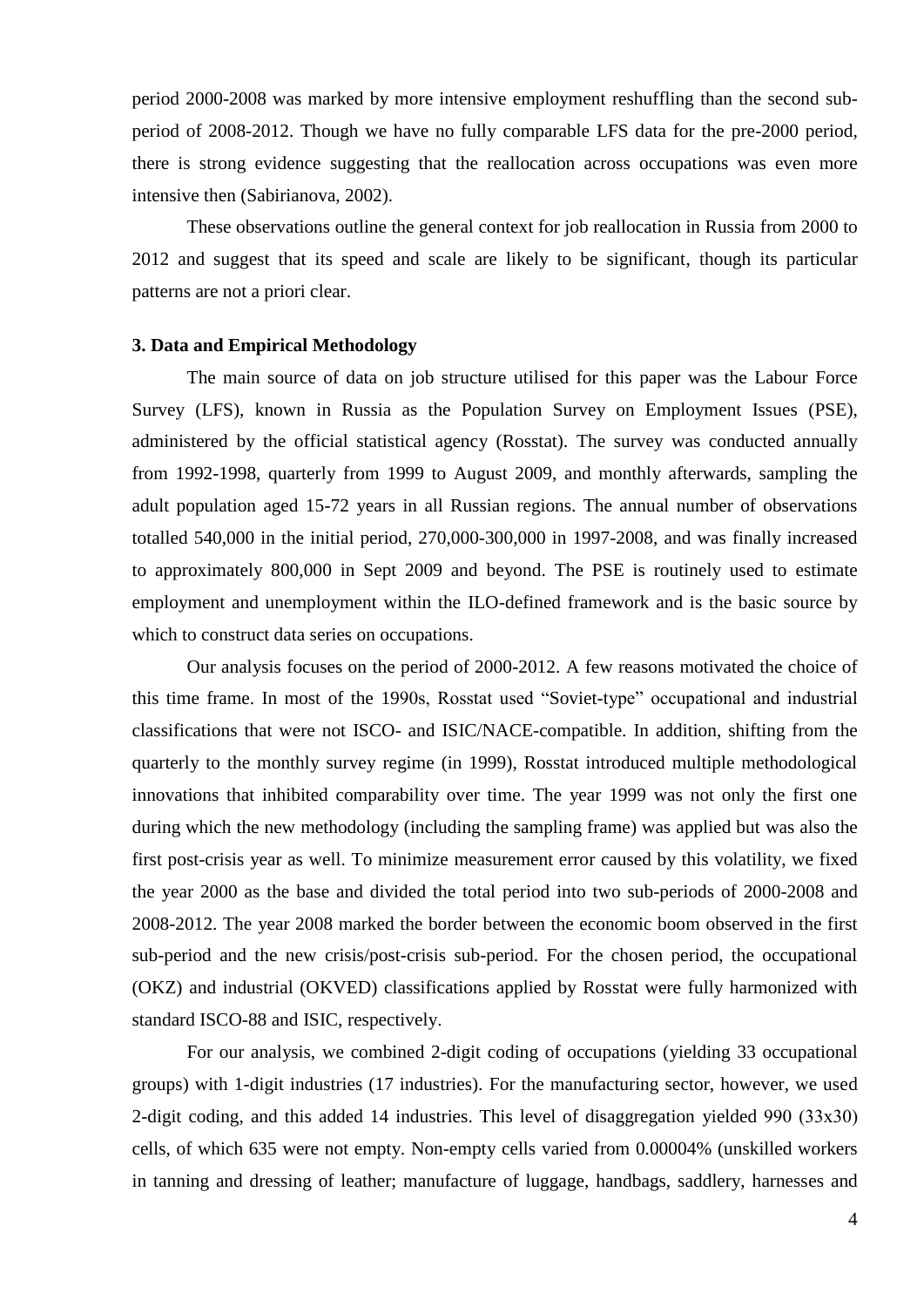footwear ISCO-91/ISIC-19 $3$  of the total sample to 6.9% (sales persons in wholesale and retail trade ISCO  $52/$ ISIC-7 $)^4$  in 2012.

Using the PSE as the data source is far from ideal. Its main drawback is the lack of earnings data necessary to rank selected job cells on earnings-based quality. To overcome this constraint, we applied two alternative approaches to ranking jobs.

The first approach measured job "quality" using educational information from the PSE. It assumes that the educational credentials of workers in an occupation-industry-defined cell characterize the quality of this job. We call it the educational or education-based criterion. Information on respondents' education levels contained in the PSE can be converted into estimates of the duration of schooling<sup>5</sup>. The new indicator varied from 8.6 years (ISCO-6/ISIC-3) to 16 years (ISCO-22/ISIC-10) in 2012. For robustness, we used two education-based rankings accounting for average duration of schooling by occupation-industry cells at the beginning (2000) and at the end (2012) of the period. The second and primary approach was earnings based. We reconstructed earnings for each occupation-industry cell using alternative data sources and then imputed them to particular PSE-based job cells.

Most of the earnings-related information came from another Rosstat-administered source called the Survey on Earnings by Occupations (SEO, abbreviated in Russian as OZPP). It is conducted bi-annually, in October, and contains earnings data for approximately 750,000 workers from all regions of Russia. Unfortunately, the SEO can provide only a partial solution to the earnings data problem. Below, we explain how we tried to remedy it.

The SEO covers large and medium-sized firms only and leaves out some categories in wage and salary employment (as well as all self-employed). The excluded group includes all subcontractors, part-timers, top managers, and all of those working in small businesses with fewer than 15 employees. The survey also does not cover such sectors as Public Administration (L), Agriculture (A), and Finance (J). Among the advantages of the survey is the nature of the earnings information – drawn from personnel and accounting records instead of simple personal

1

<sup>&</sup>lt;sup>3</sup> Figures after ISCO\ISIC relate to numbers of relevant groups in the classifications.

 $4$  This job cell is also one of the two largest in the EU, accounting for around 5% of the total workforce.

<sup>&</sup>lt;sup>5</sup> We measured the duration, converting levels of education attained (in the Russian classification) into years of schooling according to the following scale: less than basic secondary  $= 6$  years; incomplete secondary  $= 9$  years; complete secondary  $= 11$  years; vocational  $= 12$ years; technical college = 13 years; incomplete higher education = 14 years; higher education = 16 years; postgraduate  $= 19$  years.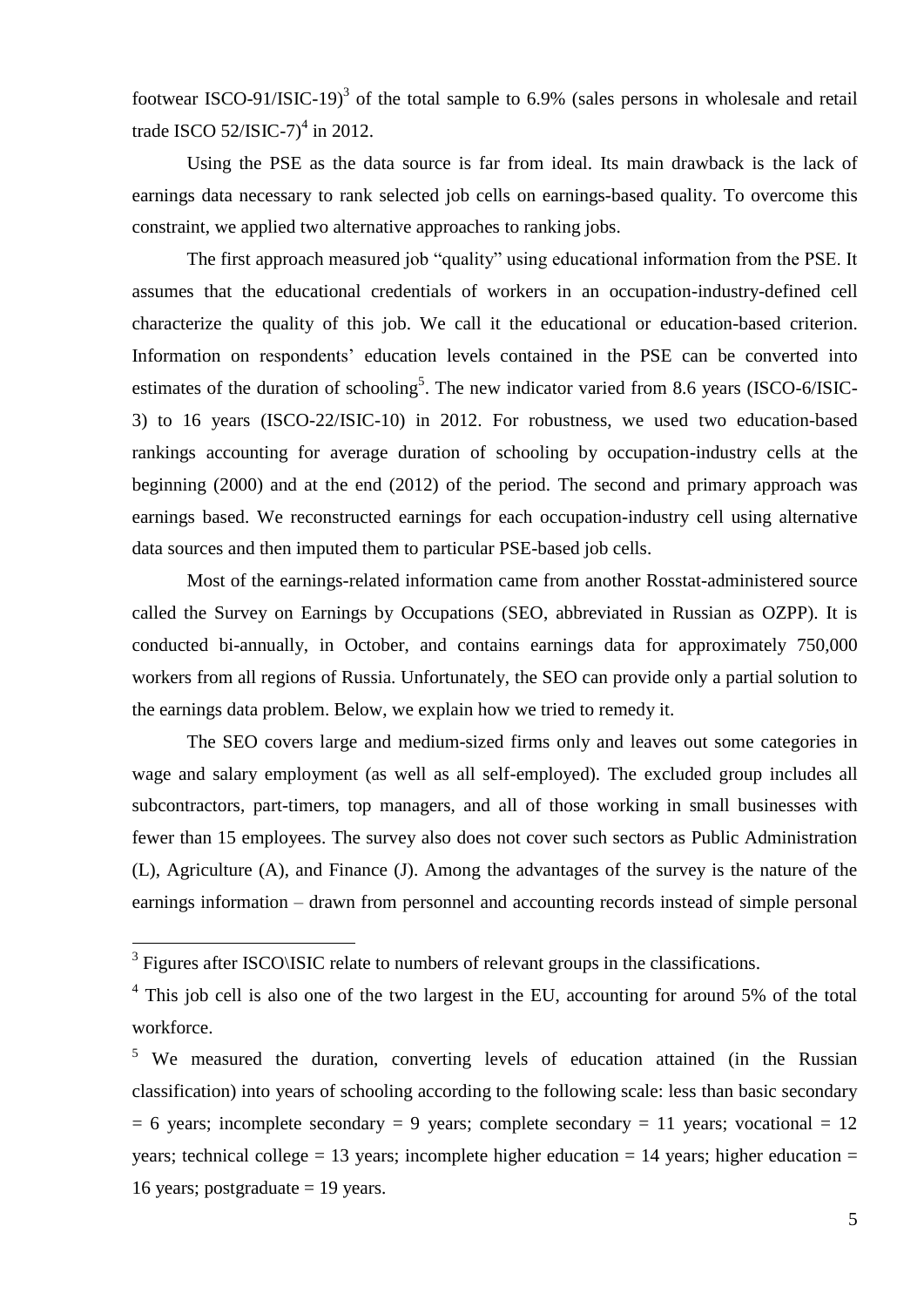interviewing. This procedure minimizes measurement errors generated by recall biases, incomplete knowledge, deliberate misinformation, etc. Average earnings from the SEO are very close to the official estimates provided by Rosstat. In October 2007, for instance, the difference between the SEO-based average wages and the official estimate was less than 3%.

Unfortunately, the first SEO was conducted in 2005 only, and comparable estimates for earlier years do not exist. However, assuming that earnings-based job quality ratings are relatively stable over time, we used data for 2007. This time point divided the period under consideration by almost half. First, using the same occupation-industry job cells (as we did for the PSE), we ranked all jobs according to the average monthly wage earned. In the second step, we imputed these rankings to the PSE-based job cells for 2000, 2008 and 2012. Comparing distributions of workers by job types/cells over time, we observed changes in the composition of employment in terms of job quality as measured by earnings.<sup>6</sup>

As we have already mentioned above, the distribution of workers by job cells provided by the SEO was censored because some sectors (A, J, and L) were not observed. To remedy this, we reconstructed earnings for missing job types using an additional external data source, namely the Russian Longitudinal Monitoring Survey (RLMS), a nationally representative panel study of Russian households free from any industry-occupation censoring.<sup>7</sup> The initial RLMS sample included approximately 5,000 households (approximately 12,000 respondents) from 160 residence locales in 35 regions.

The imputation algorithm for earnings in missing cells  $(W_{i,j})$  is given by the simple formula (1), where *W* stands for wage in job type, *SEO* and *RLMS* indicate data sources used for calculation of wages, *i* and *j* are occupation and industry, respectively, and *cov* relates to the mean value averaged across the 11 industries covered by the SEO:

tion of wages, *t* and *f* are occupation and industry, respectively, and *cov* relates

\nvalue averaged across the 11 industries covered by the SEO:

\n
$$
W_{i,j} = W_{i,cov}^{SEO} \times \frac{W_{i,j}^{RMS}}{W_{i,cov}^{RMS}}
$$
\n(1)

Using this formula, we reconstructed earnings for most of the job cells that were missing in the SEO but were present in the PSE. However, even after introducing this correction, some job cells

<u>.</u>

<sup>&</sup>lt;sup>6</sup> In 2007, average earnings varied across occupation/industry cells from 2.3 th. Rbl (ISCO-92/ISIC-13) to 41.8 th. Rbl (ISCO-13/ISIC-3).

 $7$  The RLMS-HSE was conducted by the NRU Higher School of Economics and ZAO "Demoscope" together with the Carolina Population Center, University of North Carolina at Chapel Hill, and the Institute of Sociology of the Russian Academy of Sciences. See more in http://www.hse.ru/en/rlms/.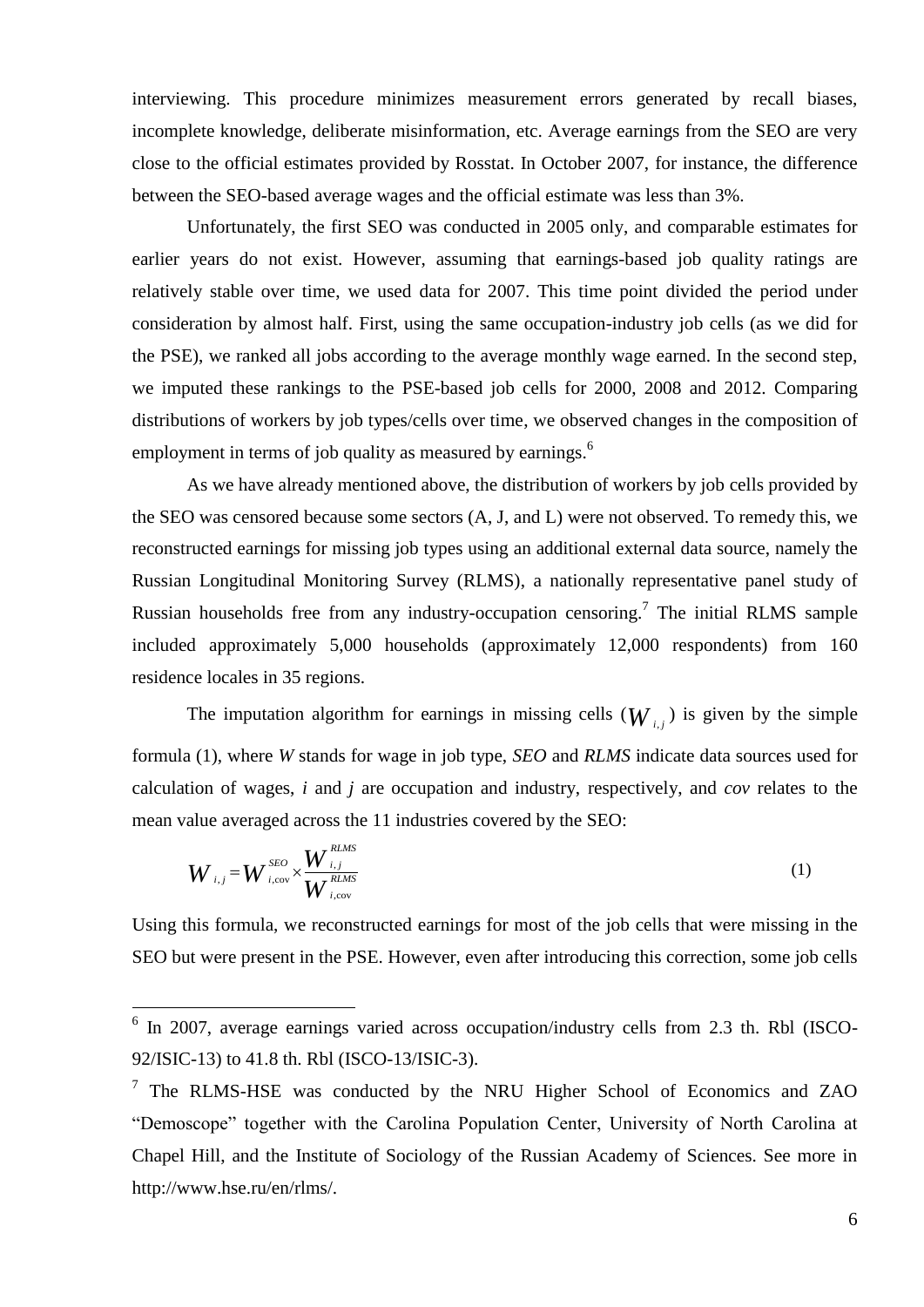remained empty. They tended to be marginal in terms of employment (altogether, these cells account for 0.3% of the total employment), so we could safely exclude them from our analysis without any significant loss of information. Additionally, when occupational classifications in the CEO and the RLMS deviated from those in the PSE, we aggregated neighbouring groups and used the higher level of aggregation (for instance, subgroups ISCO-61 and ISCO-62 were merged in ISCO-60 – "Skilled agricultural workers").

The SEO contains various wage setting characteristics. It records total monthly earnings, hours actually worked, as well as data on wage composition. The latter includes three components: the basic and fixed within the contractual portion of earnings (the "basic or tariffbased part"), the variable part in the form of various premiums and bonuses (not rigidly fixed within individual labour contracts), and the "Northern" regional supplements. We controlled the robustness of the job ranking estimates using not only average earnings but also basic wage (without premiums and bonuses) and mean hourly wage.

Are the selected criteria consistent? Yes, they are. As shown in Table 1, the educationbased rankings were strongly inter-correlated (nearly 0.8). For instance, this consistency among the job-education/skill hierarchies over time suggests that job ranking did not change much during the period under consideration. Alternative earnings-based measures displayed even higher degrees of association (correlations ranging from 0.90 to 0.99). However, the educationbased and earnings-based job quality measures had somewhat weaker correlations (approximately 0.45 to 0.5). What follows from this is that all educational and earnings measures are mutual substitutes, although rankings based on these factors can potentially diverge.

## [Table 1]

Tables 2-4 present estimates of earnings and educational attainment across aggregated industries and occupations. All rankings considered here remained stable over time, fostering the assumption that the same (or similar) distribution could be observed at the start of the period in 2000 (for which comparable earnings data do not exist). High correlations (0.7-0.8) between relative earnings by occupations for different years (2005, 2007, 2009 and 2011) support this assumption.

#### [Tables 2, 3 and 4]

Let us sum up this section. We classified all LFS respondents along the occupationindustry dimension and called these cells "jobs". We then introduced five alternative job quality measures, of which two were education-based and three were earnings-based, and used them to rank all job cells in 2000 by quintiles (with the "worst" jobs belonging to the first quintile). These quintiles contained the ranked jobs weighted by employment in those jobs so that each quintile represented 20% of employment in the start period. We then explored what happens with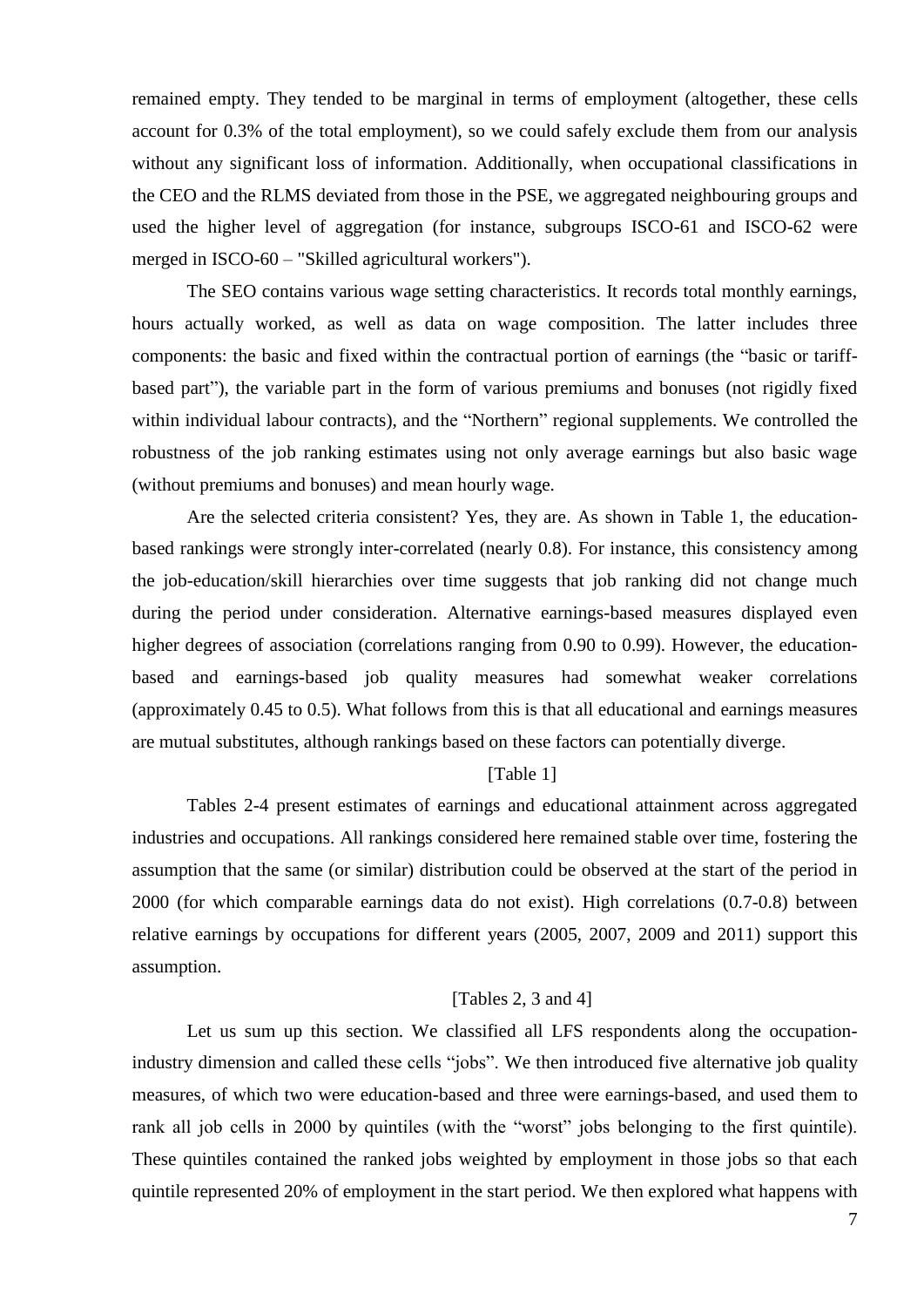employment in each of the quintiles over the period 2000-2012 as well as across two sub-periods (before and after the crisis) within the whole period. We are now well-equipped to address the question of where jobs were created and where they were destroyed.

The pattern revealed when jobs are generated in the upper and bottom quintiles while the middling quintiles tend to downsize can be a visible manifestation of job polarization. Expansion of the upper quintile with simultaneous shrinking of the bottom one would signal the scenario of progressive job upgrading. Of course, scenarios of more complex and controversial evolutions are not excluded either. One of them occurs when different segments of the economy produce different job change patterns. To better understand the potential heterogeneity in the evolution of job structures, we also look at particular demographic, occupational and industry-specific segments.

#### **4. General Evolution**

Tables 5 and 6 present the evolution of employment by aggregate occupations and industries in 2000-2012.

## [Tables 5 and 6]

Main employment losses were recorded in "A: Agriculture" (-7 pp), "D: Manufacturing" (-4.5 pp) and "O: Other community, social and personal service activities" (-2.6 pp), while major gains were concentrated in "G: Wholesale and retail trade; repair of motor vehicles, motorcycles and personal and household goods" (+3.8 pp), "K: Real estate, renting and business activities" (+3.3 pp) and "F: Construction" (+2.3 pp). Industries that shed employment included those with low-educated and low-paid labour (A and O) as well as those with skilled and well-paid labour (D). Employment gains were also observed in industries with contrasting levels of education and pay.

Changes in occupational composition were also not straightforward. The most highly skilled and paid occupations were concentrated in ISCO groups 1 and 2, which gained 3.9 pp (ISCO1: Managers) and 3.8 pp (ISCO2: Professionals), respectively. On the other hand, the least-skilled and lowest-paid occupations experienced significant employment losses (the ISCO 9 group of unskilled workers decreased by 3.1 pp, group 6 of agricultural workers – by 2.9 pp). At the same time, the occupational group of semi-skilled workers (ISCO 8) with relatively "good" characteristics shrank by 2.9 pp, while the group ISCO 5 with relatively "bad" characteristics gained 2.8 pp.

Though the question on the prevailing direction of structural change remains open so far, we observed a massive reallocation. Given impressive economic growth and a significant increase in real wages during the period under study, one can expect that the reallocation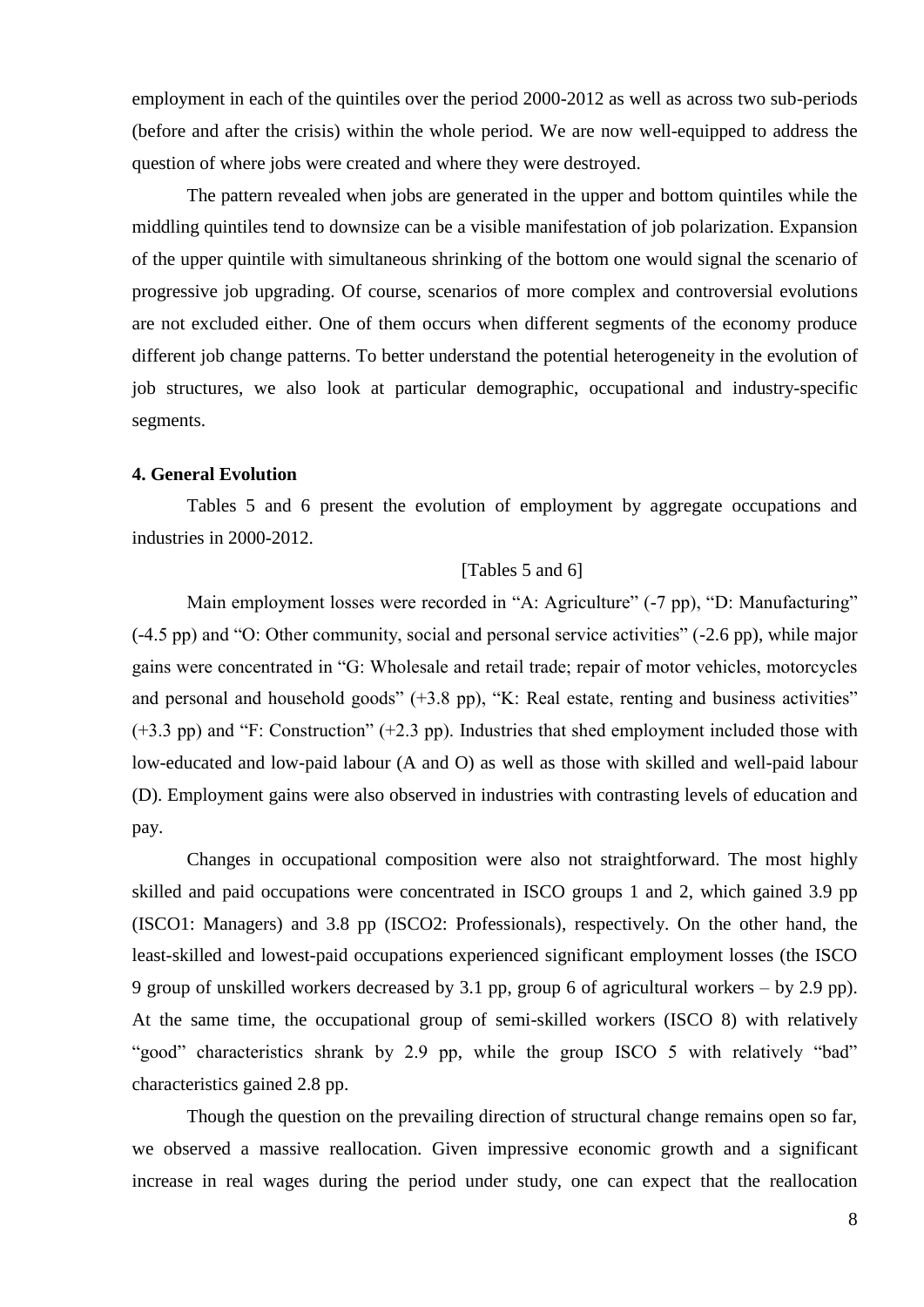probably enhanced job quality. This means that the proportion of "lousy" jobs decreased while the proportion of "good" jobs rose.

We start our analysis by applying educational criteria to generate job quality rankings.

As Fig. 1-a suggests, the annual outflow from the lowest quintile (containing the "worst" jobs) included almost 350,000 workers. Meanwhile, the inflow into the upper quintile was even larger, upwards of 570,000. The three middle quintiles were also net recipients, though to a lesser degree (with an annual net gain of 35,000-150,000). In the pre-crisis sub-period (2000- 2008), the outflow from the lowest quintile and the inflow into the upper one were 1.5-2 times larger than in the second post-crisis sub-period (2008-2012). Therefore, higher growth rates were associated with the acceleration of economic restructuring while the crisis events of 2008-2009 caused the deceleration. At the same time, annual net employment gain decreased from 720,000 over the first sub-period to 230,000 over the second, but the direction of reallocation did not change. That is, "bad" jobs were destroyed, while "good" ones were created.

## [Fig. 1]

Fig. 2-a incorporates relative measures for painting the same reallocation picture. As we can see, all changes affected the extreme quintiles, while the middling part remained quite stable. In 2012, as in 2000, each of the three middling quintiles accumulated approximately 20% of the total employment. Changes at either end of the distribution were impressive. The segment of bad jobs shrank (in employment) by 8 pp, while the proportion of good jobs expanded by 8 pp. Observed changes appear to increase quality without any visible symptoms of polarization.<sup>8</sup>

## [Fig. 2]

The analytical methodology applied above assumes that the ranking of relative job quality (in this case, based on the average duration of schooling by job cells) remains stable over time. If a job was "bad" in 2000, in 2012 it remained as "bad" as it was before. The same is also true in relation to "good" jobs. In other words, the relative quality of jobs in the ranking is fixed. Of course, this is our assumption because the extent to which the relative quality of jobs may change over time is driven by various factors. If the educational content of some job cells shifts (for example, technology makes particular occupations require more/less educational rigor), relative rankings are likely to shift as well.

<sup>&</sup>lt;sup>8</sup>The EU-based studies suggest that there are differences in the observed patterns of employment contingent upon what type of ranking is applied. Education-based rankings are more likely to indicate monotonic upgrading, while wage-based rankings are more likely to indicate mixed upgrading/polarisation pattern.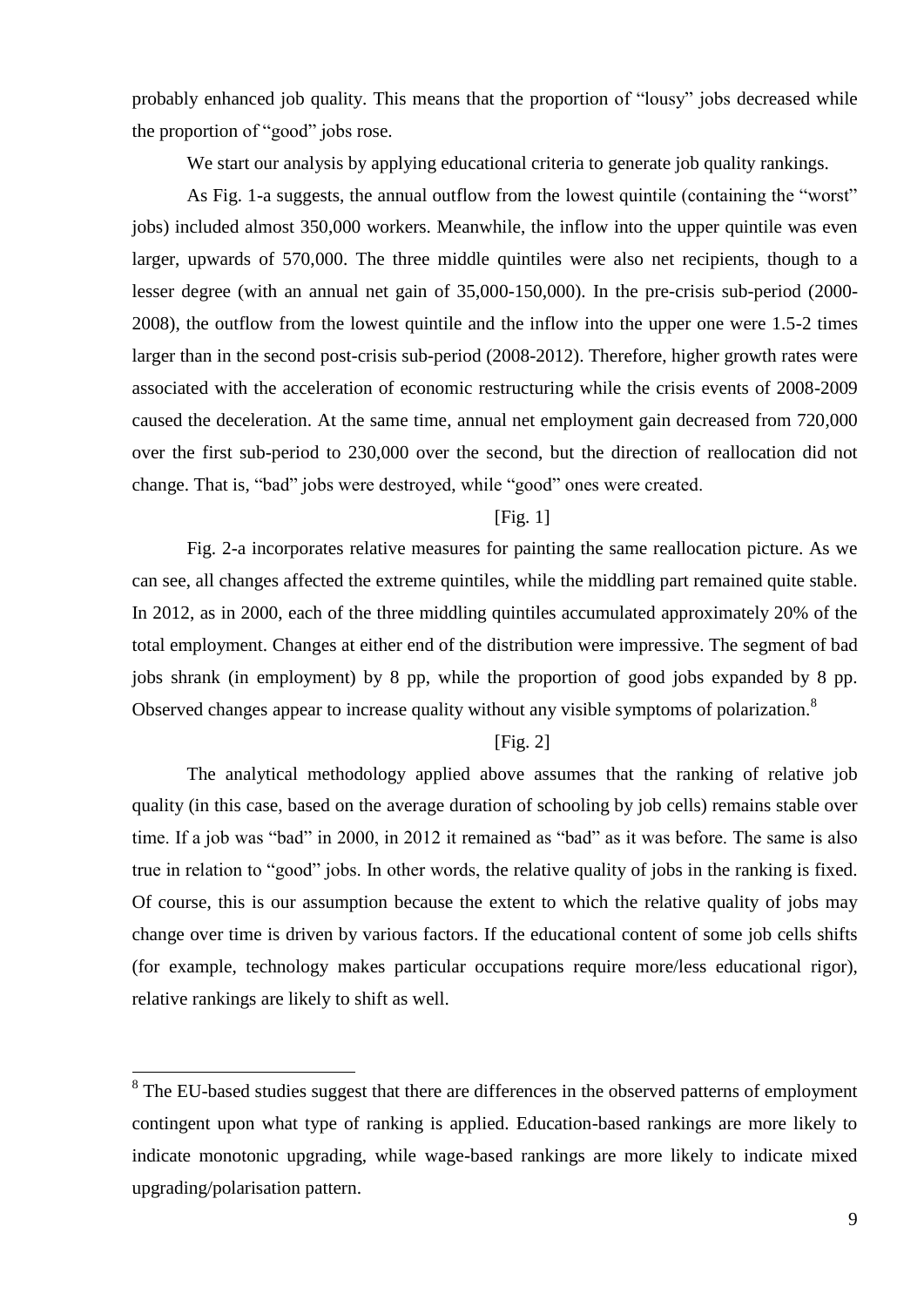To test whether this ranking is inter-temporarily robust, we re-estimated it (using the duration of schooling as the quality criteria) using 2012 as the base year. Expectedly, the results were almost identical given the high correlation between these two rankings. Fig. 1-b documents that absolute increases by quintiles were similar to what we observed using the 2000-based ranking. Structural reallocation was very intensive before the 2008-2009 crisis but slowed down thereafter. Again, all changes (with opposite signs but similar magnitudes) were concentrated in the extreme quintiles while the middling quintiles remained stable (Fig. 2-b).

Surprisingly, moving to wage-based rankings yielded similar results (Fig.  $1-c - 1-e$ ). The bottom quintile lost approximately 320,000-340,000 per annum, while the upper quintile gained on the order of 550,000-680,000.<sup>9</sup> These estimates are close to those presented earlier in both absolute and relative terms. The bottom segment lost 7-8 pp, the upper gained 8-10 pp, and the middle quintiles changed little (Fig.  $2-c-2-e$ ).

Summing up all of these exercises, one can suggest that in the 2000s, Russian economic growth was enhancing job quality. "Bad" jobs (given the selected criteria) were progressively destroyed, and "good" jobs were created instead.

## **5. "Best" and "Worst" Jobs: Comparative Analysis**

1

In this section, we explore the difference between the "best" (the top quintile) and the "worst" (the bottom quintile) jobs. This comparison can use the educational ranking scale as well as the pay-based one. The next interesting question concerns the association between job quality measures and the net employment change by occupation-industry cells. Did all highly ranked job cells benefit from employment gains while low-ranked jobs suffered from employment losses? Or did this regularity not hold? We can then face the mixed scenario in which there is rapid employment growth in some low-quality jobs and simultaneous employment shrinkage in some high-quality jobs.

Indeed, in purely mathematical terms, the upgrading of job structure assumes that employment in "good" cells grows faster than that in "bad" cells. However, this pattern can be universal as well as selective. The former case means that all (or almost all) good cells expand fast, while all (or almost all) bad cells tend to downsize. In the latter case, expansion and

 $9<sup>9</sup>$  As we explained below (Section 5), this paradoxical result can be driven by the combination of the low correlation between education-based and wage-based rankings for numerous low populated occupation-industry cells and the high correlation among a few voluminous occupation-industry cells.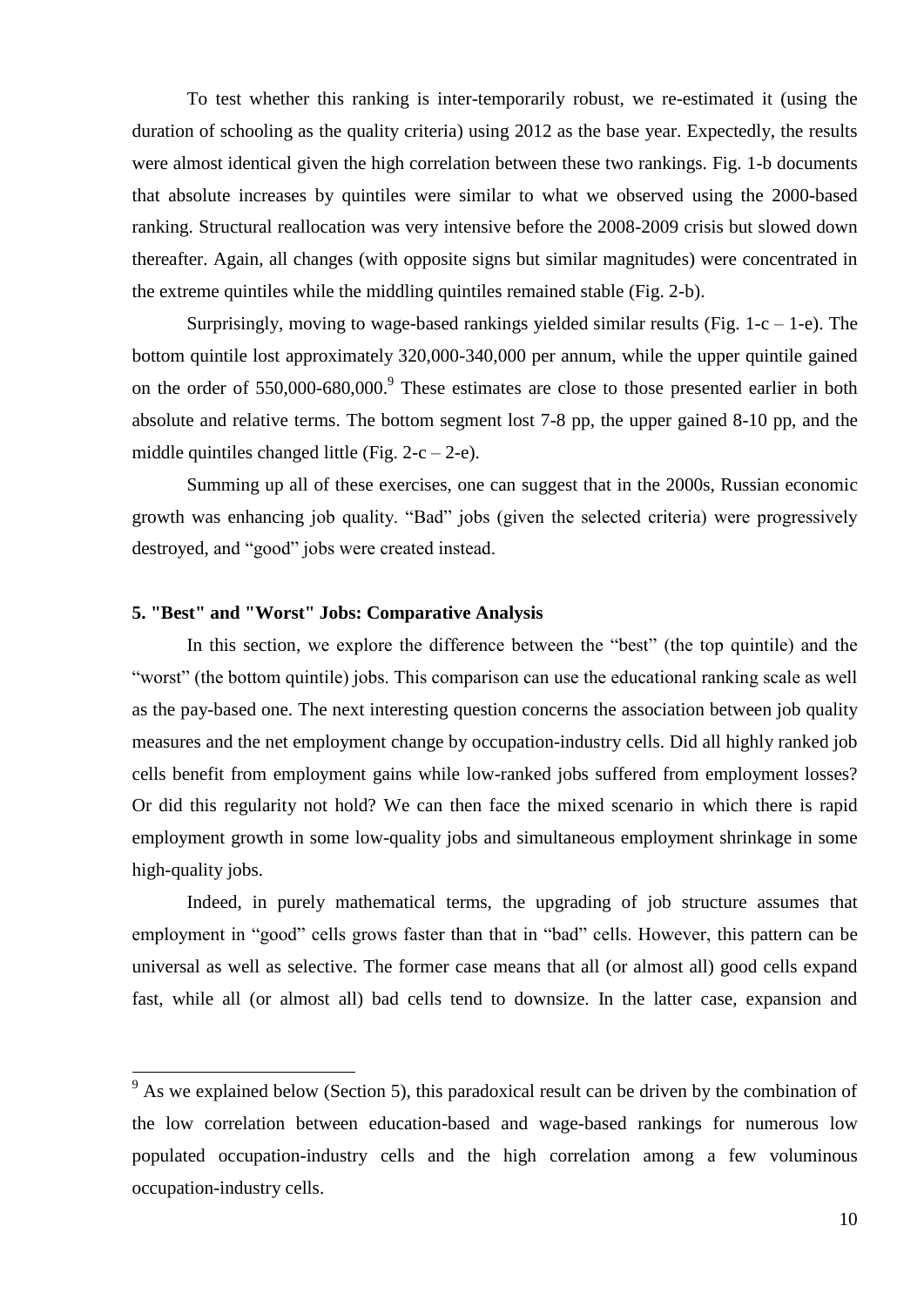downsizing form mixed patterns and can be observed in good quintiles as well as in bad ones. According to which of these scenarios does the Russian labour market evolve?

Because all five alternative quality rankings produced almost identical results, we will further use only two of them. One is based on average schooling duration in 2000, and the other is based on the 2007 average monthly earnings. Tables 7-8 present characteristics of the "worst" 10 and the "best" 10 job cells selected according to the educational criteria, and Tables 9-10 show tails according to the earnings criteria. Because estimates for very small cells are of little value, the tables contain relatively sizable cells only – employing at least 10,000 individuals in 2000.

## [Tables 7, 8, 9 and 10]

The least-educated jobs varied strongly in size, but two accounted for over 1 million employees in 2000. The 10 worst jobs included mostly unskilled workers from various industries, among which agriculture dominates. Almost all of them lost employment rapidly in 2000-2012, with cumulative losses over the decade totalling 40-80% of initial employment.

The 10 best-educated jobs were composed mainly of professionals in various industries. Although in terms of employment they were generally smaller than the least-educated jobs, two of them were rather large, with employment exceeding 200,000 in 2000. The cells with the highest educational credentials usually gained employment, whereas three lost employment.

The least-paid industry-occupation cells were large in size. These included the same groups with the lowest educational characteristics discussed above. Low-wage jobs were concentrated in agriculture. In most cases, their employment declined strongly, but three jobs kept growing. This finding invalidates the positive linear relationship between earnings and employment by occupation-industry cells.

The 10 best-paid job cells looked less ambiguous. All but one aggressively expanded employment during 2000-2012, with cumulative increases approaching 150-200% in a few cases. However, the highest-wage jobs were small in size compared to the lowest-paid ones. In occupational terms, they are composed of managers and administrators of all sorts (from ISCO-1); in the industry domain, they are more likely to be employed in mining (sector C).

Tables 11-12 look at the same issue from a different angle. They present various characteristics of 10 job cells having the least and highest employment growth rates. As we can see, low wage and low education were associated with more intensive job destruction. However, employment-generating cells included not only high-wage and high-education cells, but lowwage and low-education ones as well.

[Tables 11 and 12]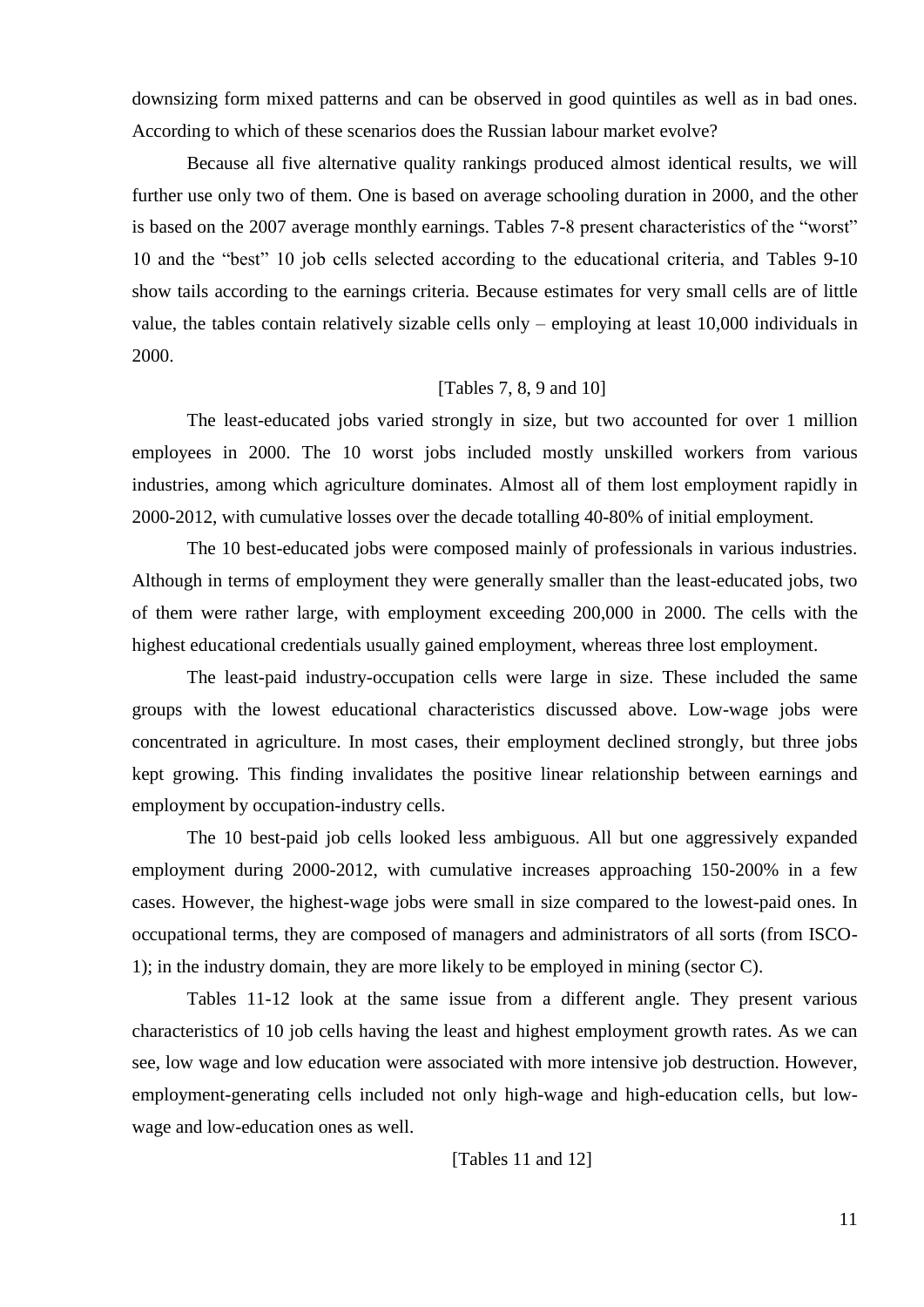In general, as Fig. 3 suggests, there is a positive association between the rate of employment growth and the quality criteria that we applied. The linear trends in both graphs are positively sloped. Employment tends to increase more in "better" occupation-industry cells where educational attainment and pay levels are higher. One extra year of schooling is associated with an increase in employment growth rates by 15% as well as one extra log-point of earnings – with an increase of 50-60%. However, the association between job rankings and employment growth rates is not very strong.

#### [Fig. 3]

What has been outlined above leads to the conclusion that the whole rightward shift in the job distribution was mostly driven by changes in several large cells located at the extreme quintiles. Overall, there were seven sizable cells (over half a million employed persons in each) in the bottom quintile, which jointly accounted for approximately 15% of the total employment in 2000 but which lost approximately 40% of their workforce during the period 2000-2012. The upper quintile had four large cells with over half a million employed persons each, which jointly accounted for 7% of the total employment in 2000 and which increased their workforce by 30% during the same period. This result suggests that while downsizing in the bottom quintile was selective and driven by a few large cells, expansion in the upper quintile was more uniform across cells regardless of their initial size.

Table 13 contains a few characteristics of five occupations, four of which were sufficiently representative to enable cross-country comparisons. The fifth occupation consisted of service workers in the "O: Other community, social and personal service activities" category. In Russia, they are all located in the middle quintiles (2-4), regardless of which rating is applied, and can therefore be considered semi-skilled and mid-waged. Clerks in "L: Public Administration" are an exception because they belong to the fourth education-based quintile and the first earning-based quintile. In other words, these workers are skilled but low paid. There are a few reasons behind this divergence. First, this is a predominantly female job cell. Second, public administration workers have shorter working hours and are moved to the second quintile if hourly wage-based ranking is applied. Third, non-pecuniary remunerations widespread in this sector partially compensate for lower wages. Finally, fourth, we cannot exclude some underestimation of actual wages paid when we impute them on the basis of the RLMS data (see above).

## [Table 13]

Meanwhile, the size of two of the five job cells (associate professionals in the healthcare sector and clerks in public administration) did not change much over 2000-2012. This can reflect relatively low pay in these occupations. In the other three job cells, employment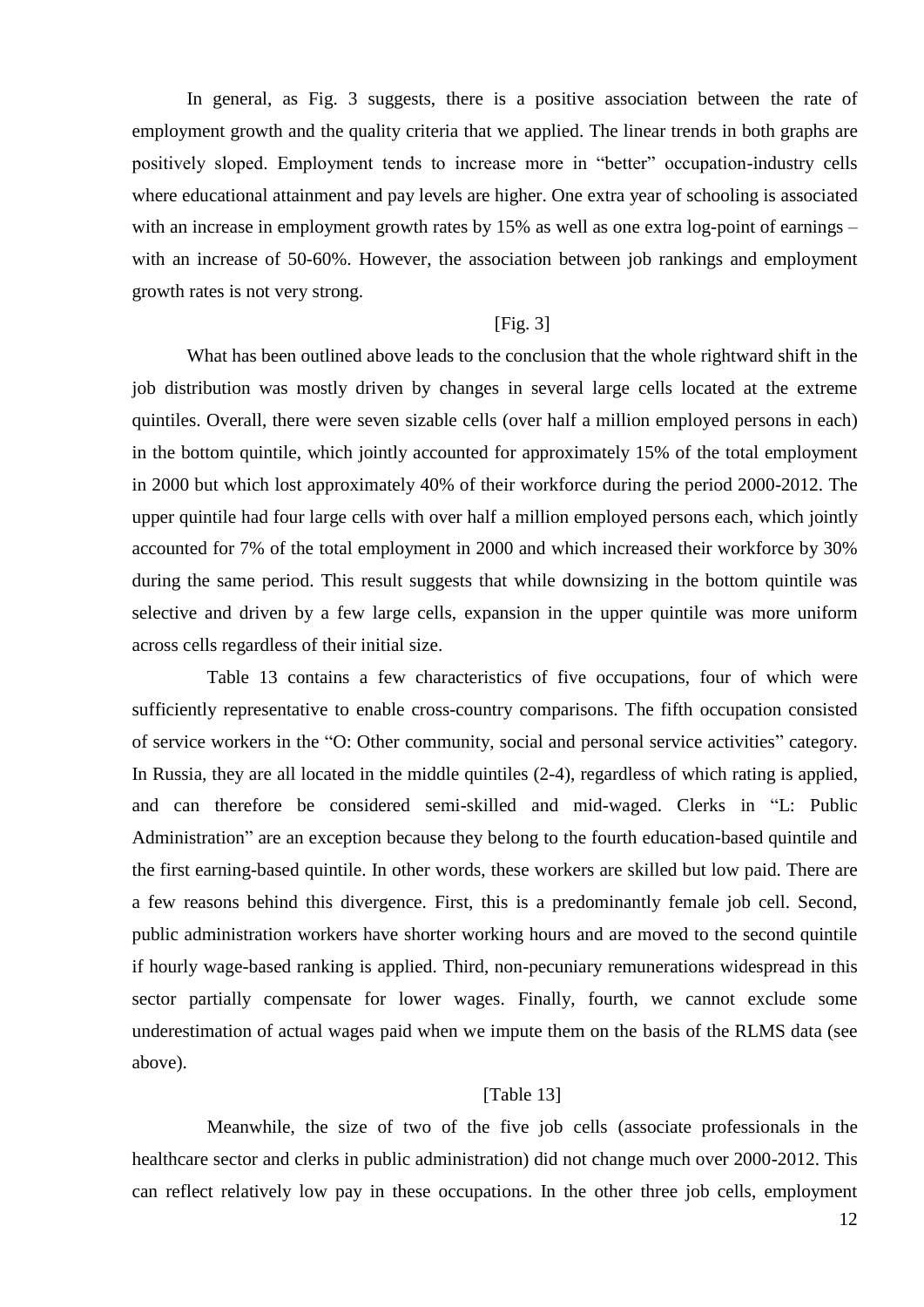increased markedly. A two-fold increase was observed in the cell containing workers who provided personal services. However, the largest absolute increase (of approximately 1 million workers) was observed in the job cell consisting of shop and market sales workers. These gains likely reflect initial under-development of services in addition to overdevelopment of industry and mistakes in central planning. Market-oriented reforms opened ways to correct accumulated distortions, and the subsequent correction process took a long time, going through the 1990s and well into the 2000s. This may explain the fast expansion of employment in the trade sector (G), making its proportion even larger than in some developed countries.<sup>10</sup>

Upon comparisons with other countries, some peculiar features of the Russian employment structure come to light. While clerks in public administration are usually relatively well paid, in Russia, they are not. Furthermore, while service workers providing personal services tend to be low paid, in Russia, they belong to middle-paid jobs. These features suggest that prior to the transition, the "premature welfare state" (J. Kornai) coexisted with the underdeveloped sector of private services - a combination that was characteristic of centrally planned economies.

To see the variation in employment growth across quintiles, we can estimate job creation and job destruction rates using the conventional methodology (Fig. 4). (So far, we have used net employment change, which might have hidden the actual volume of reallocated labour.) Both rankings (education and earnings based) produced almost identical results. The move from lower to higher quintiles shows a monotonic decrease in the number of jobs destroyed annually, while the number of created jobs almost monotonically increased. In 2000-2012, over 400,000 positions in the lowest quintile were destroyed annually versus 30,000-50,000 in the upper one. Meanwhile, in the upper quintile, approximately 600,000 jobs were created annually versus less than 100,000 in the lowest quintile. The middle quintiles created and destroyed almost equal numbers of positions. As a result, the extreme quintiles were the most active in workers' reallocation. Annually, they reallocated approximately 500,000-650,000 workers, many more than jobs within the middle quintiles did.

### [Fig. 4]

In relative terms, the job creation rate was 2.1%, while the destruction rate was 1.3%, resulting in an annual job turnover rate equal to approximately 3.4% for all positions (Table 14). The destruction affected approximately 4% of "bad" jobs and only 0.3% of "good" ones. This

1

 $10$  There are other reasons for such fast growth in this sector. Among them are a relatively easy entry for newly created firms into this sector (compared to other sectors) against the background of bad business climate as well as growing informality (Gimpelson and Kapeliushnikov, 2014).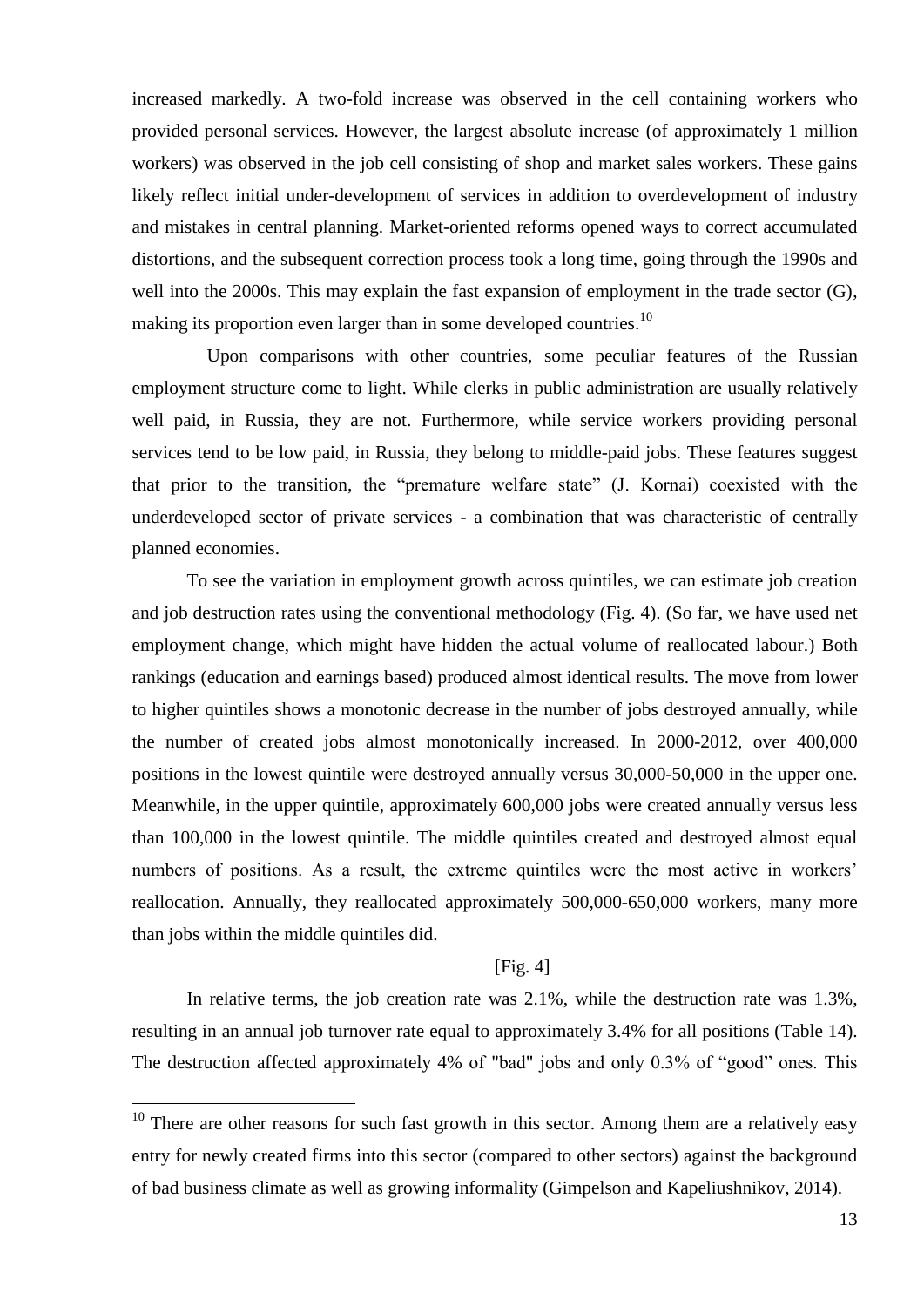was mirrored by the creation story, with less than 1% of "bad" and almost 4% of "good" ones. In the post-crisis (after 2008) sub-period, gross turnover was 1.5 times less intensive than before the crisis, which suggests a remarkable slowdown in employment reallocation. However, again, there are no clear signs of employment polarization: the available job creation and job destruction data suggest quality upgrading.

[Table 14]

### **6. Sectoral Dimensions**

1

While the economy at large shifts from bad to better jobs, some segments may move in the opposite direction. Presenting the anatomy of changes in the job structure, for the sake of brevity, we relied on the 2007 wage-based rankings only. However, we will also refer to the 2000 education-based rankings when these criteria bring widely diverting outcomes.

*Gender*. Fig. 5-a presents average absolute employment increases for men by job ranking quintiles. On average, during 2000-2012, the number of men in the earnings-defined bottom quintile decreased by 206,000 annually. Meanwhile, the upper quintile gained 382,000 per annum. The third and fourth quintiles grew as well, although at very slow rates comparatively, while the second quintile shrank slightly.

## $[Fig. 5]$

As for women, we also observed rapid loss of employment in the lowest quintiles and gains in the upper part of the distribution (Fig. 5-b). Annual average losses at the bottom were 114,000, and gains at the top were  $172,000$ .<sup>11</sup>

Cumulative losses in relative terms were 4.4 pp for males in the bottom quintile, while the upper quintile added 5.1 pp. (Fig. 6-a). Cumulative increases in female employment (compared to men) were smaller in the lowest and highest quintiles. In the former, this was a 2.9

 $11$  The education criterion provided very similar results but with reversed gender asymmetry. If men gained relatively more in terms of earnings, women benefited more on the educational scale. This reflects the fact that Russian men have a positive gender earnings gap but a negative educational one. Exactly the same gender asymmetry in terms of education is typical for the EU, both at the aggregate level and within most member states (see other Chapters in this book). In the EU countries, however, educational outperformance is observed usually only for young women compared to young men, whereas in Russia, it is observed over the whole age scale.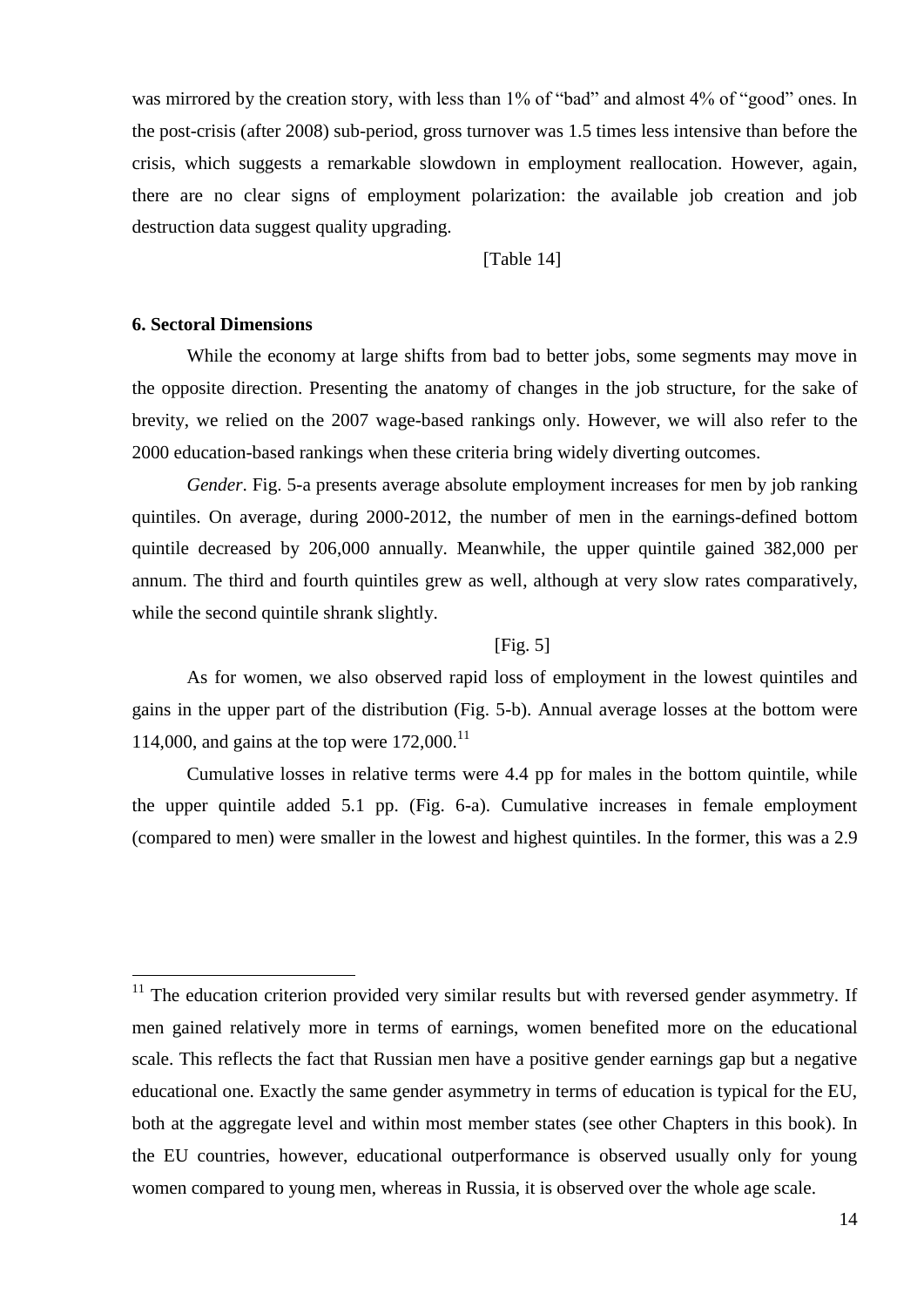pp change, and in the latter - 2.3 pp. In other words, the number of men undergoing job reallocation exceeded that of women by two times.<sup>12</sup>

#### $[Fig. 6]$

*Age*. Figures 5-c – 5-e provide estimates for three age groups, including youth (15-29 years old), prime age (30-49) and older ages (50-72).

Estimates for youth varied markedly across the two sub-periods (Fig. 5-c). The differences can be partially explained by deep demographic changes caused by reduced birth rates in the 1990s. In the first (pre-crisis) sub-period, the total number of youth employed grew by approximately 250,000 per year. In the second (post-crisis) sub-period, this age group shrank even faster (262,000 per year, on average). This age-related recomposition could have seriously affected reallocation across the job quality spectrum. In the first sub-period, the bottom quintile lost approximately 137,000 per year while the top one gained 254,000. In the second sub-period, however, the speed of change decelerated sharply. The bottom quintile kept losing, although at the smaller rate of 90,000 annually, while the top quintile stopped gaining anything.

For the prime age group, no visible difference by sub-periods was observed (Fig. 5-d). (The size of this age group was in stable decline throughout the entire period.) While the bottom quintile lost annually an average of 220,000 prime-age workers, the top quintile enjoyed almost symmetrical gains. The second and third quintiles also experienced employment declines, while the fourth quintile stagnated.

For older-age workers, the reallocation picture was completely different (Fig. 5-e). The absolute size of this demographic group kept increasing during the whole period, adding over half a million workers annually. This massive influx affected the entire distribution of jobs and added almost equally to all quintiles except the bottom one. However, even the bottom quintile that accumulated the "worst" jobs showed some signs of growth during the second sub-period.

These multi-directional changes for different age groups are better understood when relative estimates are used (Fig. 6-b). We can then easily see that the major contribution to shrinkage of the bottom quintile came from prime-age workers. These workers accounted for two-thirds of the total contraction of "bad" jobs. The rest was explained by youth, while the older age group contributed little to this contraction. At the same time, all age groups added almost equally to the expansion of good jobs. Of greatest interest, however, is what happened in the middling section of the job quality distribution. As Fig. 6-b suggests, the outflow of primeage and young (although to a lesser extent) workers from the three middle quintiles was

1

 $12$  At the same time, the contributions of men and women to the overall recomposition of employment were quite similar when the educational scale was applied.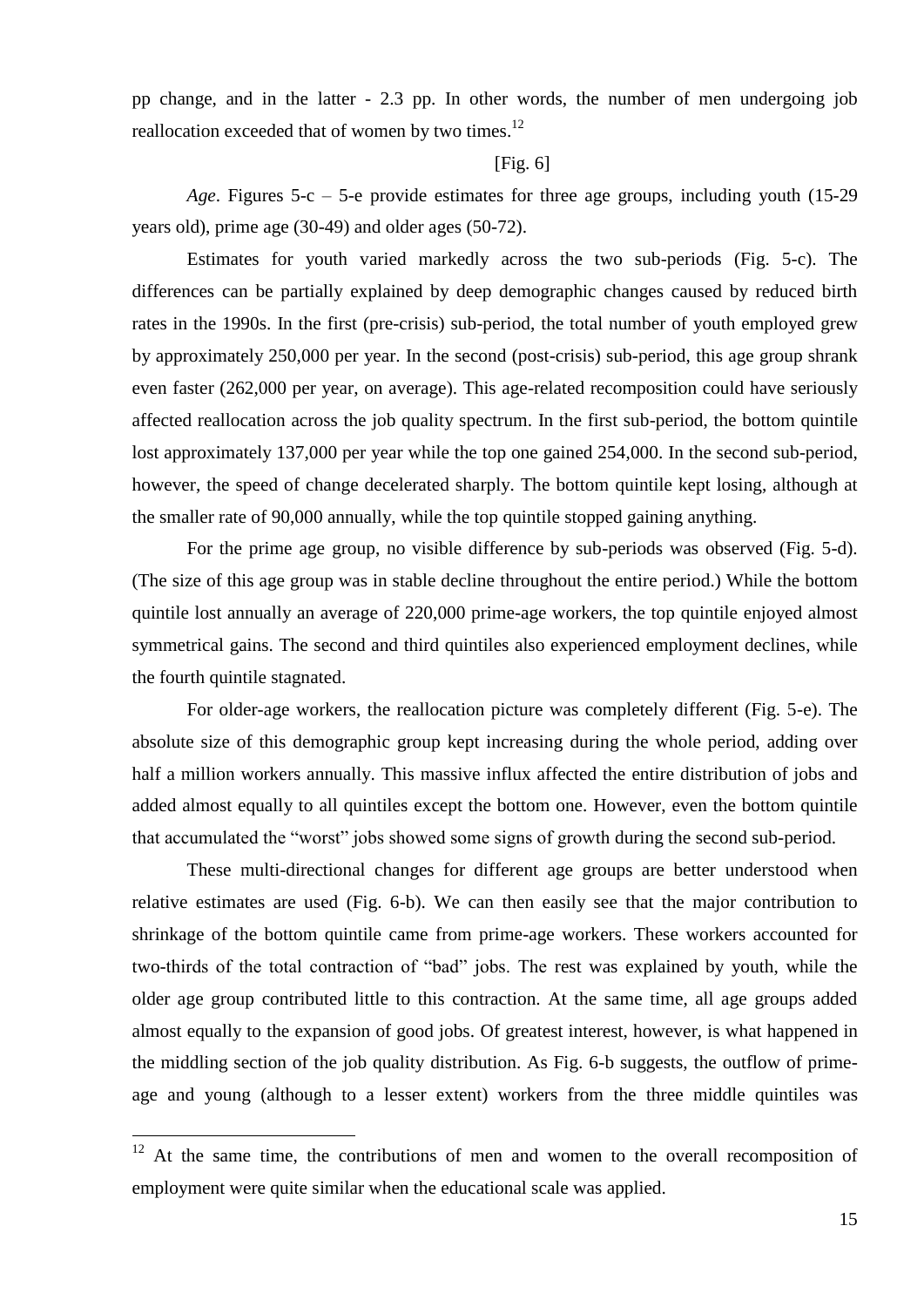compensated by the inflow of old age workers. In fact, the latter age group "saved" the middling jobs from deep contraction.

*Occupations.* We divided all workers into four aggregate occupational groups: skilled white collars (ISCO 1-3); low-skilled white collars (ISCO 4-5); skilled blue collars (ISCO 7-8), and low-skilled blue collars (ISCO 6 and 9). The question we are trying to address here is the following: How were particular occupational groups affected by the general trend towards "better" jobs? Did they all fit the trend, or more likely, when some did, did others move in the opposite direction? Figures 5-f – 5-i shed some light on this question.

Unsurprisingly, skilled white collar workers were concentrated within the two upper quintiles. Their input increased by 190,000 per year in the fourth quintile and by 433,000 in the fifth one (Fig. 5-f). Their numbers in other quintiles did not change. These observations indicate that the massive inflow of skilled white collars in 2000-2012 (approximately 650,000 per annum) was nearly fully absorbed by "good" jobs in the upper quintiles with little leakage downward.<sup>13</sup>

The access of low-skilled white collars to jobs looked different (Fig. 5-g). Most of them landed in jobs in the middle quintiles, while accession to the upper quintiles was practically closed. Changes in the bottom quintile were modest but positive.

As for the skilled blue collar workers, their absolute employment level tended to decrease (Fig. 5-h). This decrease began after the crisis and was substantial in volume, with an annual outflow of approximately 170,000. However, although the first four quintiles lost skilled blue collars (the largest annual outflow of approximately 100,000 individuals was in the "worst" first quintile), the fifth one gained approximately 120,000 per year.

This pattern has a simple explanation. In particular, many Russian skilled blue collar workers benefit strongly from additional pecuniary compensations for working in hazardous conditions or in unfriendly climate zones. (According to Table 4, Russian skilled and semiskilled workers earn nearly as much as highly skilled professionals do!)

The findings for low-skilled blue collars seem to be quite straightforward (Fig. 5-i). In 2000-2012, this category downsized fast (at the rate of a quarter of a million per year) and mostly in the bottom quintile. The other quintiles experienced little change.

<u>.</u>

 $13$  However, the picture varies depending on whether the education- or the wage-based ranking was applied. The discrepancy can be explained by the fact that the large public (state-funded education, health care and public administration) sector absorbs better educated professionals but tends to pay lower wages (partially because of the high concentration of women, as the gender wage gap coexists in that sector).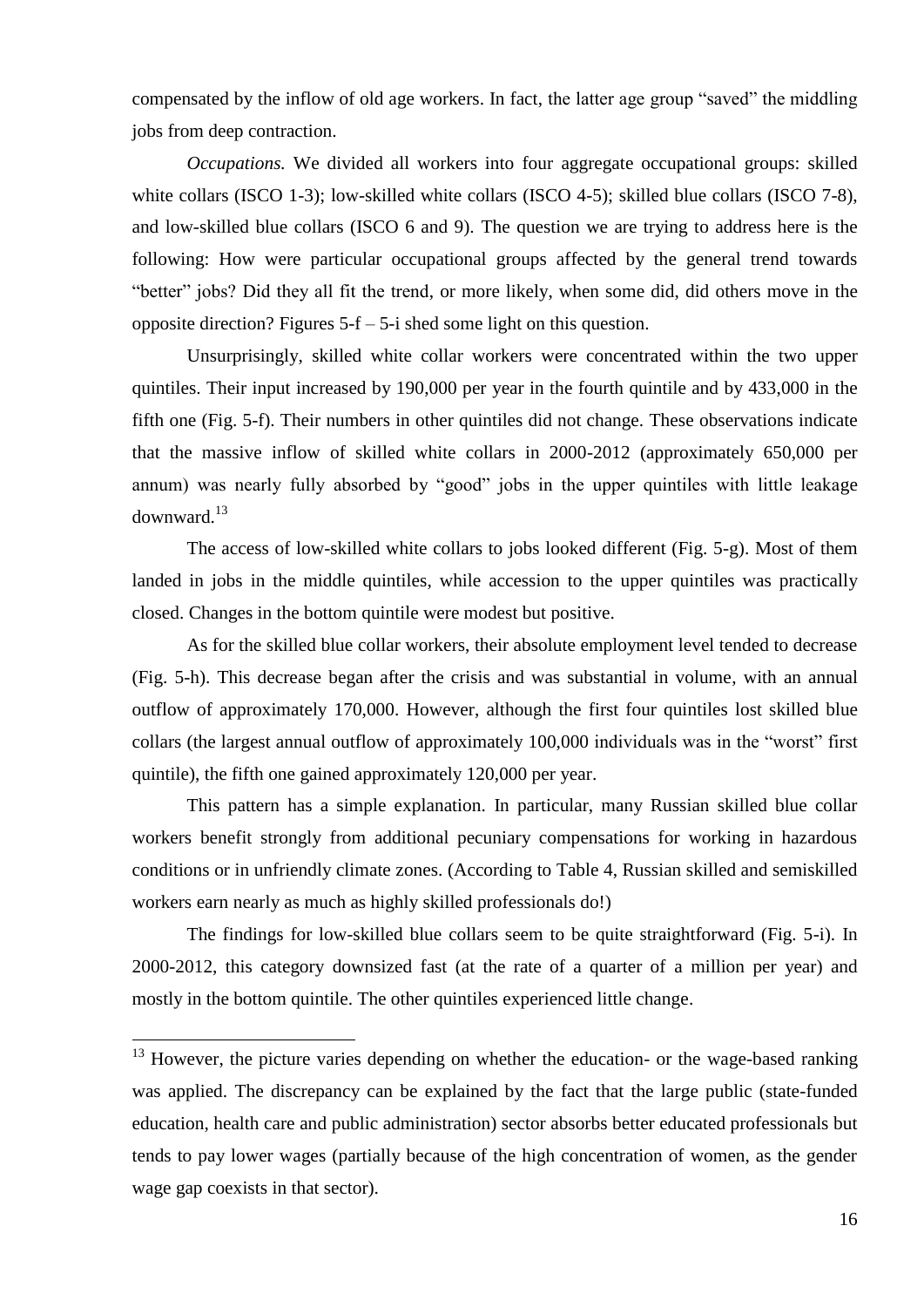In sum, if the shrinkage of the bottom quintile was driven mostly by outflow of blue collar workers (both low and high skilled), the expansion at the top was almost exclusively due to an influx of skilled white collars (Fig. 6-c).

*Industry-related variation.* We now start the overview of sectoral patterns by looking at Agriculture (sector A in ISIC). This sector typically consists of the least-skilled and least-paid labour (Fig. 7-a). The restructuring here caused a fast outflow of workers from the bottom quintile. The annual loss in agriculture amounted to over 300,000 workers in "bad" jobs, and this contraction occurred at high speed through both sub-periods. Other quintiles remained practically unaffected. As a result, the agricultural sector (through its contraction) made a heavy contribution to the improvement of job composition in the economy at large.

## [Fig. 7]

Manufacturing (D) and Construction (F) occupy intermediate positions in terms of skill and pay levels. However, changes to their job structures took different directions (Fig.  $7-b-7-c$ ). In construction, job gains were strongly skewed towards the top quintile where employment grew persistently, while in the other quintiles, it did not. However, the fast increase in "good" jobs in the pre-crisis period turned into a slight decrease after the crisis.

Manufacturing (unlike Construction) lost jobs monotonically as a consequence of ongoing deindustrialization. These losses materialized mostly in three central quintiles, while the bottom and top ones remained virtually stagnant. As a result, Russian manufacturing experienced a type of "job polarization", though in a weak form – without any visible employment growth at the tails of the job distribution.

In Market Services, we observed a slight contraction at the bottom and expansion up along the ranking. Higher-quality quintiles tended to expand more (Fig. 7-d). The second quintile gained 80,000 employees per annum, while the fifth one added approximately 350,000.

Non-Market Services (the public sector made up of Education (M) and Healthcare (N) and Public administration) followed another pattern (Fig. 7-e) in which employment increased in all quintiles, although the top one gained less than the others.

Fig. 8 shows the relative contributions of different sectors to the general change in job composition. For convenience, we divided the sector of market services into two subsectors, namely i) Trade and ii) Other Market Services. The shrinkage of the bottom quintile can largely be explained by employment reduction in agriculture. This explains the 6.5 pp reduction of total 7.6 pp. The contributions from Manufacturing and Other Market Services were much more modest (-0.1 pp and -0.6 pp, respectively).

[Fig. 8]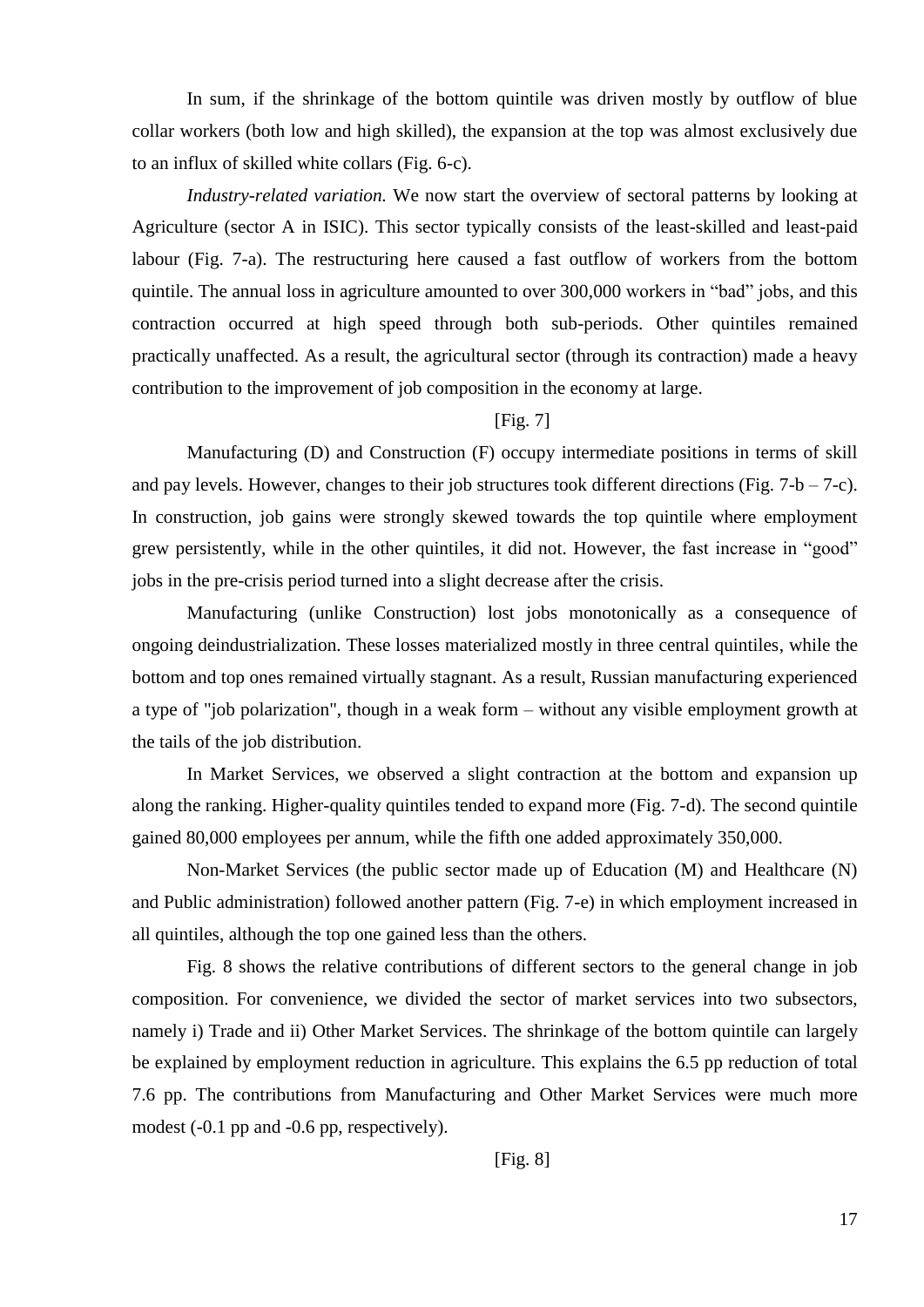Employment in middling jobs was destroyed more actively by Manufacturing, while it was created by Market Services. As for the jobs in the top quintile, the expansion here was due to Other Market Services (3.7 pp), the Public Sector (0.4 pp), Construction (1.8 pp) and Trade (1.5 pp). The impact of Manufacturing appeared to be slightly negative, reflecting the fact that the creation of "good" jobs was much slower here than in other industries.

Summing up this discussion, we can argue that the liquidation of "bad" jobs was driven mostly by Agriculture and the expansion of "good" ones by Market Services.

*Technological advancement.* Technological level by industry varies within a broad range. Based on R&D expenditures, manufacturing industries can be divided into high tech, mediumhigh tech, low-medium tech and low tech.<sup>14</sup> Market Services can be knowledge intensive (the high-tech knowledge-intensive services as a special segment can be further singled out) and knowledge non-intensive.<sup>15</sup> These classifications help to better understand whether the ongoing structural change is driven by the technological progress or is neutral to it. Related estimates are presented in Figs. 9-10.

## [Fig. 9 and 10]

<sup>14</sup> High technology manufacturing: office machinery and computers; radio, television and communication equipment and apparatuses; medical, precision and optical instruments, watches and clocks. *Medium-high technology manufacturing:* chemicals and chemical products; machinery and equipment n.e.c.; electrical machinery and apparatuses n.e.c.; transport equipment. *Low and medium-low technology manufacturing:* food products, beverages and tobacco; textiles and textile products; leather and leather products; wood and wood products; pulp, paper and paper products, publishing and printing; coke, refined petroleum products and nuclear fuel; rubber and plastic products; basic metals and fabricated metal products; other nonmetallic mineral products (Felix, 2006).

<u>.</u>

<sup>15</sup> High-technology knowledge-intensive services: post and telecommunications; computers and related activities; research and development. *Knowledge-intensive services*: water transport; air transport; post and telecommunications; financial intermediation; real estate, renting and business activities; education; health and social work; recreational, cultural and sporting activities. *Less knowledge-intensive services:* hotels and restaurants; land transport; transport via pipelines; supporting and auxiliary transport activities; activities of travel agencies; public administration and defence; compulsory social security; sewage and refuse disposal, sanitation and similar activities; activities of organizational membership n.e.c.; other service activities; activities of households as employers of domestic staff; extra-territorial organizations and bodies (Ibid).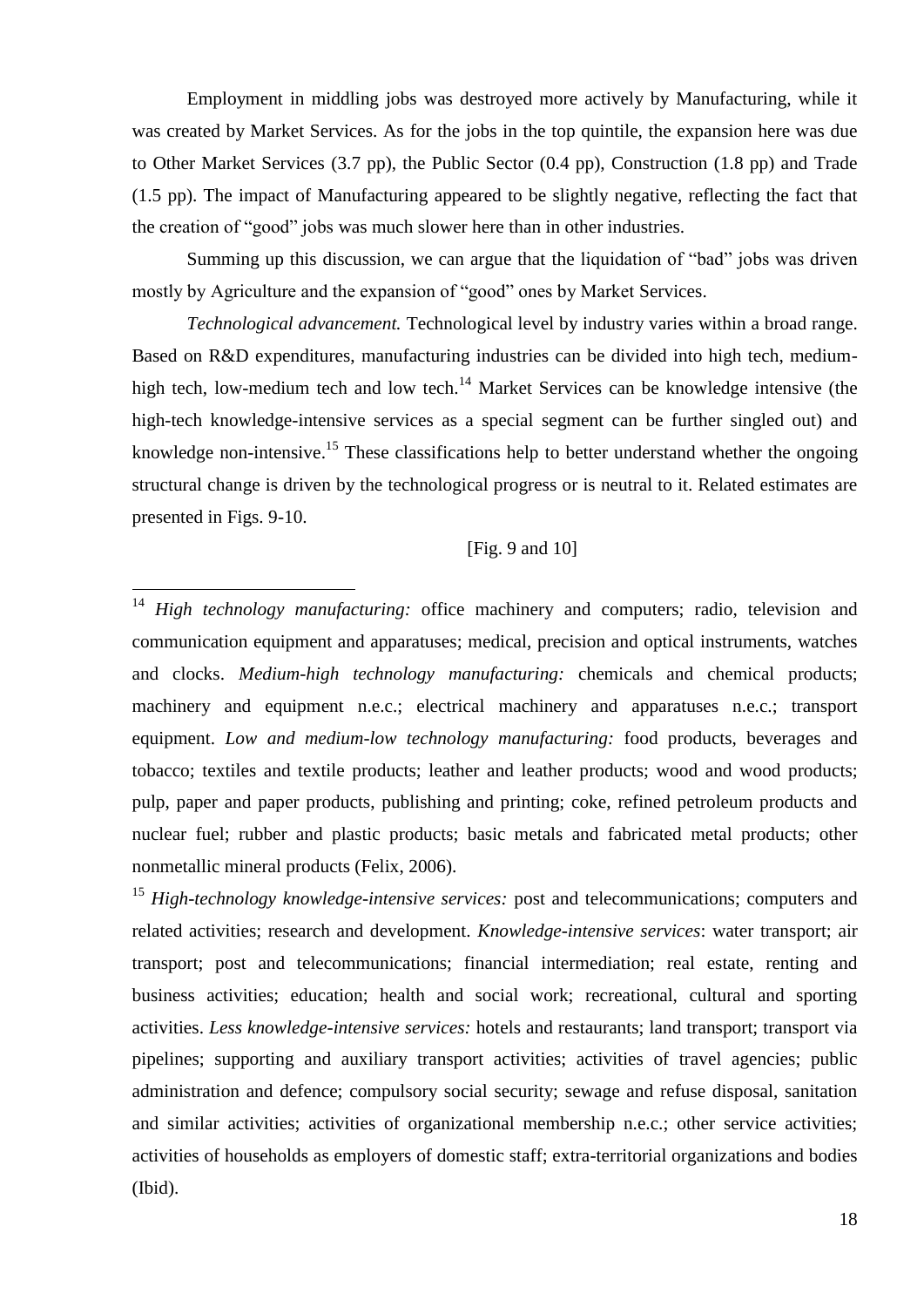The previously mentioned contraction of employment in Manufacturing affected all industries, regardless of their technological levels, and is reflected in all quality quintiles (Fig. 9). (The only visible exception is the top quintile of low-tech industries, which expanded little during 2000-2012). Major losses were concentrated in the middling quintiles of medium-tech industries. In other words, the positive structural changes in job composition that we have documented here were not associated with reallocation of labour from low- and medium-tech manufacturing into high tech.

A similar story applies to Market Services (Fig. 10). In the top quintile, we observed no growth driven by expansion of high-tech knowledge-intensive services, though in other segments of the market services, the number of "good" employment positions increased. Less knowledgeintensive services gained approximately 250,000 employees annually in "good" jobs, and knowledge-intensive services added 140,000.

Therefore, Manufacturing hardly experienced any structural shift towards "good" jobs, and while a shift was present in Market Services, it affected mostly less knowledge-intensive industries. As Fig. 9-b suggests, the contribution of high-tech manufacturing to the compression of the bottom quintile and the expansion of the top quintile was almost negligible. The same can be said about high-tech knowledge-intensive services (Fig. 10-b). Meanwhile, the contribution of less knowledge-intensive services to the reduction in the bottom quintile and expansion of the top quintile was considerable.

In summary, for any part of the Russian economy (except Manufacturing), we found no evidence suggesting polarization or total degradation of job composition. In most cases, we observed enhancement of the employment structure and, in some sectors, expansion in the middle and flattening on the tails. As the main providers of middling jobs, manufacturing industries were replaced by the Trade and Other Market Services sectors. Meanwhile, the impact of technologically advanced industries on structural change remained minimal.

## **7. Demographic Profiles of "Good" and "Bad" Quintiles**

In this section, we look at the demographic composition of the quality quintiles using a wage-based measure.

In the bottom quintile, "bad" jobs were largely (by two-thirds) populated by women (Table 15), and this was mirrored at the top quintile.

## [Table 15]

Jobs in the first quintile were much more likely to have attracted young people (younger than 20) and those older than 60. Both age groups lag in earnings behind the prime age. Other quintiles were more diffuse with regard to age. Job quality showed no association with the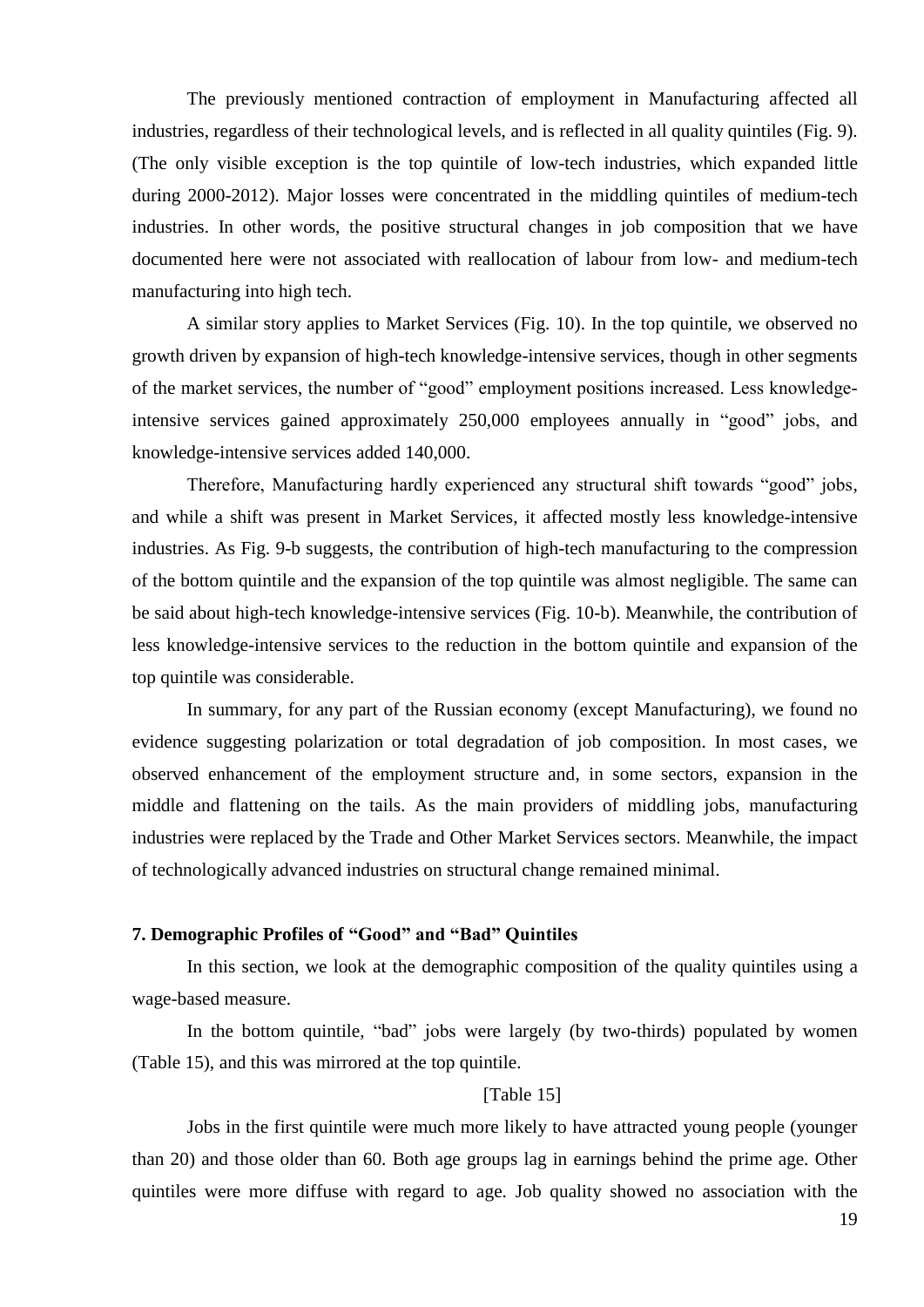marital status of workers. Employment in "bad" jobs, as expected, was biased towards rural residents who composed up to 60% of the bottom quintile but less than 15% of the upper one.

Higher quintiles appeared to have a larger proportion of workers with higher education and a smaller proportion of those who are less educated. In the bottom quintile, over 10% of workers had an educational attainment less than lower secondary school, while in the upper quintile, this percentage was less than 2%. As for university graduates, the corresponding proportions were 10% and 50%. In general, the higher the quintile, the higher is the share of well-educated workers.

Lower quintiles had a higher share of short-tenured employees, while workers in higher quintiles tended to have longer tenures. In the first quintile, approximately 15% of workers had tenures shorter than 1 year, and 30% had tenures longer than 20 years. For the upper quintiles, the corresponding figures were 10% and 36%.

The occupational composition also differed markedly across quintiles. The lower quintiles have attracted mostly blue collar workers, while the upper quintiles contained mostly white collar workers. The fraction of low-skilled workers in the first quintile was close to 40% and was almost zero in the fifth quintile. The proportion of the ISCO 1 group in the first quintile was under 0.5% but accounted for 60% of employment in the upper quintile.

Half of all "bad" jobs were agricultural, and the contribution of the public sector was close to 40%. A few industries (Mining, Transportation, and Finance) generated no "bad" jobs at all. Among the main providers of employment for the "good" (best-paid) jobs were Construction, Transportation, Manufacturing, Trade and Real Estate.

Table 16 presents unconditional probabilities for different demographic groups to be assigned to particular quintiles. According to the wage-based criterion, women are more likely than men to be in the two lowest quintiles, while men enjoy higher likelihoods of being in the two highest.

## [Table 16]

Youth is concentrated in the low quintiles. Every second worker in the 20 years old and younger age group was employed in the lowest quintile jobs. Aged workers (over 60 years) also faced higher likelihoods of finding themselves in these jobs. If we exclude the youngest age group, the probability of being in the lowest quintile increases with age monotonically. At the same time, the chances of landing in the best jobs are almost equal for all age groups except the youngest one.

Rural residents are more likely to have been assigned to lower quintiles, while urban residents were more likely to be assigned to the top. Longer tenure considerably improved the prospects of being in good jobs.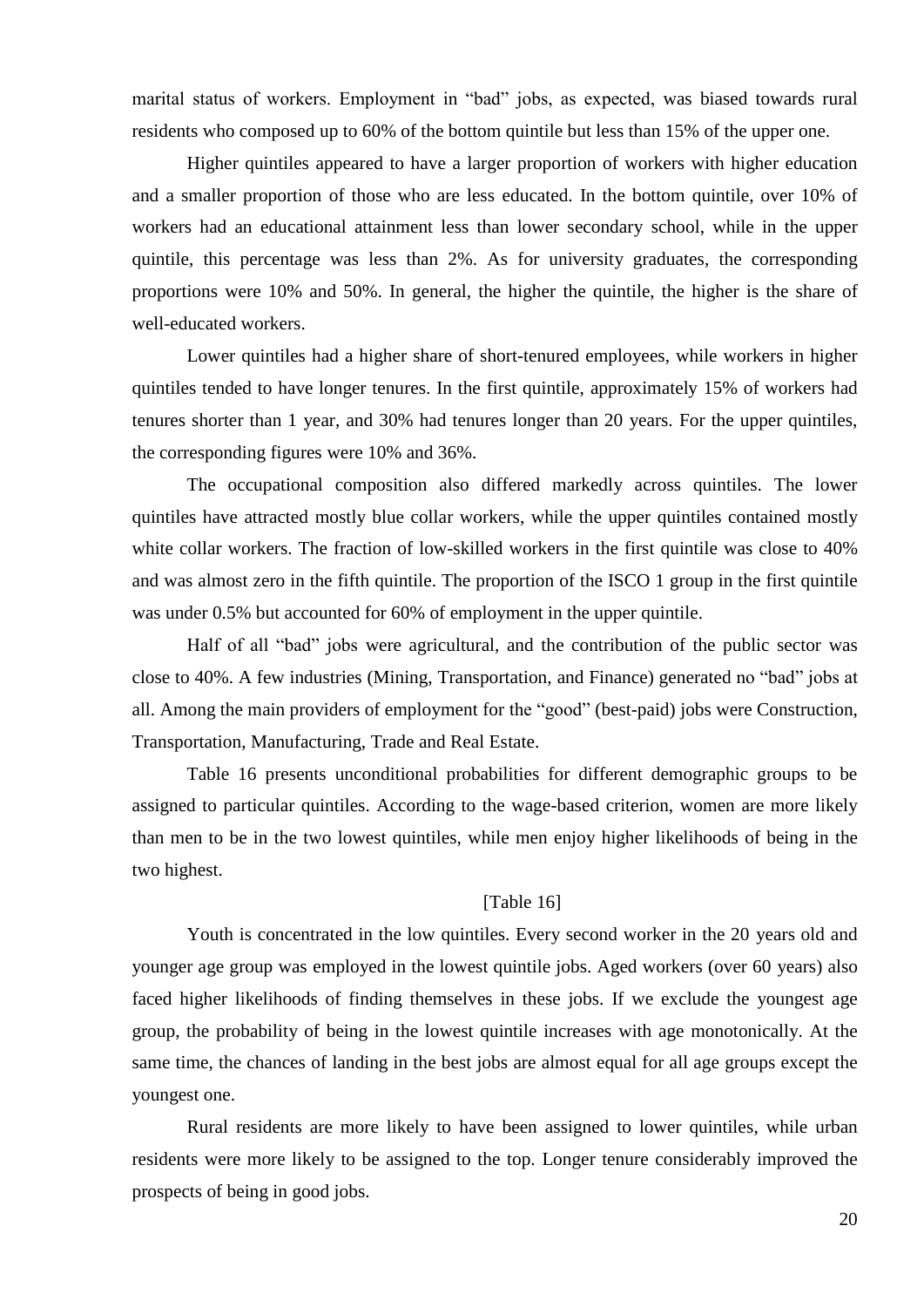The likelihood of entering the least-paid job segments declined with educational attainment. Those with lower secondary or even less education were over 50% more likely to be close to the bottom quintile. In contrast, for those with higher education, this risk was less than 3%. Upon turning our attention to the highest-paid jobs, the contingent probabilities related to education distribution appear to be reversed. Specifically, for the least educated, approximately 7% of workers were in the highest-paying jobs, while for university graduates, the proportion exceeded 40%.

Managers and professionals have had higher-than-average chances to be in the highestpaid jobs. Associate professionals and clerks have been dispersed across intermediate quality jobs. The bulk of craft workers and operators have had good chances (greater than 70%) of occupying high positions in the earnings distribution (the fourth and fifth quintiles). Finally, the risk of being in jobs in the lowest quintile was 50% for low-skilled workers and almost 100% for skilled workers in agriculture. These groups have been completely denied access to "good" jobs.

Industry-specific risks have also been predictably distributed. Agricultural workers have found their way to the low quintiles. In some industries (Mining, Electricity, Gas and Water Supply, Finance and some others), workers did not occupy "bad" jobs at all. Those employed in Mining, Construction, Finance and Real Estate and Transportation tended to land in the highestpaid jobs.

Findings emerging from the simple bivariate analysis are supported by simple econometrics. We estimated an ordered probit model in which the quintile distribution of the PSE respondents was on the left-hand side. Correspondingly, the dependent variable took on values from 1 to 5 (Table 17). Major individual demographic characteristics are placed in the right-hand side (RHS) of the equation. All coefficients are statistically highly significant in the expected directions.

### [Table 17]

Compared to women, men are more likely to have belonged to higher-earnings quintiles while controlling for other factors. The effect of age is clearly non-linear. The strongest positive effect of age on the earnings-based quintiles can be found in the 20-29-year-old age group and then dwindles monotonically. However, it remained positive compared to the reference age, even in the oldest age group. The outlying position of the youngest group can be explained by the fact that most individuals of that age tend to continue education, so the transition to full-time work happens later for them. Being married and living in a city enhanced the chances of being in the higher quintiles. Having better education and belonging to the first two ISCO groups (all other factors being equal) emerged as strong predictors of being well paid. On the contrary, having less skill or being an agricultural worker raised the likelihood that one received low wages. Finally,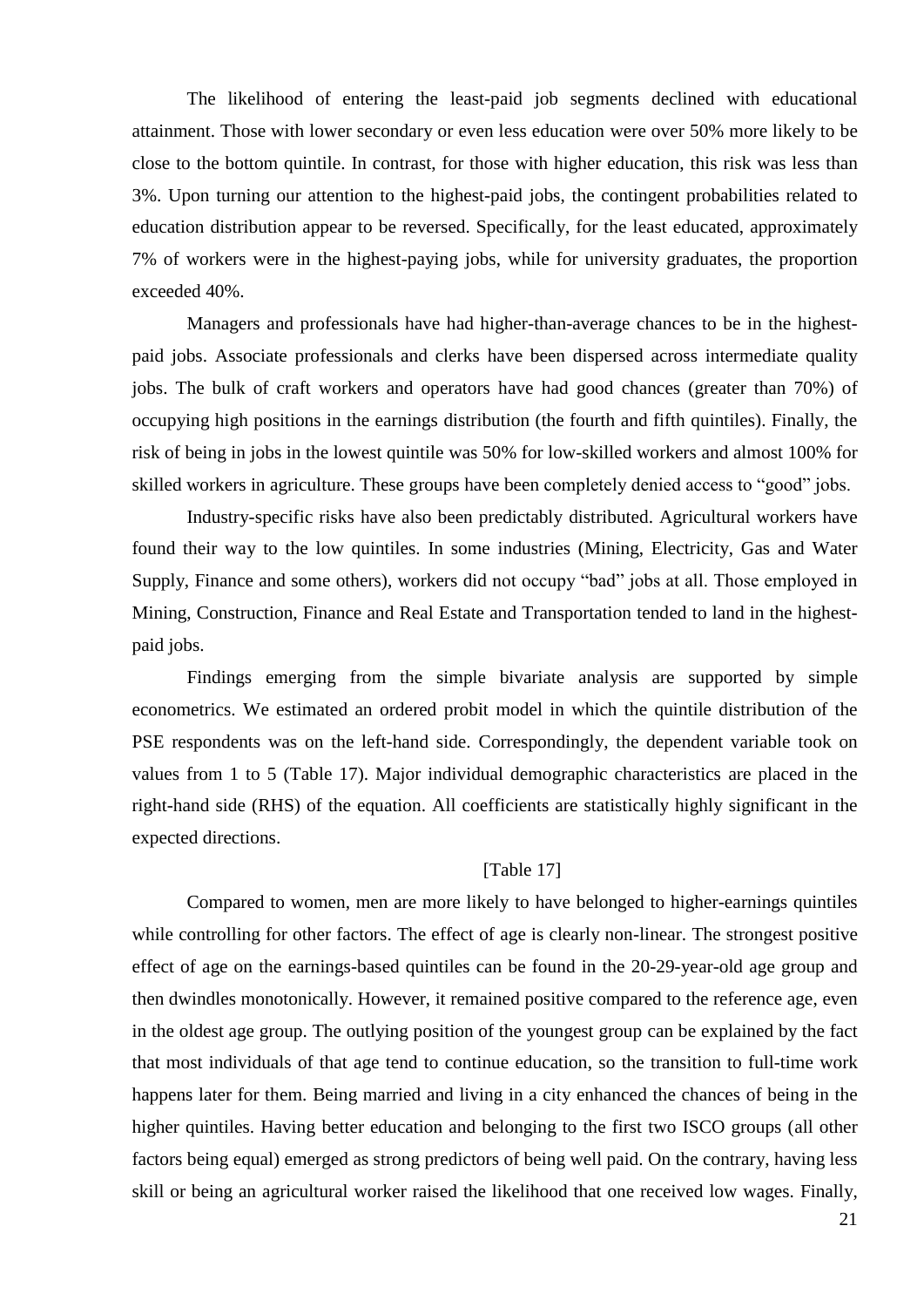newcomers (with job tenure less than 1 year) are too early in their careers to have competed for high-wage quintile jobs.

## **8. Conclusions**

This paper investigated changes in the composition of jobs in the Russian economy during the period of 2000-2012. Using five alternative criteria of job quality (two were education-based and three were earnings-based), we found that during this period, job structure did not demonstrate any signs of polarization. The ongoing structural change can be characterized as a progressive upgrade when the proportion of "bad" jobs decreases while the proportion of "good" ones tends to increase. This conclusion holds for both sub-periods examined, though the rate of change decelerated in the second one. In relative terms, the cumulative compression of the bottom quintile totalled 7-8 pp versus the expansion of the top by 8-10 pp. In the middling part of the ranking scale, the changes were minor. All of these findings are robust to any of the quality criteria applied.

A relatively modest but positive correlation linked employment growth rates in particular occupation-industry cells to job quality rankings. This means that drastic changes in the tails of the job quality distribution were driven by a relatively small number of the largest job cells experiencing voluminous shifts. Large cells near the bottom quintiles lost employment fast, but large cells near the top gained just as fast. These trends, however, were not universal, as employment in many small cells on both poles changed in the opposite (to the pattern just described) directions.

According to the education-based criterion, the contraction in the bottom and the expansion in the top quintiles were accounted for equally by male and female employment. However, when based on the earnings-based criterion, the contribution of males to employment was twice that of women. Representation of prime-age workers in the bottom quintile dwindled, and in the top quintile, it rose more sharply than in other age groups. The contributions of both the youth and the older groups to structural job change were also significant but of less magnitude than that of the prime-age group. As for the occupational characteristics of workers, the compression at the bottom was accounted for largely by blue collar workers, and the expansion at the top was mainly attributable to highly skilled white collar workers.

Shrinking agricultural employment was the major industry-level reason for the reduction in bad jobs. Industry-level drivers for the expansion of good jobs were market services and construction. Surprisingly (or perhaps not), under these conditions, the "deindustrialization" of the Russian economy (as significant contraction in the manufacturing employment) had little effect on the aggregate job quality distribution. Manufacturing lost employment predominantly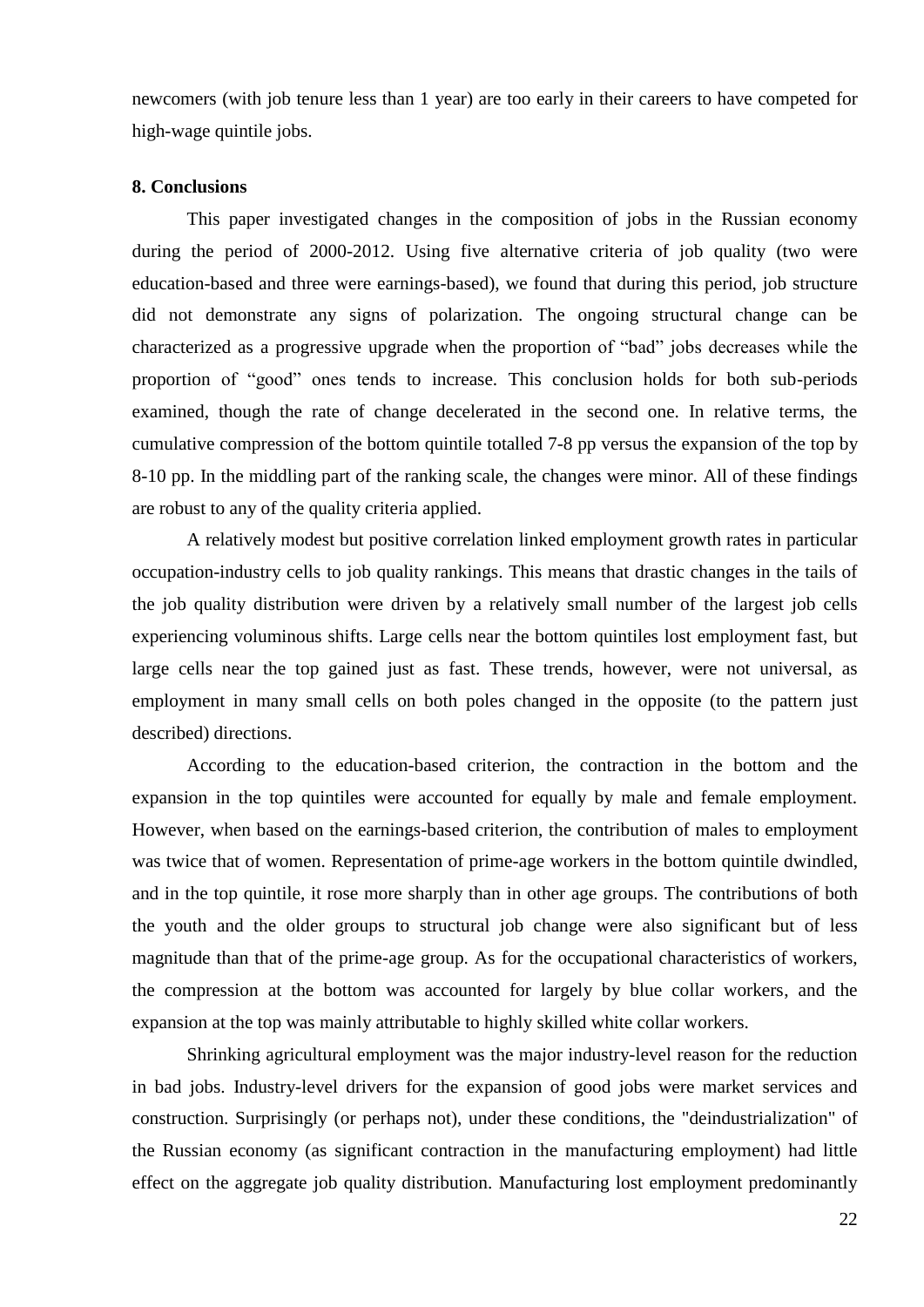in the three middling quintiles. As a result, it was the only sector where something like "job polarization" was observed. Finally, the contribution of high-tech manufacturing and services was small because their proportion of total employment remained negligible.

We further estimated the incidence of getting "bad" and "good" jobs for workers belonging to different social and demographic groups. When job quality was based on the earnings-based criterion, the following were more likely to have secured good jobs: males, older, educated, married, urban residents, long tenured, managers, professionals and skilled workers, and those employed in mining, construction, financing and transportation and communications.

The key conceptual issue at hand is how has the Russian economy managed to avoid the polarization trend observed in many developed and transitioning countries? What explains this persistent upgrading? Can it be a statistical artefact based on simple mis-measurement? Indeed, one can dispute the expansion of "good" jobs as well as the compression of "bad" ones. We address these reservations below.

When ranking occupation-industry cells according to the earnings-based criterion, we used data covering large and medium-sized firms only (while earnings for unobservable cells are imputed). The wage ranking here may deviate significantly from the wage ranking in the total economy because small firms tend to pay less. This is likely in industries where the fraction of employment outside large and medium-sized firms is large. In fact, comparing our main wage data source (the SEO) to official aggregate data (where small firms are partially accounted for), we see serious deviations in Construction and Trade. These two industries have a heavy concentration of small firms. The actual deviation can be even larger because no official estimates account for informal activity, which is even lower paid but is nevertheless more widespread in the same sectors. Therefore, by imputing to such workers "invisible" (to the SEO) higher wages, we erroneously inflated the upper quintile.

This caveat warrants direct attention. First, it does not relate to the education-based estimates because level of education was measured properly for all workers. Second, there are no grounds for disputing the collapse in the lowest quintile. Finally, even when Trade and Construction are completely excluded, the upper quintile expanded by approximately 4 pp. Therefore, the upgrading scenario holds.

Another caveat relates to the issue of migrant labour. During the period under study, the Russian labour market experienced a large inflow of low-productive and low-educated temporary migrant workers from the CIS countries. Most of them tended to land in the leastskilled and poorly paid jobs. The PSE on which our estimates are based does not cover migrant workers. If "bad" jobs that became vacant due to the outflow of Russian workers are taken by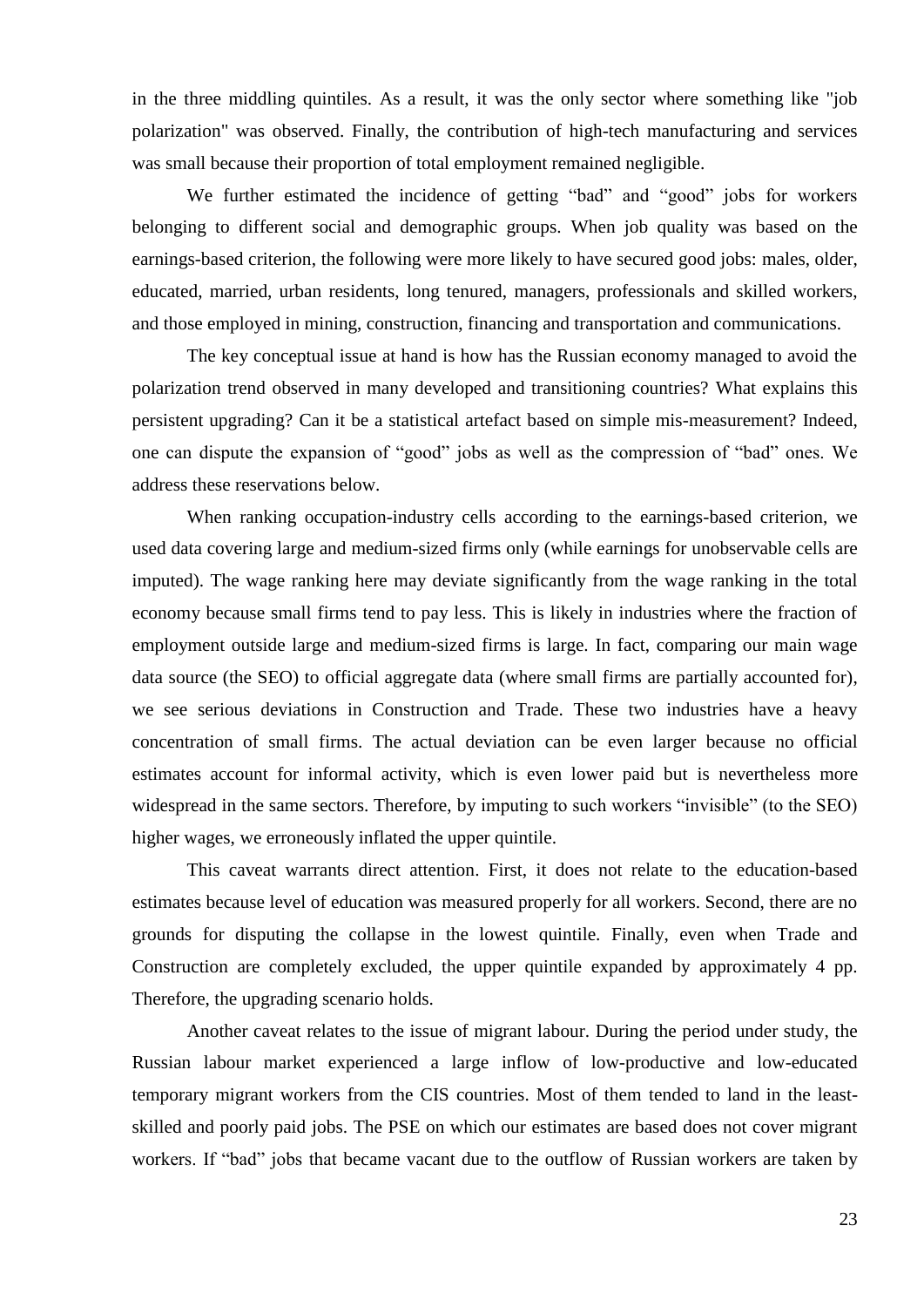migrants, then our conclusion about the drastic contraction of the bottom quintile can be erroneous because it is based on statistical mis-measurement.

Unfortunately, there are no reliable data on migration to Russia. Most of the labour migrants work illegally and informally. A realistic guess for the stock estimate would be 4-4.5 million migrant workers, or 5.5-6% of the total employment (close to the official estimates provided by Rosstat). When making the very strong assumption that the number of migrants tripled during 2000-2012 and that all of them were in the "bad" job quintile, our estimates of the compression should decline from 7 pp to 3 pp. However, even in this case, our general conclusion remains valid.

We believe that despite all of the data limitations and drawbacks, there were no signs of polarization. Instead, we observed a trend for upgrading. What could be behind this trend?

Although there could be multiple factors at work, we consider the structural shift from the production of tradable to non-tradable goods to be the primary one. This includes the large-scale downsizing in agriculture and manufacturing and the expansion of construction, the public sector, trade, financial intermediation, etc. The case of the agricultural sector is particularly salient. Most of the agricultural jobs are low skilled and poorly paid. During the period 2000- 2012, the agricultural employment shrunk drastically in absolute as well as relative terms, thus collapsing the first quintile employment. Low-skilled manufacturing jobs were located in the first quintile, and their decline also contributed to its contraction.

A more complex answer is needed to explain the expansion on the top. A few potential factors could be at work here.

First, the period under study observed an enormously rapid rise in real earnings, with annual growth rates reaching 10-15%. On the one hand, this growth was driven by a general recovery after the prolonged transformational recession when earnings lost almost two-thirds of their real value. On the other hand, it was triggered by world oil prices. Rising incomes might shift consumption towards higher quality goods and services. "Good" jobs could emerge as a reaction to this consumption demand shift.

Second, there could be an endogenous supply side effect associated with the very fast expansion of tertiary education. According to the Russian Census data, during the period of 2002-2010, the fraction of workers having tertiary-A education increased from 26% to 36%, while the fraction of workers having tertiary-B remained stable at a level of 36-37%. This means that 3 of every 4 Russian workers were holders of tertiary education. It is easy to assume that such an increase in the supply of well-educated workers can make them much more available for firms and therefore stimulate demand for their labour. As a consequence of this endogenous shift in labour demand, we can see the expansion in skilled and well-paid employment. However,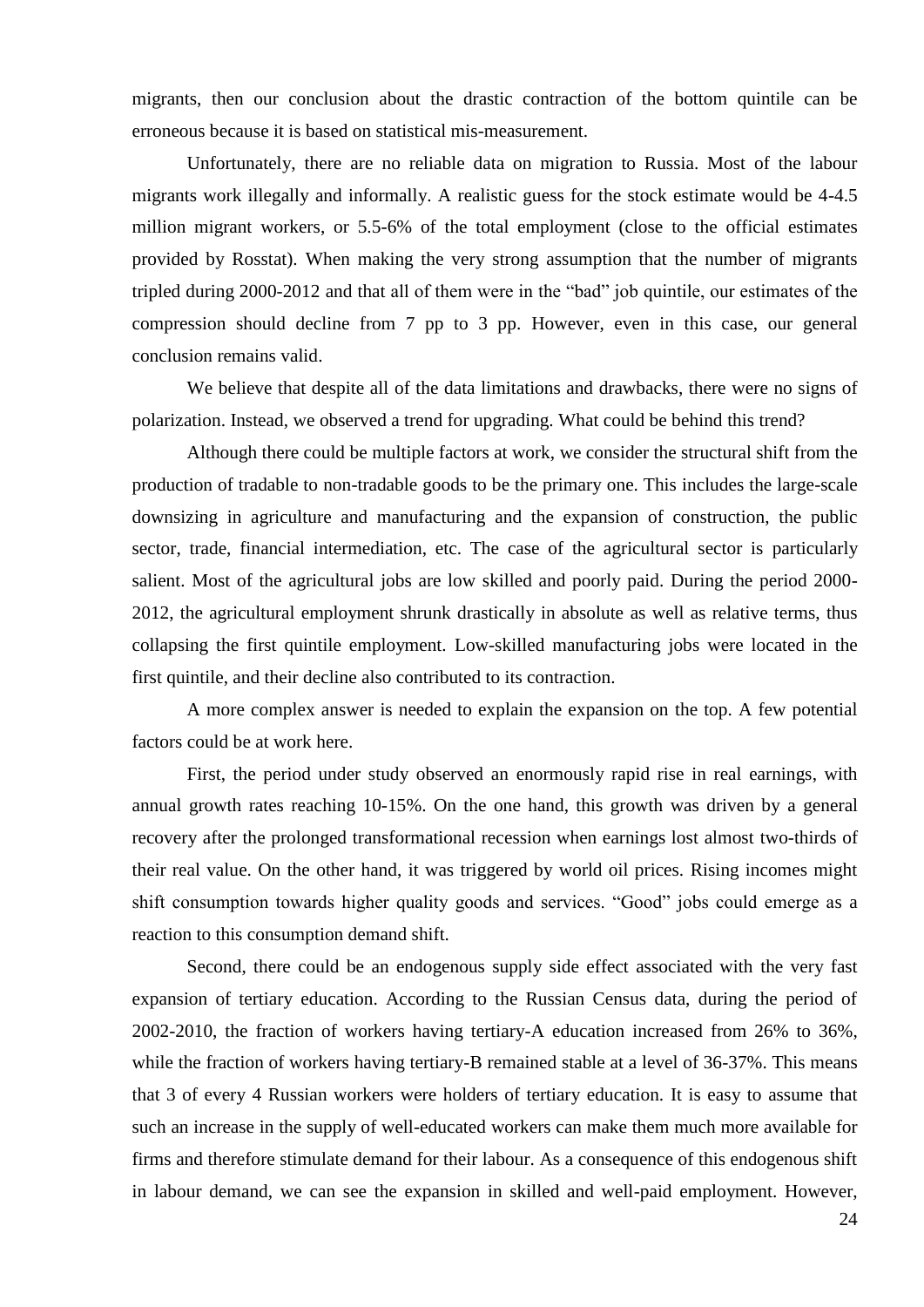here, we should be careful: If such supply side effects were the case, then there would presumably be employment growth for well-educated workers across all (or most) industries. In reality, it was limited by a few industries.

Third, the skill-biased technological change (SBTC) also could be at work here. The SBTC complements human capital accumulation and demands a highly educated workforce (the modern IT-sector is an illustration) (Acemoglu, 1998; Autor et al., 2003; Card, Di Nardo, 2002). Generating demand for such workers, it stimulates creation of well-paid jobs. Rapid IT expansion in Russia in the 2000s could serve as an argument supporting this explanation. However, in general terms, technological regress rather than progress is a more relevant characteristic of the development seen in many technologically sensitive sectors of the Russian transition economy (Sabirianova Peter, 2003). In the 1990s, production capacities aged and depreciated, R&D expenditures dwindled, and technological backlogs increased. In the 2000s, these negative trends were not reverted, although they became weaker. The fact that the most technologically advanced industries employed little labour force also speaks against the SBTC hypothesis.

Finally, job upgrading could be driven by organizational change biased towards highly skilled labour (SBOC). Cross-national differences in technologies are among the standard powerful predictors of variability in job (and skills) structures. The IT- and pre-IT-based economy are structurally different in this regard. However, different institutional foundations (such as contrasting market economies with centrally planned ones) can also demand different occupations and skills and therefore ultimately affect the economy-wide composition of jobs. The Russian development in the 1990s-2000s is a story of intertwined movement on both dimensions – the technological as well as the institutional. In fact, the SBOC was an important component to the systemic plan-to-market transition. This transformation radically increased and modified flows of information and created large and growing demand for workers who absorb and process all types of data. These are multiple white collar occupations, such as managers, lawyers, accountants, journalists, economists, and many others, who are employed in a variety of sectors. The demand for these skills was extremely low under central planning and sharply jumped with the start of the transition. The opposite side of the same trend is in falling demand for many blue collar occupations.

The aforementioned drivers could work (and probably did) simultaneously, complementing each other, and their "joint" impact resulted in the fast expansion of the "good" jobs segment.

How can the Russian job structure develop in the future? The rate of structural change decreased in the post-crisis sub-period and is likely to slow down further for a few reasons. First,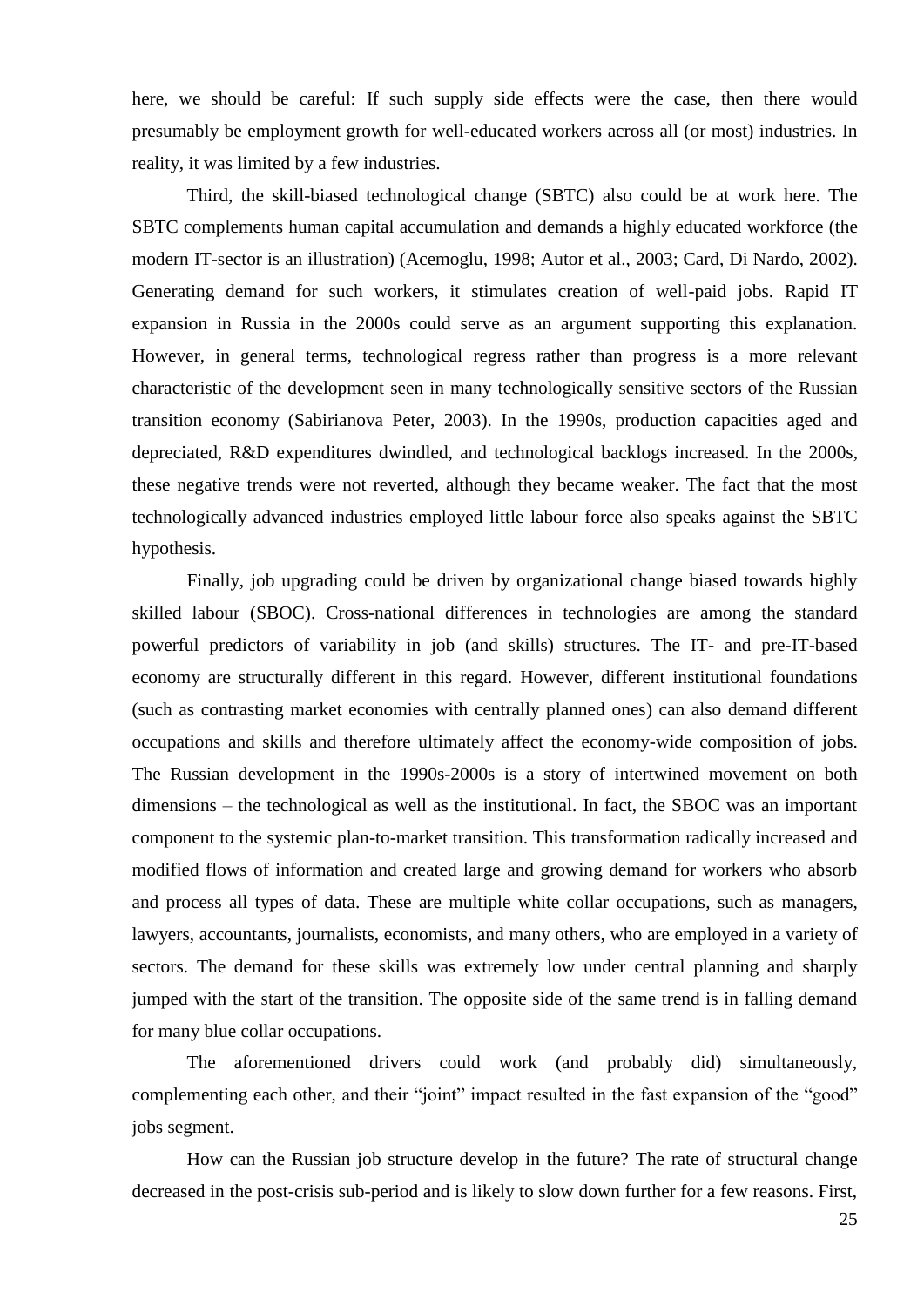the long period of depopulation is approaching. By 2030, the size of the economically active population is expected to decrease by 8-12 million individuals. In the 2000s, structural change occurred under conditions of growing total employment; now, it will have to adapt to declining total employment. In this new setting of coming depopulation, the scope for further expansion of top quintile jobs seems to be more limited. Second, many drivers of the structural change discussed above are close to exhaustion. Agricultural employment has already downsized so much that there remains little scope for further and easy contraction. Third, the Russian economy moves into the period of close to zero output growth rates. This makes a dramatic rise in consumption similar to that observed in the 2000s impossible. The further fast growth in the supply of educated labour is also hardly probable because its stock is already extremely large. There were also a few preconditions for a rapid technological spurt. Finally, industrial and occupational employment gradually became more similar to those observed in developed countries, and therefore, the room for further employment shifts in this direction gets smaller.

In sum, we can conclude that the upgrading trend is likely to slow down if not halt altogether. Whether the upgrading trend will be replaced by a polarising trend remains to be seen.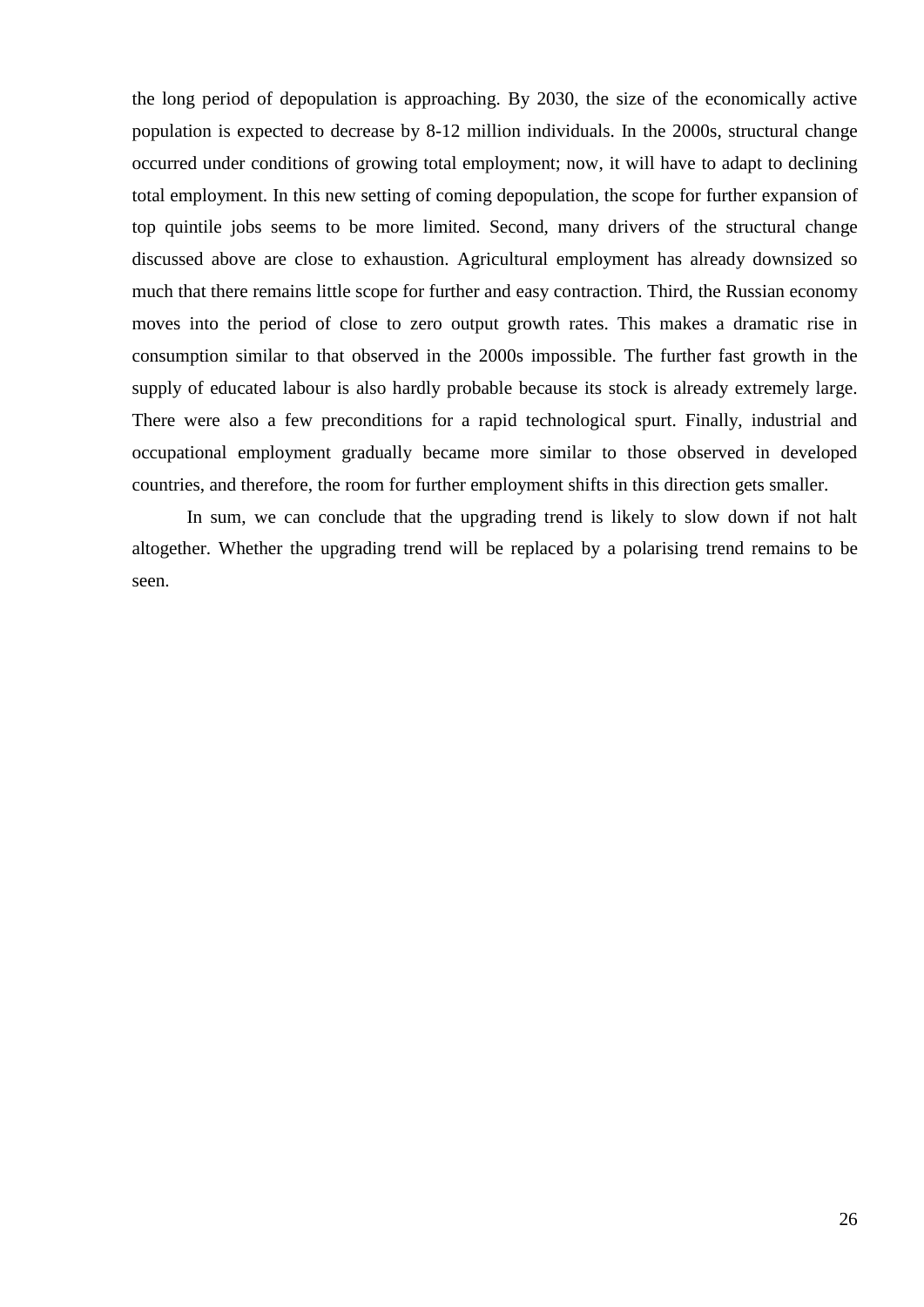### References

*Acemoglu D*. Why Do New Technologies Complement Skills? Directed Technical Change and Wage Inequality // The Quarterly Journal of Economics. 1998. Vol.113, No 4. P. 1055–1089.

*Autor D. H., Levy F., Murnane R. J.* The Skill Content of Recent Technological Change: An Empirical Exploration // The Quarterly Journal of Economics. 2003. Vol. 118, No 4. P. 1280– 1333.

*Card D., Di Nardo J.* Skill Biased Technological Change and Rising Wage Inequality: Some Problems and Puzzles // NBER Working Paper. 2002. No 8769.

*Felix B.* High Tech Industries and Knowledge Based Services. Luxembourg: Eurostat. Statistics in Focus.Science and Technology. 2006.

*Fernandez-Macias E.* (2012) Job Polarization in Europe? Changes in the Employment Structure and Job Quality, 1995–2007 / Work and Occupations. Vol. 39.No. 1.P. 157–82.

*Fernández-Macías E., Storrie D. and Hurley J.* Introduction. (2012) // Transformation of the Job Structures in the EU and USA. E. Fernández-Macías, D. Storrie and J. Hurley (Eds.). London, UK: Palgrave MacMillan.

*Gimpelson V., Kapeliushnikov R.* (2013) Labor market adjustment: is Russia different? / Oxford Handbook of the Russian Economy. Oxford: Oxford University Press. 2013. P. 693-724.

*Gimpelson V., [Kapeliushnikov R.](http://www.hse.ru/en/org/persons/203849)* (2014) Between Light and Shadow: Informality in the Russian Labour Market. Bonn: IZA. IZA Discussion Paper No. 8279.

*Goos M., Manning A.* (2007) Lousy and Lovely Jobs: The Rising Polarization of Work in Britain // Review of Economics and Statistics. Vol. 89. No. 1. P. 118-133.

*Goos M., Manning A. and Salomons A.* (2009) The Polarization of the European Labor Market // American Economic Review. Vol. 99. No. 2. P.58-63.

*Katz L. F., Murphy K. M.* Changes in Relative Wages, 1963-1987: Supply and Demand Factors // Quarterly Journal of Economics. 1992. Vol. 107. No. 1. P. 35-78.

*Sabirianova K.* ["The Great Human Capital Reallocation: A Study of Occupational Mobility in](http://ideas.repec.org/a/eee/jcecon/v30y2002i1p191-217.html)  [Transitional Russia](http://ideas.repec.org/a/eee/jcecon/v30y2002i1p191-217.html) // [Journal of Comparative Economics.](http://ideas.repec.org/s/eee/jcecon.html) 2002. Vol. 30. No. 1. P. 191-217.

*Sabirianova Peter K*. Skill-Biased Transition: The Role of Markets, Institutions, and Technological Change. Bonn: IZA. 2003. IZA Discussion Paper No. 893.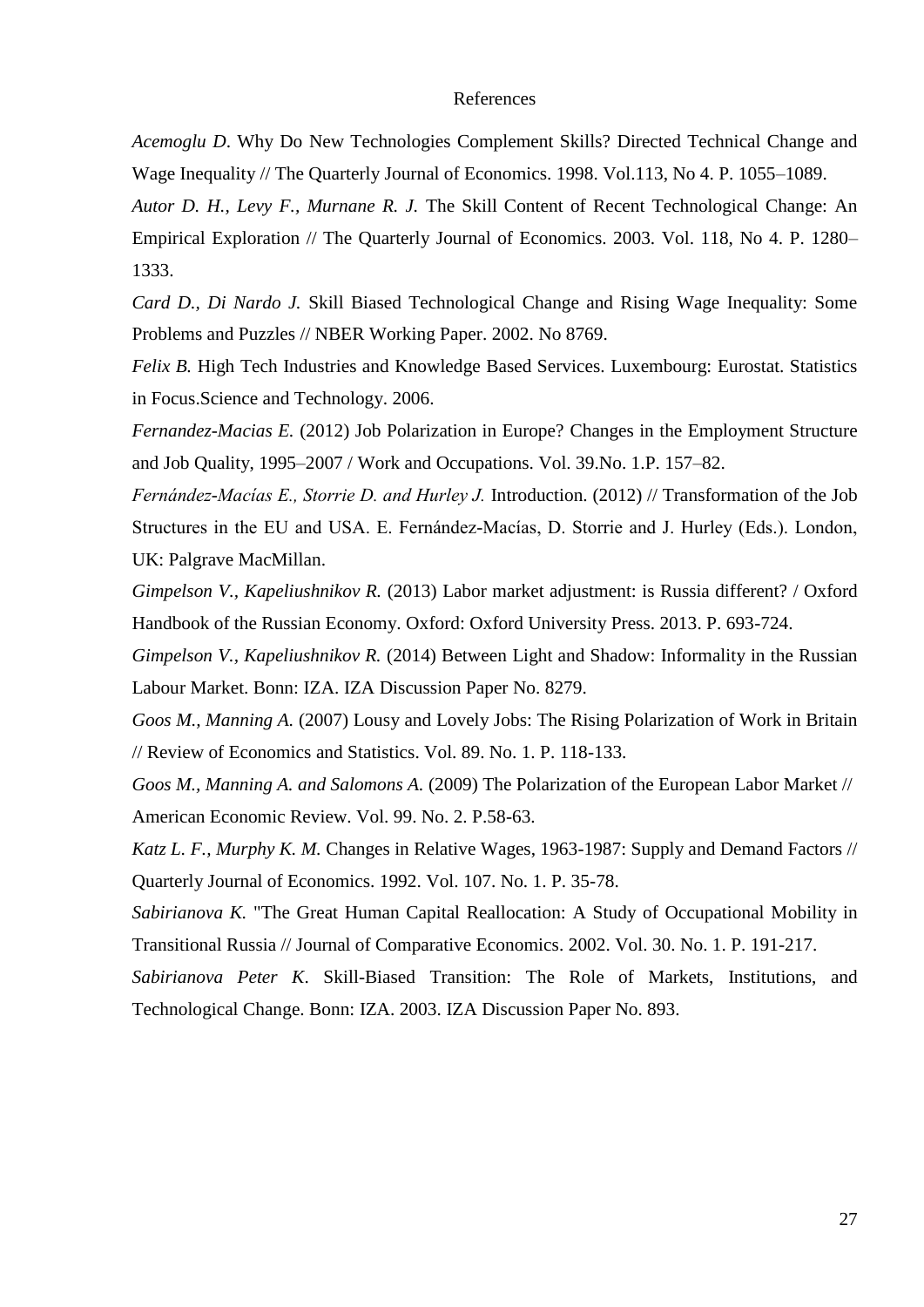## **Appendix: Tables and Charts**

## Table 1

Correlation matrix for five alternative measures of job quality\*

|                       |                |                | $100 - 9$        |                 |                  |
|-----------------------|----------------|----------------|------------------|-----------------|------------------|
|                       | Measure-1      | Measure-2      | Measure-3        | Measure-4 (mean | Measure-5 (mean  |
|                       | (mean years of | (mean years of | (average monthly | basic wage in   | hourly wage rate |
|                       | schooling in   | schooling in   | wage in 2007,    | 2007, OZPP)     | in 2007, OZPP)   |
|                       | 2000, LFS)     | 2012, LFS)     | OZPP)            |                 |                  |
| Measure-1 (mean       |                | 0.783          | 0.434            | 0.520           | 0.459            |
| years of schooling in |                |                |                  |                 |                  |
| 2000, LFS)            |                |                |                  |                 |                  |
| Measure-2 (mean       | 0.783          |                | 0.428            | 0.491           | 0.455            |
| years of schooling in |                |                |                  |                 |                  |
| 2012, LFS)            |                |                |                  |                 |                  |
| Measure-3 (average    | 0.434          | 0.428          |                  | 0.894           | 0.990            |
| monthly wage in       |                |                |                  |                 |                  |
| 2007, OZPP)           |                |                |                  |                 |                  |
| Measure-4 (mean       | 0.520          | 0.491          | 0.894            |                 | 0.899            |
| basic wage in 2007,   |                |                |                  |                 |                  |
| OZPP)                 |                |                |                  |                 |                  |
| Measure-5 (mean       | 0.459          | 0.455          | 0.990            | 0.899           |                  |
| hourly wage rate in   |                |                |                  |                 |                  |
| 2007, OZPP)           |                |                |                  |                 |                  |

 $* N = 635$ , all coefficients are significant at 1%.

## Table 2

Educational attainment and average monthly wages by sectors, 2000-2012

| $\frac{1}{2}$ and $\frac{1}{2}$ are $\frac{1}{2}$ and $\frac{1}{2}$ are $\frac{1}{2}$ and $\frac{1}{2}$ and $\frac{1}{2}$ are $\frac{1}{2}$ are $\frac{1}{2}$ are $\frac{1}{2}$ and $\frac{1}{2}$ are $\frac{1}{2}$ are $\frac{1}{2}$ and $\frac{1}{2}$ are $\frac{1}{2}$ are $\frac{1}{2}$ a<br><b>Sectors</b> |      | Mean years of schooling* |      | Average monthly wages,<br>thousand Rubles** |                          |                          |
|-----------------------------------------------------------------------------------------------------------------------------------------------------------------------------------------------------------------------------------------------------------------------------------------------------------------|------|--------------------------|------|---------------------------------------------|--------------------------|--------------------------|
|                                                                                                                                                                                                                                                                                                                 | 2000 | 2008                     | 2012 | 2000                                        | 2008                     | 2012                     |
| Agriculture                                                                                                                                                                                                                                                                                                     | 10.9 | 11.5                     | 11.7 | 1.0                                         | 8.5                      | 14.1                     |
| Fishing                                                                                                                                                                                                                                                                                                         | 12.2 | 12.2                     | 12.4 | 2.8                                         | 19.5                     | 29.2                     |
| Mining and quarrying                                                                                                                                                                                                                                                                                            | 12.6 | 12.8                     | 12.9 | 5.9                                         | 33.2                     | 50.4                     |
| Manufacturing                                                                                                                                                                                                                                                                                                   | 12.5 | 12.7                     | 12.9 | 2.4                                         | 16.1                     | 24.5                     |
| Electricity, gas and water supply                                                                                                                                                                                                                                                                               | 12.7 | 12.9                     | 13.1 | 3.2                                         | 19.1                     | 29.4                     |
| Construction                                                                                                                                                                                                                                                                                                    | 12.5 | 12.6                     | 12.7 | 2.6                                         | 18.6                     | 26.0                     |
| Wholesale and retail trade                                                                                                                                                                                                                                                                                      | 12.7 | 12.8                     | 12.9 | 1.6                                         | 14.9                     | 21.6                     |
| Hotels and restaurants                                                                                                                                                                                                                                                                                          | 12.2 | 12.4                     | 12.5 | 1.6                                         | 11.5                     | 16.6                     |
| Transport and communications                                                                                                                                                                                                                                                                                    | 12.4 | 12.6                     | 12.7 | 3.2                                         | 20.8                     | 31.4                     |
| Financial intermediation                                                                                                                                                                                                                                                                                        | 14.2 | 14.8                     | 14.9 | 5.2                                         | 41.9                     | 59.0                     |
| Real estate                                                                                                                                                                                                                                                                                                     | 14.2 | 13.8                     | 14.0 | 2.5                                         | 21.3                     | 30.9                     |
| Public administration                                                                                                                                                                                                                                                                                           | 13.4 | 13.9                     | 14.1 | 2.7                                         | 21.3                     | 35.7                     |
| Education                                                                                                                                                                                                                                                                                                       | 13.9 | 14.1                     | 14.1 | 1.2                                         | 11.3                     | 19.0                     |
| Health and social work                                                                                                                                                                                                                                                                                          | 13.1 | 13.5                     | 13.6 | 1.3                                         | 13.0                     | 20.6                     |
| Other service activities                                                                                                                                                                                                                                                                                        | 12.6 | 13.1                     | 13.2 | 1.5                                         | 13.5                     | 21.0                     |
| Private households                                                                                                                                                                                                                                                                                              | 11.2 | 11.4                     | 11.6 | $\blacksquare$                              | $\overline{\phantom{a}}$ | $\overline{\phantom{a}}$ |
| Extra-territorial organizations                                                                                                                                                                                                                                                                                 | 12.4 | 14.4                     | 14.6 |                                             |                          |                          |
| Total                                                                                                                                                                                                                                                                                                           | 12.6 | 13.0                     | 13.2 | 2.2                                         | 17.3                     | 26.6                     |

\* The LFS (PSE) based estimates

\*\* Rosstat.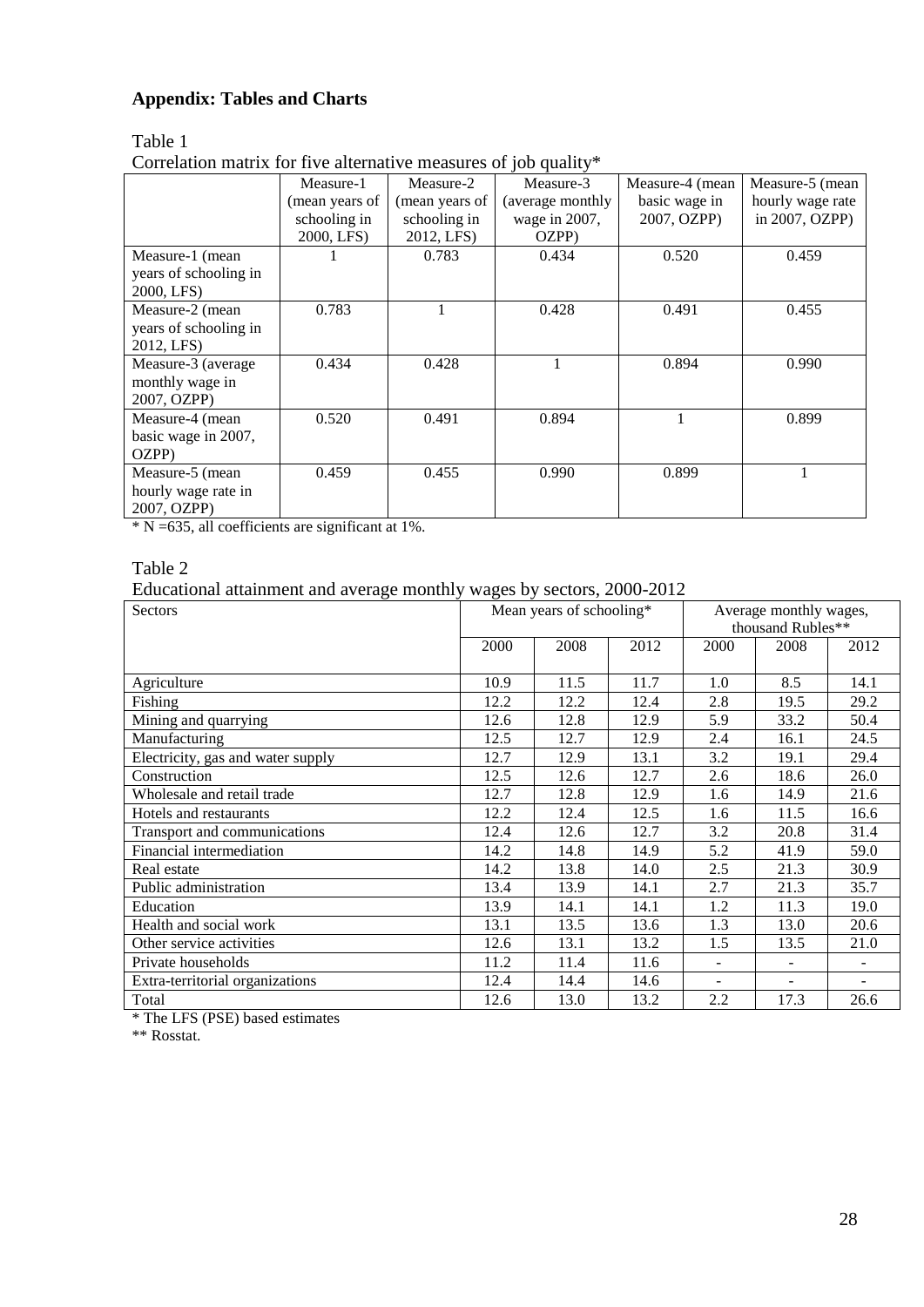## Table 3 Educational attainment by occupations, 2000-2012\*

| Sectors                           |      | Mean years of schooling |      |
|-----------------------------------|------|-------------------------|------|
|                                   | 2000 | 2008                    | 2012 |
| Agriculture                       | 10.9 | 11.5                    | 11.7 |
| Fishing                           | 12.2 | 12.2                    | 12.4 |
| Mining and quarrying              | 12.6 | 12.8                    | 12.9 |
| Manufacturing                     | 12.5 | 12.7                    | 12.9 |
| Electricity, gas and water supply | 12.7 | 12.9                    | 13.1 |
| Construction                      | 12.5 | 12.6                    | 12.7 |
| Wholesale and retail trade        | 12.7 | 12.8                    | 12.9 |
| Hotels and restaurants            | 12.2 | 12.4                    | 12.5 |
| Transport and communications      | 12.4 | 12.6                    | 12.7 |
| Financial intermediation          | 14.2 | 14.8                    | 14.9 |
| Real estate                       | 14.2 | 13.8                    | 14.0 |
| Public administration             | 13.4 | 13.9                    | 14.1 |
| Education                         | 13.9 | 14.1                    | 14.1 |
| Health and social work            | 13.1 | 13.5                    | 13.6 |
| Other service activities          | 12.6 | 13.1                    | 13.2 |
| Private households                | 11.2 | 11.4                    | 11.6 |
| Extra-territorial organizations   | 12.4 | 14.4                    | 14.6 |
| Total                             | 12.6 | 13.0                    | 13.2 |

\* The LFS based estimates.

### Table 4

Average monthly wages by occupations, 2005, 2007, 2009 and 2011, thousands Rubles\*

| Occupations                                | 2005 | 2007 | 2009 | 2011 |
|--------------------------------------------|------|------|------|------|
| Legislators, senior officials and managers | 15.2 | 24.1 | 33.5 | 41.6 |
| Professionals                              | 9.4  | 14.8 | 20.1 | 25.0 |
| Technicians and associate professionals    | 7.2  | 11.4 | 15.1 | 19.0 |
| <b>Clerks</b>                              | 5.7  | 8.8  | 12.2 | 14.8 |
| Service workers                            | 5.7  | 8.9  | 12.0 | 14.6 |
| Skilled agricultural workers               | 6.5  | 10.2 | 18.0 | 16.1 |
| Craft workers                              | 9.4  | 14.6 | 18.7 | 23.1 |
| Plant and machine operators and assemblers | 10.0 | 14.8 | 8.4  | 23.5 |
| Elementary occupations                     | 3.9  | 6.2  | 14.6 | 10.5 |
| Total                                      | 8.7  | 13.6 | 18.1 | 22.7 |

\* The OZPP (SEO) based estimates.

Table 5

Composition of the employed population aged 15-72 by sectors, 2000-2012, %

| Sectors                           | 2000 | 2008 | 2012 | Change 2000-2012, pp. |
|-----------------------------------|------|------|------|-----------------------|
| Agriculture                       | 14.2 | 8.4  | 7.2  | $-7.0$                |
| Fishing                           | 0.3  | 0.2  | 0.2  | $-0.1$                |
| Mining and quarrying              | 2.0  | 1.9  | 2.0  | 0.0                   |
| Manufacturing                     | 19.5 | 16.4 | 15.0 | $-4.5$                |
| Electricity, gas and water supply | 2.7  | 3.0  | 3.3  | 0.6                   |
| Construction                      | 5.1  | 7.6  | 7.4  | 2.3                   |
| Wholesale and retail trade        | 12.3 | 15.2 | 16.1 | 3.8                   |
| Hotels and restaurants            | 1.4  | 2.1  | 2.1  | 0.7                   |
| Transport and communications      | 8.4  | 9.2  | 9.4  | 1.0                   |
| Financial intermediation          | 1.3  | 1.9  | 2.0  | 0.7                   |
| Real estate                       | 3.3  | 6.3  | 6.6  | 3.3                   |
| Public administration             | 7.4  | 7.6  | 7.5  | 0.1                   |
| Education                         | 9.1  | 9.1  | 9.2  | 0.1                   |
| Health and social work            | 6.7  | 7.4  | 8.0  | 1.3                   |
| Other service activities          | 6.2  | 3.6  | 3.8  | $-2.4$                |
| Private households                | 0.0  | 0.1  | 0.0  | 0.0                   |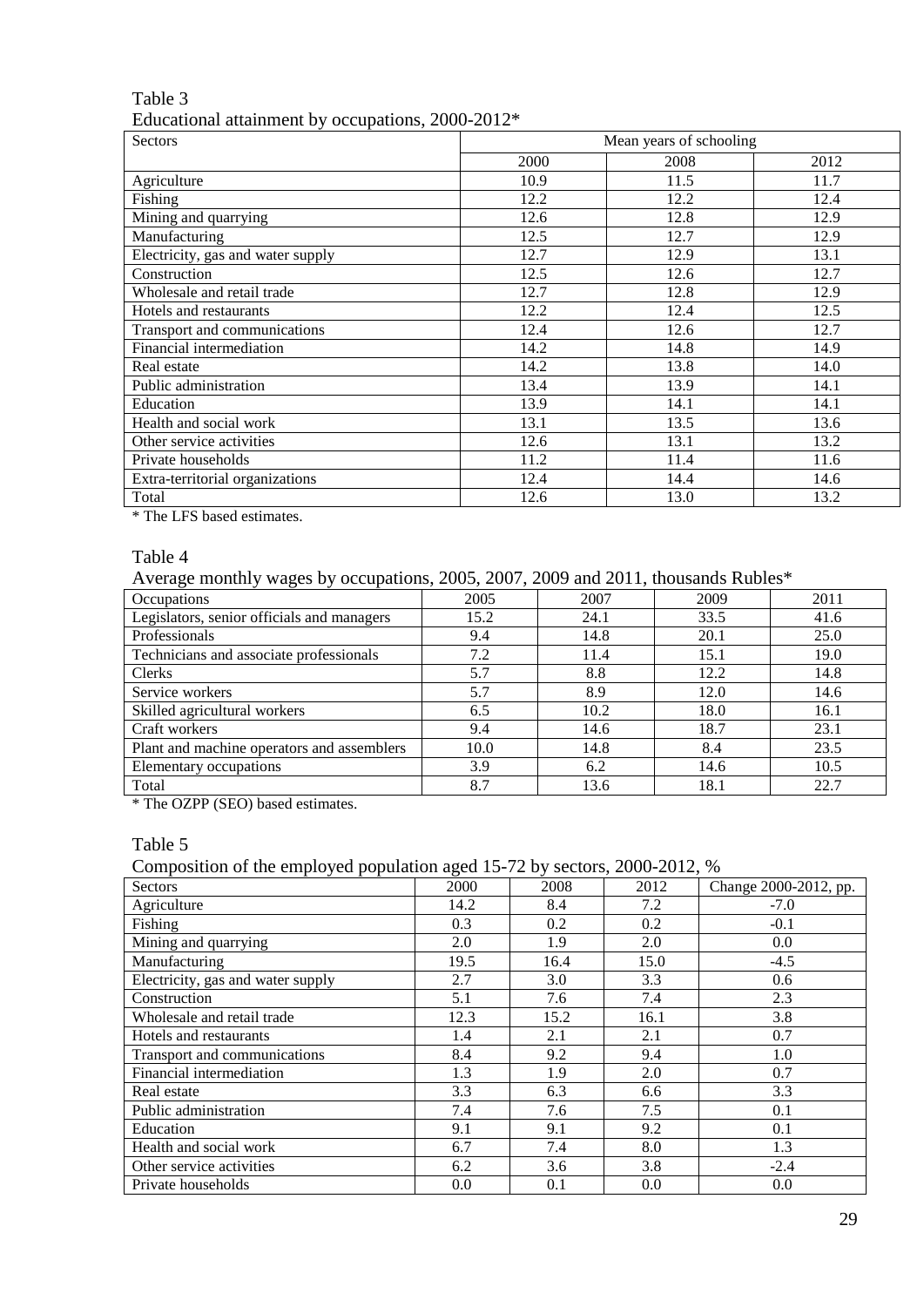| -<br>organizations<br>toria<br>tarrı<br>и. | ∪.∪ |     | ∪.∪ | v.v |
|--------------------------------------------|-----|-----|-----|-----|
| Total                                      | 100 | 100 | 100 |     |

\* The LFS based estimates.

Table 6

Composition of the employed population aged 15-72 by occupations, 2000-2012, %\*

| Occupations                                | 2000 | 2008 | 2012 | Change 2000-2012, pp. |
|--------------------------------------------|------|------|------|-----------------------|
| Legislators, senior officials and managers | 4,4  | 7,0  | 8,3  | 3,9                   |
| Professionals                              | 15,6 | 18,5 | 19,4 | 3,8                   |
| Technicians and associate professionals    | 15,2 | 15,2 | 15,1 | $-0,1$                |
| <b>Clerks</b>                              | 3.4  | 2,9  | 2.8  | $-0.6$                |
| Service workers                            | 11,8 | 13,8 | 14,6 | 2,8                   |
| Skilled agricultural workers               | 6,3  | 4,1  | 3,4  | $-2,9$                |
| Craft workers                              | 16,3 | 14,8 | 13,4 | $-2,9$                |
| Plant and machine operators and assemblers | 13,5 | 12,5 | 12,5 | $-1,0$                |
| Elementary occupations                     | 13,5 | 11,2 | 10,4 | $-3,1$                |
| Total                                      | 100  | 100  | 100  |                       |

\* The OZPP based estimates.

Table 7

Characteristics of 10 "worst" (schooling based) jobs\*

| Rank | Sector                                      | Occupation                                                                       | Mean years of<br>schooling,<br>2000 | N 2000,<br>thousand | N 2012,<br>thousand | Cumulative<br>employment<br>growth rate, % |
|------|---------------------------------------------|----------------------------------------------------------------------------------|-------------------------------------|---------------------|---------------------|--------------------------------------------|
| 8    | A. Agriculture                              | OKZ-60 (Skilled<br>agricultural workers)                                         | 10.2                                | 3999                | 2303                | $-42.4$                                    |
| 10   | A. Agriculture                              | OKZ-92 (Agricultural,<br>fishery and related<br>labourers)                       | 10.5                                | 1395                | 520                 | $-62.7$                                    |
| 14   | A. Agriculture                              | OKZ-93 (Labourers in<br>mining, construction,<br>manufacturing and<br>transport) | 10.6                                | 58                  | 21                  | $-63.9$                                    |
| 15   | A. Agriculture                              | OKZ-94 (Common<br>elementary occupations)                                        | $\overline{10.7}$                   | 445                 | 364                 | $-18.1$                                    |
| 16   | 60401. Food and<br>beverages and<br>tobacco | OKZ-60 (Skilled<br>agricultural workers)                                         | $\overline{10.7}$                   | 22                  | 39                  | 75.6                                       |
| 20   | 60414. Other<br>manufacturing               | OKZ-93 (Labourers in<br>mining, construction,<br>manufacturing and<br>transport) | 10.7                                | 37                  | 13                  | $-66.5$                                    |
| 23   | D. Manufacturing                            | OKZ92 (Agricultural,<br>fishery and related<br>labourers)                        | 10.8                                | 22                  | 32                  | 43.3                                       |
| 24   | 60402. Textiles,<br>and textile             | OKZ-93 (Labourers in<br>mining, construction,<br>manufacturing and<br>transport) | 10.8                                | 20                  | $\overline{4}$      | $-77.8$                                    |
| 31   | L. Public<br>administration                 | OKZ-94 (Common<br>elementary occupations)                                        | 11.0                                | 584                 | 371                 | $-36.5$                                    |
| 33   | 60407. Chemical,<br>rubber and plastics     | OKZ-93 (Labourers in<br>mining, construction,<br>manufacturing and<br>transport) | 11.0                                | 40                  | $\overline{7}$      | $-82.6$                                    |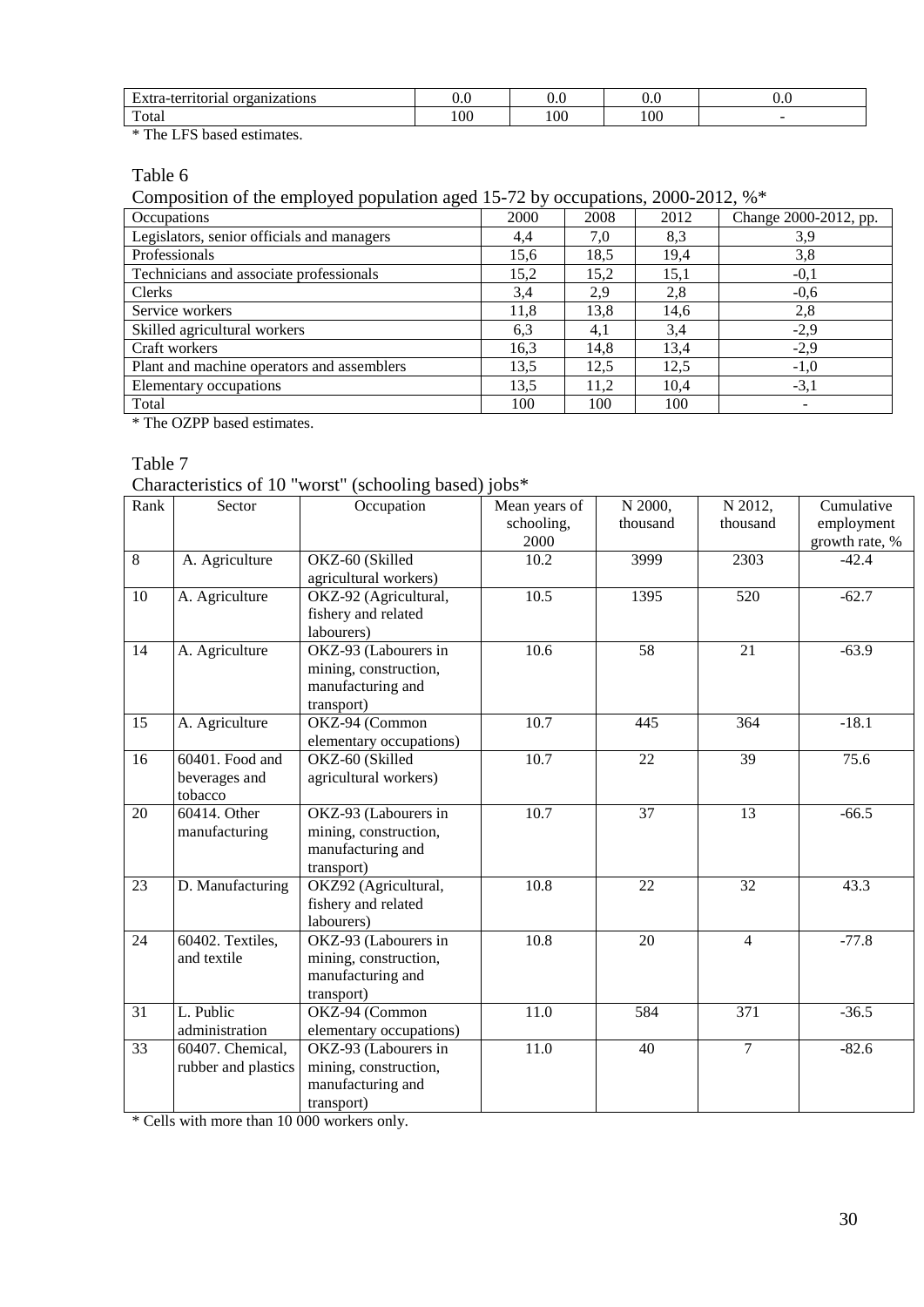| Rank             | Sector              | Occupation               | Mean years of | N 2000,         | N 2012,         | Cumulative     |
|------------------|---------------------|--------------------------|---------------|-----------------|-----------------|----------------|
|                  |                     |                          | schooling,    | thousand        | thousand        | employment     |
|                  |                     |                          | 2000          |                 |                 | growth rate, % |
| 617              | 60405. Pulp,        | OKZ-24 (Other            | 15.7          | 63              | 108             | 71.5           |
|                  | paper, printing and | professionals)           |               |                 |                 |                |
|                  | publishing          |                          |               |                 |                 |                |
| 618              | 60413. Motor        | OKZ-21 (Physical,        | 15.7          | 178             | 218             | 22.2           |
|                  | vehicles, trailers  | mathematical and         |               |                 |                 |                |
|                  | and other transport | engineering science      |               |                 |                 |                |
|                  | equipment           | professionals)           |               |                 |                 |                |
| 619              | K. Real estate,     | OKZ-21 (Physical,        | 15.8          | 610             | 818             | 34.1           |
|                  | renting and         | mathematical and         |               |                 |                 |                |
|                  | business activities | engineering science      |               |                 |                 |                |
|                  |                     | professionals)           |               |                 |                 |                |
| 620              | N. Health and       | OKZ-22 (Life science and | 15.8          | 906             | 1296            | 43.0           |
|                  | social work         | health professional)     |               |                 |                 |                |
| $\overline{621}$ | J. Financial        | OKZ-21 (Physical,        | 15.8          | 44              | 112             | 154.7          |
|                  | intermediation      | mathematical and         |               |                 |                 |                |
|                  |                     | engineering science      |               |                 |                 |                |
|                  |                     | professionals)           |               |                 |                 |                |
| 622              | 60407. Chemical,    | OKZ-21 (Physical,        | 15.8          | 57              | 53              | $-7.0$         |
|                  | rubber and plastics | mathematical and         |               |                 |                 |                |
|                  |                     | engineering science      |               |                 |                 |                |
|                  |                     | professionals)           |               |                 |                 |                |
| 623              | L. Public           | OKZ-22 (Life science and | 15.8          | 36              | 17              | $-54.3$        |
|                  | administration      | health professional)     |               |                 |                 |                |
| 624              | 60406. Coke,        | OKZ-21 (Physical,        | 15.8          | 20              | 27              | 34.3           |
|                  | refined petroleum   | mathematical and         |               |                 |                 |                |
|                  | and nuclear fuels   | engineering science      |               |                 |                 |                |
|                  |                     | professionals)           |               |                 |                 |                |
| 625              | M. Education        | OKZ-21 (Physical,        | 15.9          | 52              | 62              | 19.3           |
|                  |                     | mathematical and         |               |                 |                 |                |
|                  |                     | engineering science      |               |                 |                 |                |
|                  |                     | professionals)           |               |                 |                 |                |
| 626              | K. Real estate,     | OKZ-22 (Life science and | 16.0          | $\overline{32}$ | $\overline{24}$ | $-25.7$        |
|                  | renting and         | health professional)     |               |                 |                 |                |
|                  | business activities |                          |               |                 |                 |                |

Table 8 Characteristics of 10 "best" (schooling based) jobs\*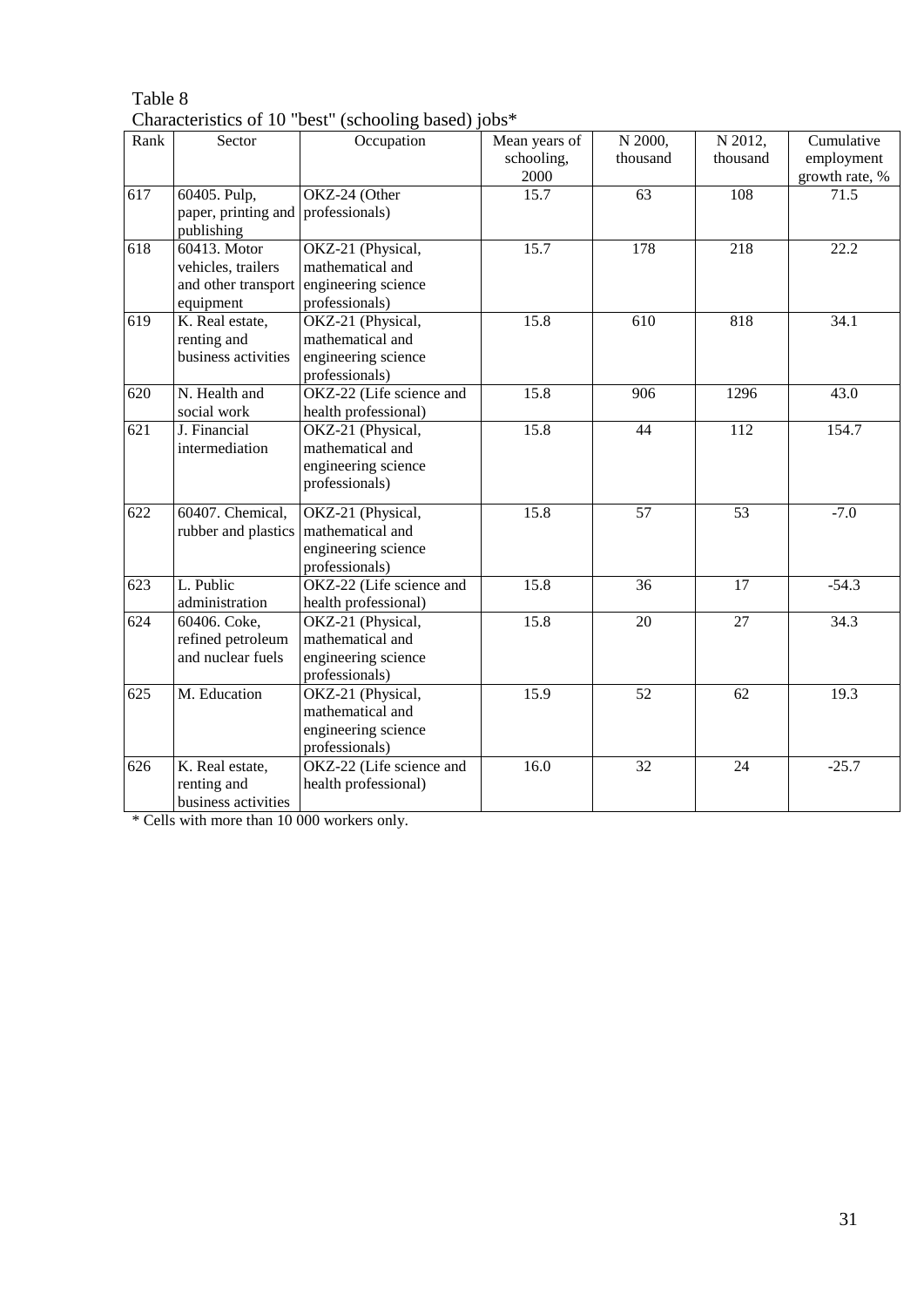| Rank           | Sector         | $m$ and $m$ and $m$ and $m$ and $m$ and $m$<br>Occupation | Average        | N 2000,  | N 2012,  | Cumulative   |
|----------------|----------------|-----------------------------------------------------------|----------------|----------|----------|--------------|
|                |                |                                                           | monthly wage,  | thousand | thousand | employment   |
|                |                |                                                           | 2007, thousand |          |          | growth rate, |
|                |                |                                                           | Rubles         |          |          | $\%$         |
| $\overline{2}$ | A. Agriculture | OKZ-94 (Common                                            | 2.3            | 444.7    | 364.4    | $-18.1$      |
|                |                | elementary occupations)                                   |                |          |          |              |
| 3              | A. Agriculture | OKZ-92 (Agricultural,                                     | 2.4            | 1394.7   | 520.5    | $-62.7$      |
|                |                | fishery and related                                       |                |          |          |              |
|                |                | labourers)                                                |                |          |          |              |
| 6              | A. Agriculture | OKZ-42 (Customer service                                  | 2.9            | 26.0     | 9.1      | $-64.8$      |
|                |                | clerks)                                                   |                |          |          |              |
| 9              | A. Agriculture | OKZ-60 (Skilled agricultural                              | 3.0            | 3999.0   | 2303.1   | $-42.4$      |
|                |                | and fishery workers)                                      |                |          |          |              |
| 10             | A. Agriculture | OKZ-41 (Office clerks)                                    | 3.1            | 94.4     | 30.2     | $-68.0$      |
| 12             | A. Agriculture | OKZ-51 (Personal and                                      | 3.4            | 44.0     | 53.4     | 21.4         |
|                |                | protective services workers)                              |                |          |          |              |
| 14             | M. Education   | OKZ-94 (Common                                            | 3.9            | 756.7    | 775.5    | 2.5          |
|                |                | elementary occupations)                                   |                |          |          |              |
| 15             | A. Agriculture | OKZ-74 (Other craft and                                   | 4.0            | 50.9     | 21.7     | $-57.3$      |
|                |                | related trades workers)                                   |                |          |          |              |
| 16             | M. Education   | OKZ-81 (Stationary plant                                  | 4.1            | 19.2     | 30.8     | 60.4         |
|                |                | and related operators)                                    |                |          |          |              |
| 18             | A. Agriculture | OKZ-34 (Other associate                                   | 4.2            | 272.3    | 114.7    | $-57.9$      |
|                |                | professionals)                                            |                |          |          |              |

## Table 9 Characteristics of 10 "worst" (wage based) jobs\*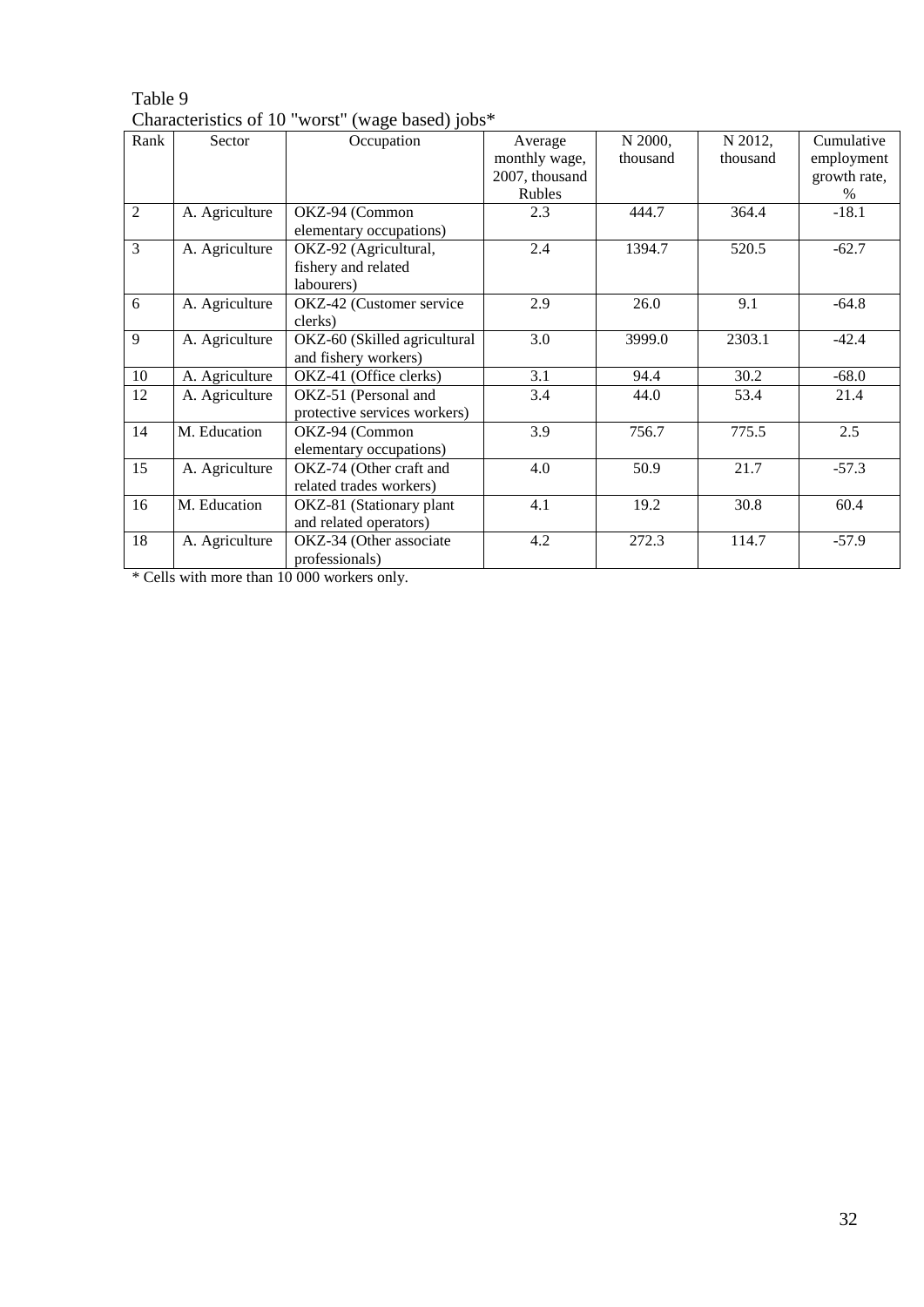|     | Characteristics of TO Test | $(w$ agu basuu) juus     |                |          |          |                |
|-----|----------------------------|--------------------------|----------------|----------|----------|----------------|
| Ra  | Sector                     | Occupation               | Average        | N 2000,  | N 2012,  | Cumulative     |
| nk  |                            |                          | monthly wage,  | thousand | thousand | employment     |
|     |                            |                          | 2007, thousand |          |          | growth rate, % |
|     |                            |                          | Rubles         |          |          |                |
| 619 | C. Mining and              | OKZ-31 (Physical and     | 26.5           | 78.3     | 65.1     | $-16.9$        |
|     | quarrying                  | engineering science      |                |          |          |                |
|     |                            | associate professionals) |                |          |          |                |
| 620 | E. Electricity, gas        | OKZ-12 (Corporate        | 26.9           | 68.2     | 195.8    | 187.2          |
|     | and water supply           | managers)                |                |          |          |                |
| 622 | 60410. Basic               | OKZ-12 (Corporate        | 27.5           | 72.5     | 113.6    | 56.7           |
|     | metals and                 | managers)                |                |          |          |                |
|     | fabricated metals          |                          |                |          |          |                |
| 623 | I. Transport and           | OKZ-12 (Corporate        | 28.1           | 212.4    | 446.1    | 110.0          |
|     | storage and                | managers)                |                |          |          |                |
|     | communication              |                          |                |          |          |                |
| 625 | J. Financial               | OKZ-12 (Corporate        | 29.4           | 49.4     | 155.6    | 215.3          |
|     | intermediation             | managers)                |                |          |          |                |
| 626 | C. Mining and              | OKZ-24 (Other            | 29.5           | 29.2     | 53.4     | 82.8           |
|     | quarrying                  | professionals)           |                |          |          |                |
| 628 | F. Construction            | OKZ-12 (Corporate        | 30.3           | 217.8    | 667.6    | 206.5          |
|     |                            | managers)                |                |          |          |                |
| 629 | K. Real estate,            | OKZ-12 (Corporate        | 32.3           | 138.8    | 441.3    | 218.0          |
|     | renting and                | managers)                |                |          |          |                |
|     | business activities        |                          |                |          |          |                |
| 630 | C. Mining and              | OKZ-21 (Physical,        | 35.7           | 88.1     | 105.1    | 19.4           |
|     | quarrying                  | mathematical and         |                |          |          |                |
|     |                            | engineering science      |                |          |          |                |
|     |                            | professionals)           |                |          |          |                |
| 633 | C. Mining and              | OKZ-12 (Corporate        | 41.8           | 41.1     | 119.6    | 190.8          |
|     | quarrying                  | managers)                |                |          |          |                |

Table 10 Characteristics of 10 "best" (wage based) jobs\*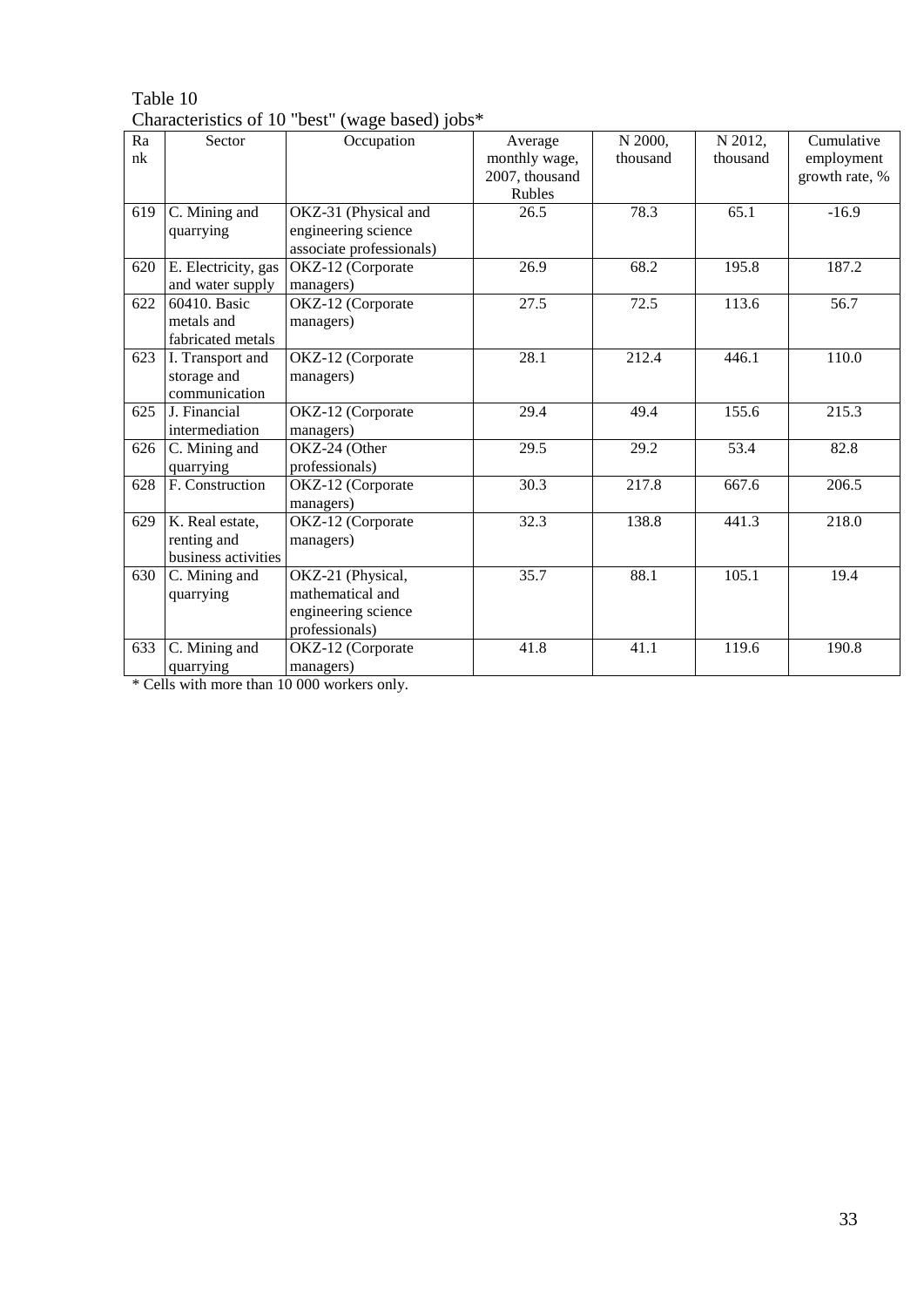| Characteristics of 10 sectoral-occupational groups with the largest job losses over 2000-2012 |  |  |  |
|-----------------------------------------------------------------------------------------------|--|--|--|
|-----------------------------------------------------------------------------------------------|--|--|--|

|       |       |                                   | execute occupational groups with the hargest job rosses over |            |                |          |          |              |
|-------|-------|-----------------------------------|--------------------------------------------------------------|------------|----------------|----------|----------|--------------|
| Rank- | Rank- | Sector                            | Occupation                                                   | Mean years | Average        | N 2000,  | N 2012,  | Cumulative   |
| $1*$  | $2**$ |                                   |                                                              | of         | monthly wage,  | thousand | thousand | employment   |
|       |       |                                   |                                                              | schooling, | 2007, thousand |          |          | growth rate, |
|       |       |                                   |                                                              | 2000       | Rubles         |          |          | $\%$         |
| 184   | 98    | O. Other                          | OKZ-71 (Extraction                                           | 11.7       | 7.4            | 508.6    | 30.5     | $-94.0$      |
|       |       | community, social                 | and building trade                                           |            |                |          |          |              |
|       |       | and personal                      | workers)                                                     |            |                |          |          |              |
|       |       | services                          |                                                              |            |                |          |          |              |
| 171   | 89    | O. Other                          | OKZ-53 (Housing                                              | 11.7       | 7.2            | 195.2    | 17.3     | $-91.1$      |
|       |       | community, social                 | workers)                                                     |            |                |          |          |              |
|       |       | and personal                      |                                                              |            |                |          |          |              |
|       |       | services                          |                                                              |            |                |          |          |              |
| 84    | 41    | O. Other                          | OKZ-93 (Labourers                                            | 11.3       | 5.6            | 47.4     | 4.5      | $-90.4$      |
|       |       |                                   |                                                              |            |                |          |          |              |
|       |       | community, social                 | in mining,                                                   |            |                |          |          |              |
|       |       | and personal                      | construction,                                                |            |                |          |          |              |
|       |       | services                          | manufacturing and                                            |            |                |          |          |              |
|       |       |                                   | transport)                                                   |            |                |          |          |              |
| 33    | 223   | 60407. Chemical,                  | OKZ-93 (Labourers                                            | 11.0       | 10.0           | 40.2     | 7.0      | $-82.6$      |
|       |       | rubber and plastics               | in mining,                                                   |            |                |          |          |              |
|       |       |                                   | construction,                                                |            |                |          |          |              |
|       |       |                                   | manufacturing and                                            |            |                |          |          |              |
|       |       |                                   | transport)                                                   |            |                |          |          |              |
| 58    | 443   | 60411. Machinery,                 | OKZ-93 (Labourers                                            | 11.1       | 14.0           | 54.6     | 10.4     | $-80.9$      |
|       |       | nec                               | in mining,                                                   |            |                |          |          |              |
|       |       |                                   | construction,                                                |            |                |          |          |              |
|       |       |                                   | manufacturing and                                            |            |                |          |          |              |
|       |       |                                   | transport)                                                   |            |                |          |          |              |
| 158   | 344   | 60413. Motor                      | OKZ-93 (Labourers                                            | 11.6       | 12.1           | 38.1     | 7.7      | $-79.7$      |
|       |       |                                   |                                                              |            |                |          |          |              |
|       |       | vehicles, trailers                | in mining,                                                   |            |                |          |          |              |
|       |       | and other transport construction, |                                                              |            |                |          |          |              |
|       |       | equipment                         | manufacturing and                                            |            |                |          |          |              |
|       |       |                                   | transport)                                                   |            |                |          |          |              |
| 145   | 50    | O. Other                          | OKZ-81 (Stationary                                           | 11.5       | 5.9            | 86.2     | 18.6     | $-78.4$      |
|       |       | community, social                 | plant and related                                            |            |                |          |          |              |
|       |       | and personal                      | operators)                                                   |            |                |          |          |              |
|       |       | services                          |                                                              |            |                |          |          |              |
| 24    | 73    | 60402. Textiles,                  | OKZ-93 (Labourers                                            | 10.8       | 6.7            | 19.5     | 4.3      | $-77.8$      |
|       |       | and textile                       | in mining,                                                   |            |                |          |          |              |
|       |       |                                   | construction,                                                |            |                |          |          |              |
|       |       |                                   | manufacturing and                                            |            |                |          |          |              |
|       |       |                                   | transport)                                                   |            |                |          |          |              |
| 48    | 115   | A. Agriculture                    | OKZ-82 (Machine                                              | $11.0\,$   | 7.8            | 68.6     | 15.6     | $-77.2$      |
|       |       |                                   | operators and                                                |            |                |          |          |              |
|       |       |                                   | assemblers)                                                  |            |                |          |          |              |
| 220   | 226   | O. Other                          |                                                              | 11.9       | 10.1           | 119.2    | 28.1     | $-76.4$      |
|       |       |                                   | OKZ-72 (Metal,                                               |            |                |          |          |              |
|       |       | community, social                 | machinery and                                                |            |                |          |          |              |
|       |       | and personal                      | related trades                                               |            |                |          |          |              |
|       |       | services                          | workers)                                                     |            |                |          |          |              |

\* Ranking by mean years of schooling in 2000.

\*\* Ranking by average monthly wage in 2007.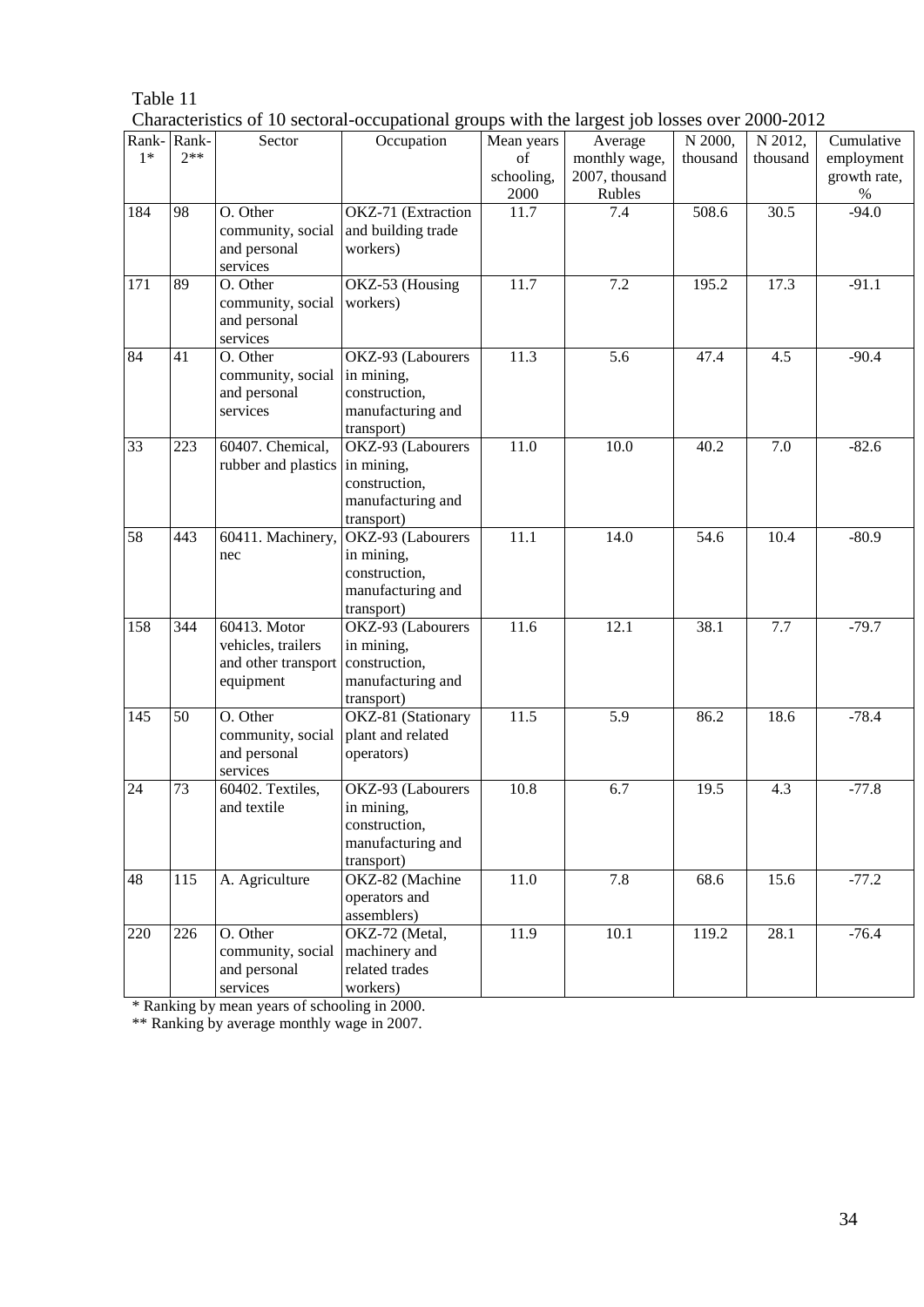| Rank-<br>$1*$ | Rank-<br>$2**$ | Sector                                                              | Occupation                                              | Mean years<br>of   | Average<br>monthly                       | N 2000,<br>thousand | N 2012,<br>thousand | Cumulative<br>employment |
|---------------|----------------|---------------------------------------------------------------------|---------------------------------------------------------|--------------------|------------------------------------------|---------------------|---------------------|--------------------------|
|               |                |                                                                     |                                                         | schooling,<br>2000 | wage, 2007,<br>thousand<br><b>Rubles</b> |                     |                     | growth rate,<br>$\%$     |
| 236           | 573            | F. Construction                                                     | OKZ-75 (Transport<br>and communication<br>workers)      | 11.9               | 19.4                                     | 12.4                | 36.2                | 193.1                    |
| 166           | 60             | $\overline{K}$ . Real estate,<br>renting and business<br>activities | OKZ-94 (Common<br>elementary<br>occupations)            | 11.7               | 6.4                                      | 129.5               | 380.5               | 193.8                    |
| 531           | 583            | 60404. Wood and of<br>wood and cork                                 | OKZ-12 (Corporate<br>managers)                          | 14.1               | 20.7                                     | 17.6                | 52.8                | 200.2                    |
| 552           | 628            | F. Construction                                                     | OKZ-12 (Corporate<br>managers)                          | 14.9               | 30.3                                     | 217.8               | 667.6               | 206.5                    |
| 595           | 625            | J. Financial<br>intermediation                                      | OKZ-12 (Corporate<br>managers))                         | 15.5               | 29.4                                     | 49.4                | 155.6               | 215.3                    |
| 597           | 629            | K. Real estate,<br>renting and business<br>activities               | OKZ-12 (Corporate<br>managers)                          | 15.5               | 32.3                                     | 138.8               | 441.3               | 218.0                    |
| 346           | 314            | G. Wholesale and<br>retail trade                                    | OKZ-82 (Machine<br>operators and<br>assemblers)         | 12.4               | 11.7                                     | 42.7                | 138.0               | 223.3                    |
| 183           | 311            | K. Real estate,<br>renting and business<br>activities               | OKZ-71 (Extraction<br>and building trade<br>workers)    | 11.7               | 11.6                                     | 64.8                | 217.1               | 234.9                    |
| 382           | 394            | F. Construction                                                     | OKZ-51 (Personal<br>and protective<br>services workers) | 12.6               | 12.9                                     | 13.9                | 60.3                | 333.9                    |
| 367           | 290            | K. Real estate,<br>renting and business<br>activities               | OKZ-51 (Personal<br>and protective<br>services workers) | 12.5               | 11.2                                     | 112.2               | 651.6               | 480.7                    |

## Table 12 Characteristics of 10 sectoral-occupational groups with the largest job gains over 2000-2012

\* Ranking by mean years of schooling in 2000.

\*\* Ranking by average monthly wage in 2007.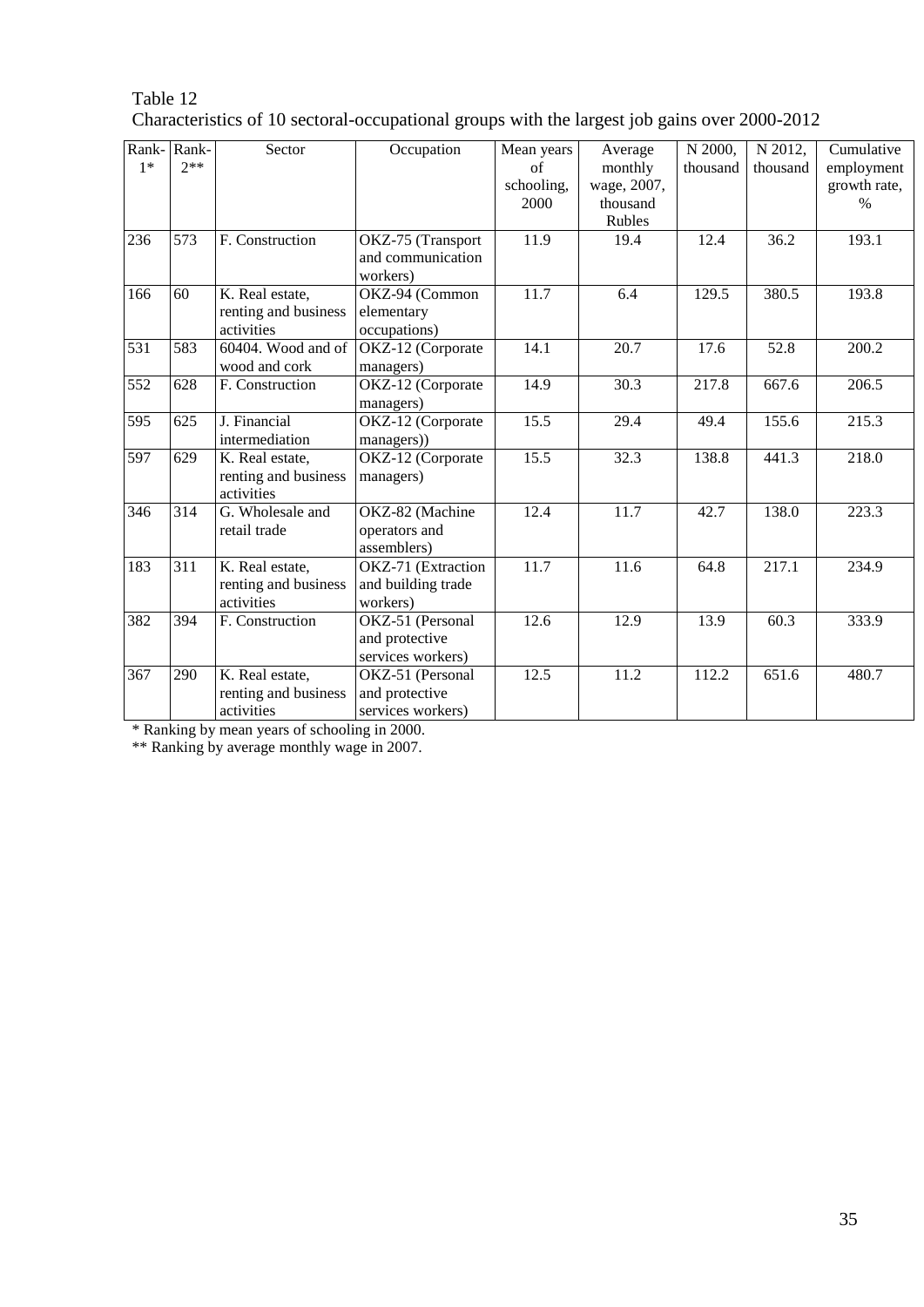## Table 13 Characteristics of 5 occupations selected for cross-county comparisons

| Sector                        | Occupation             | Mean       | Mean years of | Average     | N 2000,  | N 2012,  | Cumulative   |
|-------------------------------|------------------------|------------|---------------|-------------|----------|----------|--------------|
|                               |                        | years of   | schooling,    | monthly     | thousand | thousand | employment   |
|                               |                        | schooling, | 2012**        | wage, 2007, |          |          | growth rate, |
|                               |                        | 2000*      |               | thousand    |          |          | $\%$         |
|                               |                        |            |               | Rubles***   |          |          |              |
| N. Health and                 | OKZ-32 (Life science   | 12.7(4)    | 13.1(4)       | 10.3(3)     | 1965.9   | 1991.4   | 1.3          |
| social work                   | and health associate   |            |               |             |          |          |              |
|                               | professionals)         |            |               |             |          |          |              |
| L. Public                     | OKZ-41 (Office clerks) | 12.8(4)    | 13.7(4)       | 6.5(1)      | 184.1    | 181.3    | $-1.5$       |
| administration                |                        |            |               |             |          |          |              |
| G. Wholesale and              | OKZ-52 (Models,        | 12.3(3)    | 12.4(3)       | 8.9(2)      | 3863.3   | 4963.4   | 28.5         |
| retail trade                  | salespersons and       |            |               |             |          |          |              |
|                               | demonstrators)         |            |               |             |          |          |              |
| 60401.                        | OKZ-82 (Machine        | 12.0(3)    | 12.2(3)       | 11.9(3)     | 103.2    | 134.9    | 30.8         |
| Manufacturing of              | operators and          |            |               |             |          |          |              |
| food products and assemblers) |                        |            |               |             |          |          |              |
| beverages                     |                        |            |               |             |          |          |              |
| O. Other                      | OKZ-51 (Personal and   | 12.2(3)    | 12.3(3)       | 10.7(3)     | 353.4    | 728.4    | 106.1        |
| community,                    | protective service     |            |               |             |          |          |              |
| social and                    | workers)               |            |               |             |          |          |              |
| personal service              |                        |            |               |             |          |          |              |
| activities                    |                        |            |               |             |          |          |              |

\* Quintiles by mean years of schooling in 2000 in parentheses.

\*\* Quintiles by mean years of schooling in 2012 in parentheses.

\*\*\* Quintiles by average monthly wages in 2007 in parentheses.

## Таблица 14

Job reallocation by job quality quintiles, 2000-2012, %

|          |            | Ranking by mean years of schooling in 2000 |          |              | Ranking by average monthly wage in 2007 |             |          |              |            |
|----------|------------|--------------------------------------------|----------|--------------|-----------------------------------------|-------------|----------|--------------|------------|
|          |            | Job                                        | Job      | Gross        | Net                                     | Job         | Job      | Gross        | <b>Net</b> |
|          |            | destruction                                | creation | reallocation | employmen                               | destruction | creation | reallocation | employmen  |
|          |            | rate                                       | rate     | rate         | t change                                | rate        | rate     | rate         | t change   |
| $2000 -$ | 1 quintile | $-4.6$                                     | 0.9      | 5.5          | $-3.7$                                  | $-4.6$      | 1.0      | 5.6          | $-3.7$     |
| 2008     | 2 quintile | $-1.9$                                     | 2.8      | 4.7          | 0.9                                     | $-1.3$      | 2.3      | 3.6          | 0.9        |
|          | 3 quintile | $-1.3$                                     | 2.8      | 4.1          | 1.6                                     | $-1.3$      | 2.1      | 3.4          | 0.8        |
|          | 4 quintile | $-0.9$                                     | 2.2      | 3.1          | 1.3                                     | $-1.3$      | 2.9      | 4.2          | 1.6        |
|          | 5 quintile | $-0.3$                                     | 4.4      | 4.8          | 4.1                                     | $-0.5$      | 4.9      | 5.3          | 4.4        |
|          | Total      | $-1.7$                                     | 2.7      | 4.4          | 1.1                                     | $-1.7$      | 2.7      | 4.4          | 1.1        |
| 2008-    | 1 quintile | $-2.5$                                     | 0.6      | 3.1          | $-1.9$                                  | $-2.3$      | 1.0      | 3.3          | $-1.4$     |
| 2012     | 2 quintile | $-1.9$                                     | 1.0      | 2.8          | $-0.9$                                  | $-1.1$      | 0.9      | 2.0          | $-0.2$     |
|          | 3 quintile | $-1.0$                                     | 1.1      | 2.1          | 0.0                                     | $-1.5$      | 1.6      | 3.1          | 0.1        |
|          | 4 quintile | $-1.1$                                     | 1.7      | 2.8          | 0.7                                     | $-1.2$      | 1.7      | 2.8          | 0.5        |
|          | 5 quintile | $-0.5$                                     | 2.7      | 3.2          | 2.3                                     | $-0.7$      | 2.2      | 2.9          | 1.6        |
|          | Total      | $-1.2$                                     | 1.6      | 2.8          | 0.3                                     | $-1.2$      | 1.6      | 2.8          | 0.3        |
| 2000-    | 1 quintile | $-3.8$                                     | 0.7      | 4.5          | $-3.1$                                  | $-3.7$      | 0.8      | 4.6          | $-2.9$     |
| 2012     | 2 quintile | $-1.6$                                     | 1.9      | 3.5          | 0.3                                     | $-1.1$      | 1.7      | 2.9          | 0.6        |
|          | 3 quintile | $-1.0$                                     | 2.1      | 3.2          | 1.1                                     | $-1.1$      | 1.6      | 2.7          | 0.5        |
|          | 4 quintile | $-0.7$                                     | 1.8      | 2.5          | 1.1                                     | $-1.0$      | 2.2      | 3.2          | 1.2        |
|          | 5 quintile | $-0.2$                                     | 3.6      | 3.8          | 3.5                                     | $-0.3$      | 3.8      | 4.1          | 3.4        |
|          | Total      | $-1.3$                                     | 2.1      | 3.5          | 0.8                                     | $-1.3$      | 2.1      | 3.5          | 0.8        |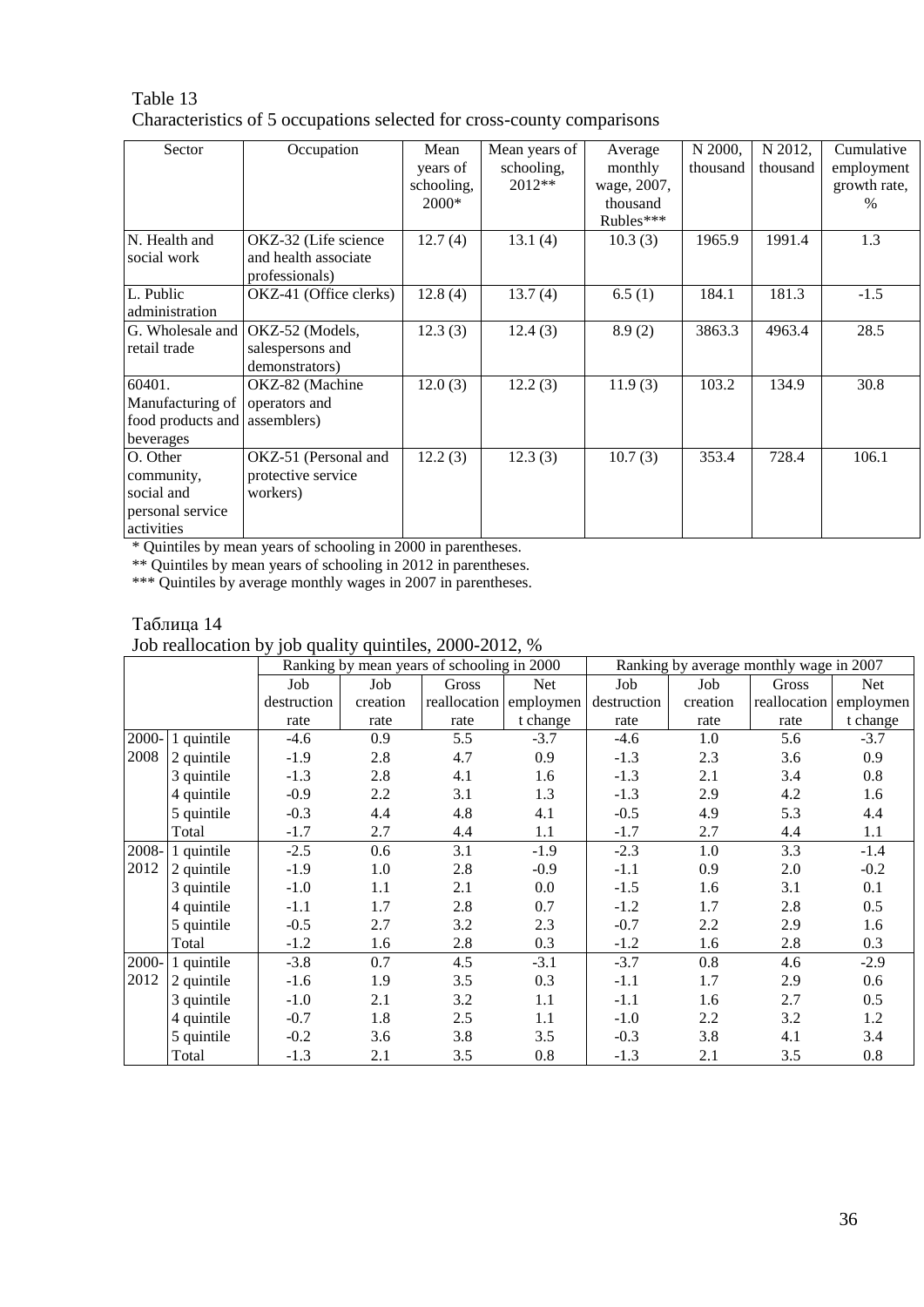Socio-demographic profiles of job quintiles (wage based) in 2012, % (ranking by average monthly wage in 2007)

| Groups                                        | Q1(2000)          | Q2(2000)          | Q3 (2000)         | Q4 (2000)         | Q5 (2000)      | Total             |
|-----------------------------------------------|-------------------|-------------------|-------------------|-------------------|----------------|-------------------|
|                                               |                   |                   |                   |                   |                |                   |
|                                               |                   |                   |                   |                   |                |                   |
| By gender                                     |                   |                   |                   |                   |                |                   |
| males                                         | 43.6              | 30.7              | 39.5              | 59.8              | 69.9           | 51.0              |
| females                                       | 56.4              | 69.3              | 60.5              | 40.2              | 30.1           | 49.0              |
| By age                                        |                   |                   |                   |                   |                |                   |
| less than $20$                                | 2.5               | 1.1               | 0.4               | 0.3               | 0.1            | 0.7               |
| $20-29$                                       | 15.5              | 27.2              | $\overline{22.0}$ | $\overline{24.3}$ | 21.8           | 22.6              |
| $30-39$                                       | $\overline{20.5}$ | $\overline{26.5}$ | 25.9              | 26.6              | 27.8           | 26.0              |
| $40-49$                                       | 23.7              | 22.9              | 24.8              | $\overline{23.2}$ | 24.8           | 23.9              |
| $50-59$                                       | 28.2              | 18.8              | 22.5              | 21.6              | 21.8           | 22.1              |
| 60 and more                                   | 9.5               | 3.4               | 4.5               | 4.1               | 3.6            | 4.6               |
| By educational attainment                     |                   |                   |                   |                   |                |                   |
| university                                    | 6.3               | 16.4              | 29.3              | 37.6              | 46.7           | 30.2              |
| technical college                             | 19.5              | 31.4              | 33.0              | 27.5              | 19.9           | $\overline{26.2}$ |
| vocational (secondary)                        | $\overline{23.2}$ | 21.6              | 17.7              | 19.1              | 17.9           | 19.6              |
| upper secondary                               | 37.8              | 26.3              | 17.1              | 13.9              | 13.6           | 20                |
| lower secondary                               | 11.9              | 4.1               | 2.8               | 1.8               | 1.8            | 3.7               |
| primary                                       | 1.2               | 0.3               | $\overline{0.2}$  | 0.1               | 0.1            | 0.3               |
| By marriage status                            |                   |                   |                   |                   |                |                   |
| married                                       | 67.2              | 61.4              | 66.2              | 67.9              | 71.0           | 67.1              |
| not married                                   | 32.8              | 38.6              | 33.8              | 32.1              | 29.0           | 32.9              |
| By residence                                  |                   |                   |                   |                   |                |                   |
| urban                                         | 43.2              | 76.9              | 77.9              | 85.3              | 85.4           | 76.8              |
| rural                                         | $\frac{1}{56.8}$  | 23.1              | $\overline{22.1}$ | 14.7              | 14.6           | 23.2              |
| By tenure                                     |                   |                   |                   |                   |                |                   |
| less than 1 year                              | 15.3              | 15.0              | 9.8               | 9.0               | 9.7            | 13.1              |
| $1-3$                                         | 17.1              | 19.2              | 13.6              | 14.2              | 14.2           | 15.1              |
| $3 - 5$                                       | 14.5              | 15.8              | 13.4              | 13.9              | 13.8           | 13.9              |
| $5 - 10$                                      | 22.5              | 23.8              | 23.1              | 25.3              | 26.7           | 24.2              |
| more than 10 years                            | 30.6              | 26.3              | 40.1              | 37.6              | 35.5           | 33.7              |
| By occupations                                |                   |                   |                   |                   |                |                   |
| Legislators, senior officials and             |                   |                   |                   |                   |                | 8.3               |
| managers                                      | 0.0               | 0.0               | 0.1               | 4.3               | 27.0           |                   |
| Professionals                                 | $\overline{0.2}$  | 4.0               | 25.3              | 27.4              | 29.0           | 19.4              |
| Technicians and associate                     |                   |                   |                   |                   |                | 15.2              |
| professionals                                 | 5.7               | 21.0              | 18.8              | 24.2              | 5.8            |                   |
| Clerks<br>Service workers                     | 4.3<br>12.5       | 3.3               | 6.6               | 1.7               | 0.0            | 2.8               |
| Skilled agricultural workers                  | 25.2              | 46.4              | 14.2<br>0.1       | 5.7               | 0.4<br>$0.0\,$ | 14.7              |
| Craft workers                                 | 3.6               | 0.3               | 12.5              | 0.1<br>25.4       | 15.9           | 3.4<br>13.5       |
|                                               |                   | 4.4               |                   |                   |                |                   |
| Plant and machine operators and<br>assemblers | 10.6              | 1.4               | 13.8              | 10.4              | 21.9           | 12.5              |
| Elementary occupations                        | 37.9              | 19.2              | 8.4               | 0.8               | 0.0            | 10.4              |
| By sectors                                    |                   |                   |                   |                   |                |                   |
| Agriculture                                   | 49.2              | 1.8               | 0.8               | $0.0\,$           | 1.2            | 7.2               |
| Mining and quarrying                          | $0.0\,$           | $0.0\,$           | 0.1               | 0.7               | 6.8            | 2.0               |
| Manufacturing                                 | 0.6               | 11.2              | 14.4              | 30.9              | 12.5           | 15.0              |
| Electricity, gas and water supply             | 1.4               | 0.9               | 3.6               | 7.1               | 2.9            | 3.3               |
| Construction                                  | 0.0               | 3.1               | 2.6               | 1.5               | 22.1           | 7.5               |
| Wholesale and retail trade                    | 0.0               | 44.8              | 8.3               | 13.3              | 11.0           | 16.1              |
| Hotels and restaurants                        | 0.0               | 7.5               | 0.7               | 1.8               | 0.6            | 2.1               |
| Transport and communications                  | 0.0               | 2.4               | 8.9               | 5.6               | 22.1           | 9.4               |
| Financial intermediation                      | $0.0\,$           | $0.2\,$           | 1.5               | 0.3               | 6.0            | 2.0               |
| Real estate                                   | 4.2               | 0.5               | 8.2               | 6.7               | 11.0           | 6.6               |
|                                               |                   |                   |                   |                   |                |                   |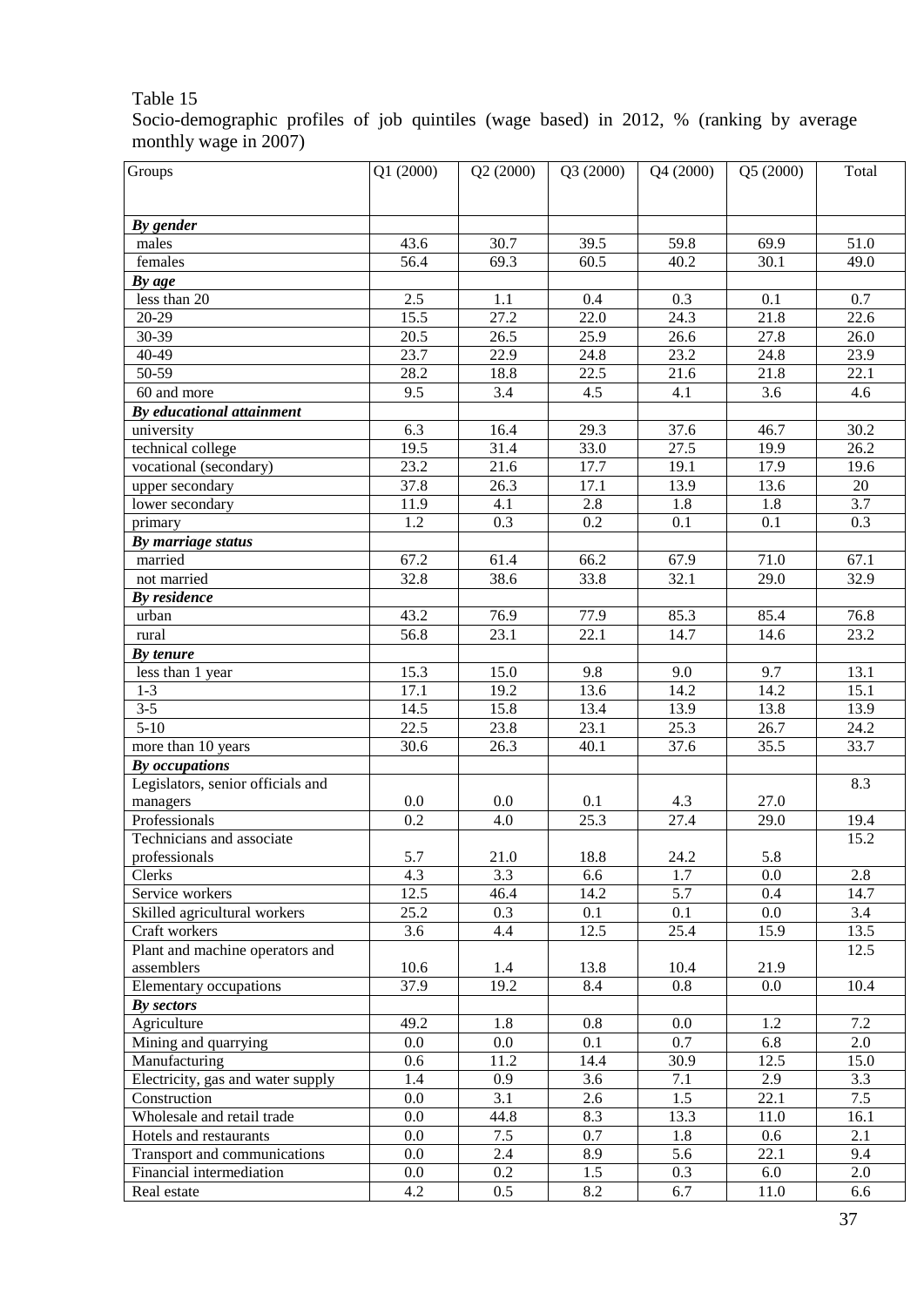| Public administration    | ບ.ວ          | $\Omega$ $\tau$<br>ο., | 4.1  | 16.8             | ∠.∪     |                                 |
|--------------------------|--------------|------------------------|------|------------------|---------|---------------------------------|
| Education                | 10.1         | 52<br>19.J             | 18.4 | $\overline{a}$ . | $0.0\,$ | 9.3                             |
| Health and social work   | ن د ر        | 1.0                    | 18.5 | o.c              | ገ ዐ     | 8.0                             |
| Other service activities | $+$ . $\sim$ | 1.0                    | QQ   | 4.4              | ∪.∟     | $\sim$ $\epsilon$<br><b>J.O</b> |

Distribution of employed individuals by job quintiles (wage based), 2012, % (ranking by average monthly wage in 2007)

| Groups                            | Q1 (2000)        | Q2(2000)          | Q3 (2000) | Q4 (2000)         | Q5 (2000) | Total |
|-----------------------------------|------------------|-------------------|-----------|-------------------|-----------|-------|
|                                   |                  |                   |           |                   |           |       |
|                                   |                  |                   |           |                   |           |       |
| By gender                         |                  |                   |           |                   |           |       |
| males                             | 11.0             | 11.7              | 15.0      | 24.9              | 37.5      | 100   |
| females                           | 14.8             | 27.3              | 23.8      | 17.4              | 16.7      | 100   |
| By age                            |                  |                   |           |                   |           |       |
| less than 20                      | 45.3             | 31.2              | 10.1      | 7.9               | 5.6       | 100   |
| 20-29                             | 8.8              | 23.3              | 18.8      | 22.7              | 26.3      | 100   |
| 30-39                             | 10.1             | 19.8              | 19.3      | 21.7              | 29.1      | 100   |
| 40-49                             | 12.7             | 18.5              | 20.0      | 20.6              | 28.3      | 100   |
| 50-59                             | 16.4             | 16.5              | 19.7      | 20.7              | 26.8      | 100   |
| 60 and more                       | 26.6             | 14.4              | 18.8      | 18.8              | 21.5      | 100   |
| By educational attainment         |                  |                   |           |                   |           |       |
| university                        | 2.6              | 10.4              | 18.7      | 26.2              | 41.9      | 100   |
| technical college                 | 9.6              | $\overline{23.2}$ | 24.3      | 22.2              | 20.8      | 100   |
| vocational (secondary)            | 15.3             | 21.4              | 17.5      | $\overline{20.8}$ | 25.0      | 100   |
| upper secondary                   | 24.4             | 25.6              | 16.6      | 14.8              | 18.6      | 100   |
| lower secondary                   | 41.1             | $\overline{21.1}$ | 14.3      | 10.1              | 13.5      | 100   |
| primary                           | 55.4             | 20.2              | 11.2      | 5.9               | 7.3       | 100   |
| By marriage status                |                  |                   |           |                   |           |       |
| married                           | 12.9             | 17.7              | 19.1      | 21.5              | 28.9      | 100   |
| not married                       | 12.8             | 22.7              | 19.9      | 20.6              | 24.0      | 100   |
| <b>By</b> residence               |                  |                   |           |                   |           |       |
| urban                             | 7.2              | 19.4              | 19.6      | 23.5              | 30.3      | 100   |
| rural                             | 31.5             | 19.3              | 18.5      | 13.5              | 17.2      | 100   |
| By tenure                         |                  |                   |           |                   |           |       |
| less than 1 year                  | 15.0             | 26.4              | 17.2      | 17.3              | 24.2      | 100   |
| $1 - 3$                           | 12.2             | 24.6              | 17.5      | $\overline{20.0}$ | 25.7      | 100   |
| $3 - 5$                           | 11.2             | 22.0              | 18.7      | 21.1              | 27.0      | 100   |
| $5 - 10$                          | 10.0             | 19.1              | 18.5      | $\overline{22.2}$ | 30.2      | 100   |
| more than 10 years                | $\overline{9.8}$ | 15.0              | 22.9      | 23.6              | 28.7      | 100   |
| <b>By occupations</b>             |                  |                   |           |                   |           |       |
| Legislators, senior officials and | 0.0              | 0.0               | 0.1       | 11.0              | 88.9      |       |
| managers                          |                  |                   |           |                   |           | 100   |
| Professionals                     | 0.1              | 4.0               | 25.2      | 29.9              | 40.7      | 100   |
| Technicians and associate         | 4.8              | 26.9              | 24.0      | 33.8              | 10.5      |       |
| professionals                     |                  |                   |           |                   |           | 100   |
| Clerks                            | 19.4             | 22.8              | 45.1      | 12.6              | 0.0       | 100   |
| Service workers                   | 11.0             | 61.3              | 18.8      | 8.2               | 0.7       | 100   |
| Skilled agricultural workers      | 96.5             | 1.9               | 0.8       | 0.8               | 0.0       | 100   |
| Craft workers                     | 3.4              | 6.3               | 18.0      | 40.0              | 32.3      | 100   |
| Plant and machine operators and   | 10.9             | 2.2               | 21.4      | 17.6              | 47.8      |       |
| assemblers                        |                  |                   |           |                   |           | 100   |
| Elementary occupations            | 46.9             | 35.7              | 15.7      | 1.6               | 0.1       | 100   |
| By sectors                        |                  |                   |           |                   |           |       |
| Agriculture                       | 88.2             | 4.9               | 2.2       | 0.0               | 4.7       | 100   |
| Mining and quarrying              | $0.0\,$          | 0.0               | 1.4       | 7.3               | 91.3      | 100   |
| Manufacturing                     | 0.5              | 14.5              | 18.5      | 43.7              | 22.8      | 100   |
| Electricity, gas and water supply | 5.3              | 5.2               | 20.9      | 44.8              | 23.8      | 100   |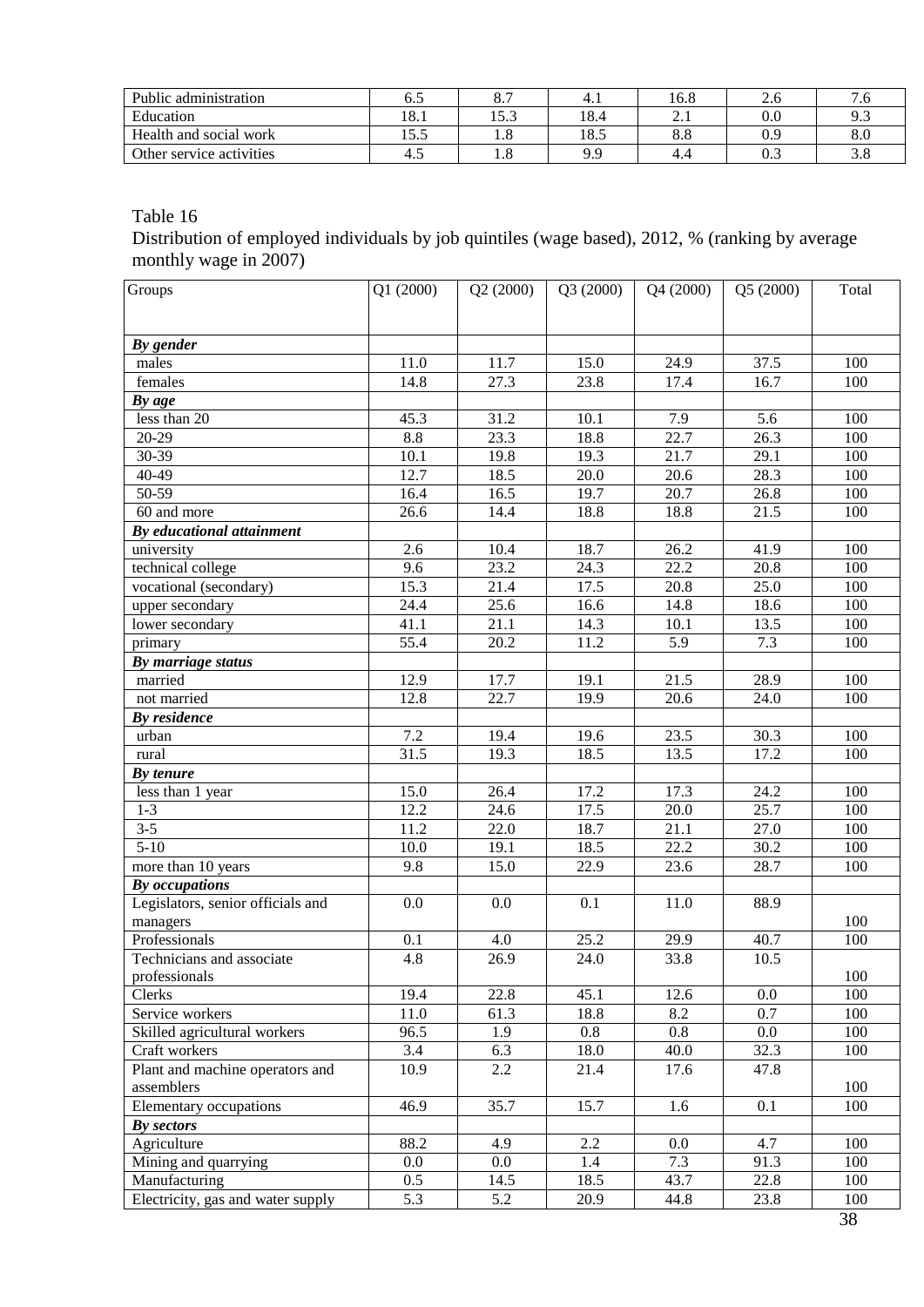| Construction                 | 0.1  | 8.2  | 6.7  | 4.2  | 80.8 | 100 |
|------------------------------|------|------|------|------|------|-----|
| Wholesale and retail trade   | 0.0  | 53.9 | 10.0 | 17.5 | 18.6 | 100 |
| Hotels and restaurants       | 0.0  | 68.1 | 6.1  | 17.6 | 8.2  | 100 |
| Transport and communications | 0.0  | 4.9  | 18.3 | 12.7 | 64.1 | 100 |
| Financial intermediation     | 0.0  | 2.0  | 14.3 | 3.1  | 80.5 | 100 |
| Real estate                  | 8.1  | 1.3  | 23.8 | 21.5 | 45.3 | 100 |
| Public administration        | 11.1 | 22.3 | 10.4 | 46.9 | 9.3  | 100 |
| Education                    | 25.1 | 31.9 | 38.3 | 4.7  | 0.0  | 100 |
| Health and social work       | 24.8 | 4.3  | 44.5 | 23.3 | 3.0  | 100 |
| Other service activities     | 14.9 | 9.0  | 49.9 | 24.3 | 1.9  | 100 |

## Ordered probit for earnings based quintiles, coefficients and SE

|                           | Coef.       | <b>SE</b> |  |  |  |  |
|---------------------------|-------------|-----------|--|--|--|--|
| Males                     | $0.717***$  | 0,003     |  |  |  |  |
| Age under 20              | ref.        | ref.      |  |  |  |  |
| Age 20-29                 | $0.521***$  | 0,017     |  |  |  |  |
| Age 30-39                 | $0.468***$  | 0,018     |  |  |  |  |
| Age 40-49                 | $0.419***$  | 0,018     |  |  |  |  |
| Age 50-59                 | $0.358***$  | 0,018     |  |  |  |  |
| Age 60 and more           | $0.057***$  | 0,019     |  |  |  |  |
| University                | $0.927***$  | 0,005     |  |  |  |  |
| Technical college         | $0.406***$  | 0,004     |  |  |  |  |
| Vocational                | $0.211***$  | 0,005     |  |  |  |  |
| Upper secondary           | ref.        | ref.      |  |  |  |  |
| Lower secondary           | $-0.290***$ | 0,008     |  |  |  |  |
| Primary                   | $-0.581***$ | 0,028     |  |  |  |  |
| Married                   | $0.020***$  | 0,003     |  |  |  |  |
| Urban                     | $0.503***$  | 0,003     |  |  |  |  |
| Tenure less than 1 year   | ref.        | ref.      |  |  |  |  |
| Tenure 1-3 years          | $0.462***$  | 0,008     |  |  |  |  |
| Tenure 3-5                | $0.435***$  | 0,007     |  |  |  |  |
| Tenure 5-10               | $0.489***$  | 0,007     |  |  |  |  |
| Tenure 10-20              | $0.580***$  | 0,007     |  |  |  |  |
| Tenure more than 20 years | $0.640***$  | 0,006     |  |  |  |  |
| Number of obs.            | 511573      |           |  |  |  |  |
| LR $chi2(18)$             |             | 151080.21 |  |  |  |  |
| Log likelihood            | $-742073.1$ |           |  |  |  |  |
| Pseudo R2                 | 0.0924      |           |  |  |  |  |

Notes: \*\*\* p<.01; \*\* p<.05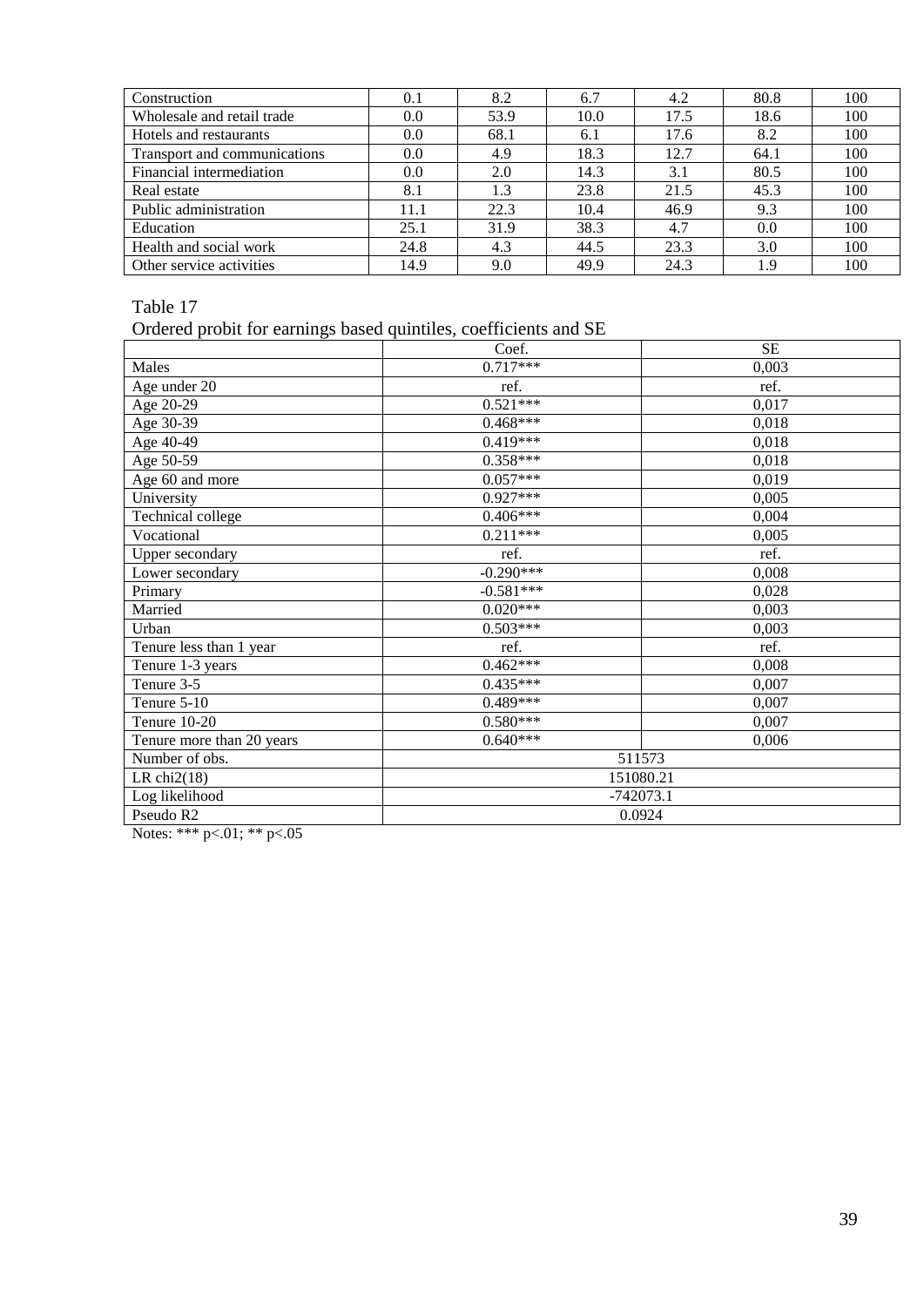Fig. 1

<sub>40</sub> 600 +  $800$  T

-422,3

-600  $-400 + -$ -200  $0$  +  $-$ 200 +

-174,4

-339,7

115,4

-126,7

 $34.7$   $\qquad$   $\qquad$ 

Absolute annual average changes in the number of workers per job quintiles, 2000-2012, the total economy

A) Job ranking – by mean years of schooling in 2000

215,6

5,5

 $\boxed{0.2000-2008}$   $\boxed{0.2008-2012}$   $\boxed{0.2000-2012}$ 



 $\boxed{\square 2000\text{-}2008\quad \blacksquare 2008\text{-}2012\quad \square 2000\text{-}2012\ ]}$ 

-102,8

B) Job ranking – by mean years of schooling in

717,8

**228,0** | |

C) Job ranking – by average monthly wage in D) Job ranking – by basic wage in 2007 2007

 $172.6$ 

 $145.6$   $147.0$   $147.0$ 

 $95,8$   $\qquad$ 



-342,6

 $-400$   $-342,0$  $-200 +$  $\circ$  +  $\circ$  +  $\circ$  +  $\circ$  +  $\circ$  +  $\circ$  +  $\circ$  +  $\circ$  +  $\circ$  +  $\circ$  +  $\circ$  +  $\circ$  +  $\circ$  +  $\circ$  +  $\circ$  +  $\circ$  +  $\circ$  +  $\circ$  +  $\circ$  +  $\circ$  +  $\circ$  +  $\circ$  +  $\circ$  +  $\circ$  +  $\circ$  +  $\circ$  +  $\circ$  +  $\circ$  +  $\circ$  +  $\circ$  +  $\circ$  +  $\circ$ 

-179,1

-288,1

683,8





E) Job ranking – by mean hourly wage in 2007

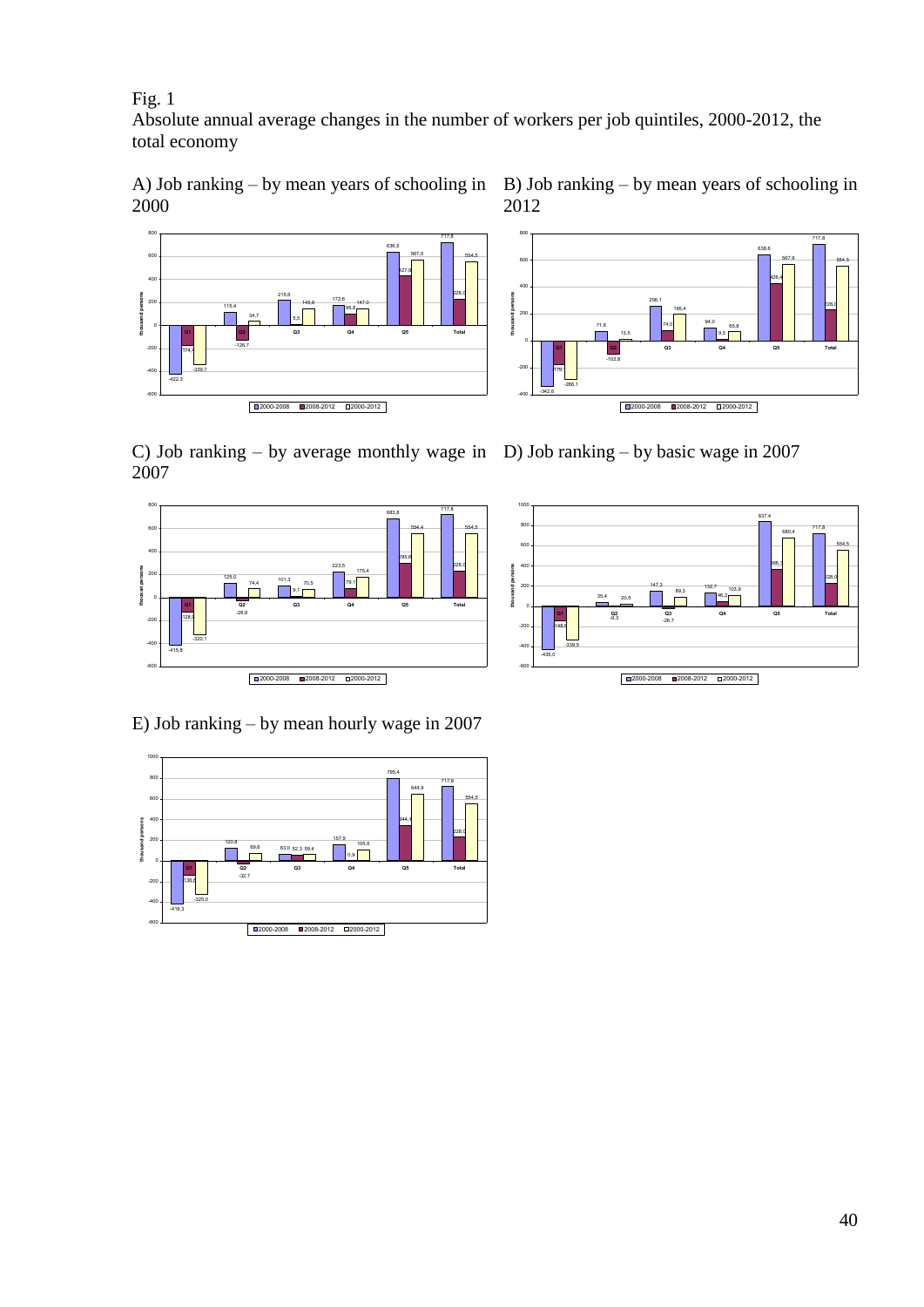Fig.  $2$ Changes in job structure by quintiles, 2000-2012, percentage points

2000







C) Job ranking – by average monthly wage in D) Job ranking – by basic wage in 2007 2007







E) Job ranking – by mean hourly wage in 2007

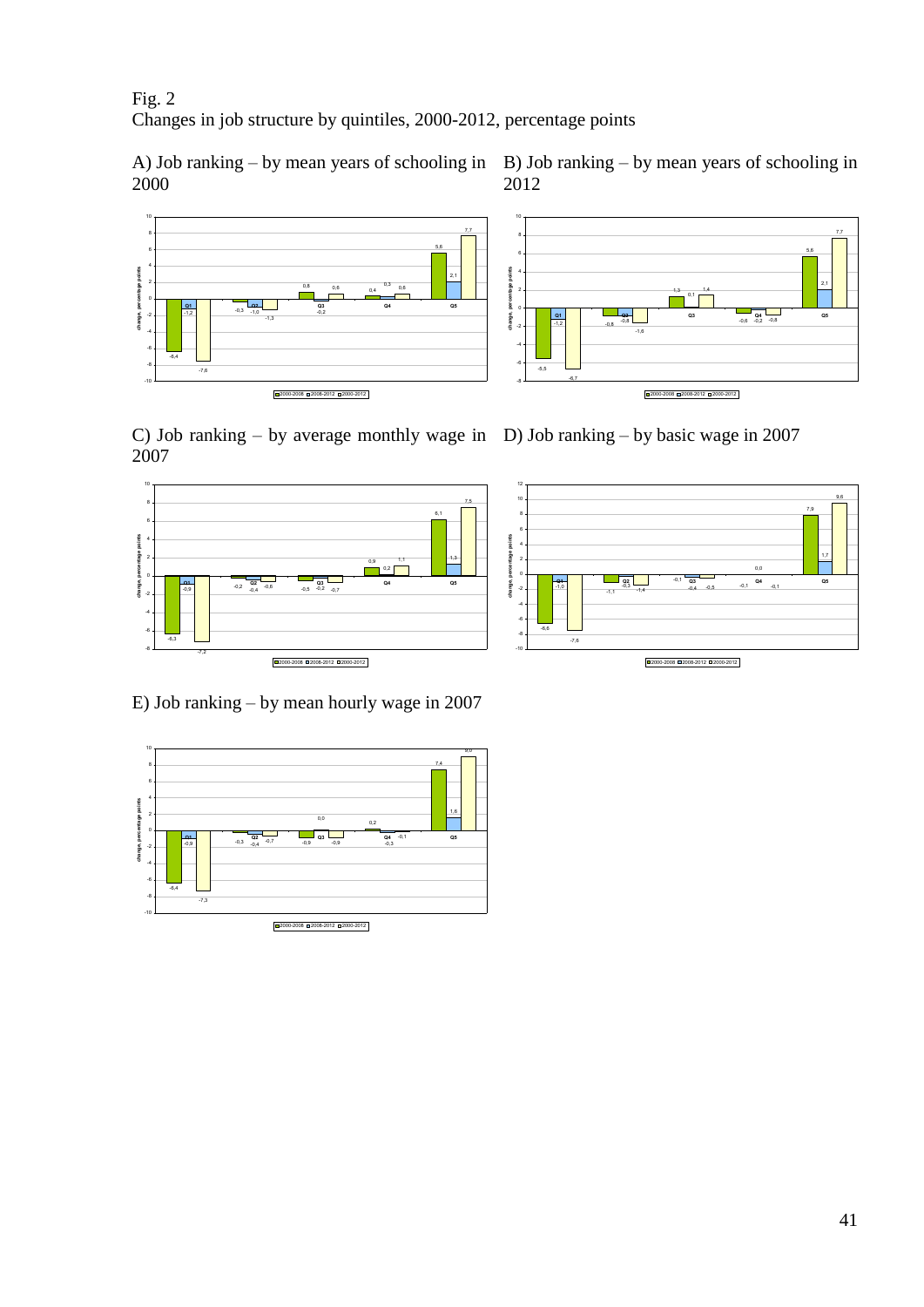## Fig. 3

Employment growth by measures of job quality and size of occupational-sectoral cells

schooling (2000) and employment growth rates  $(2000 - 2012)*$ 

2,0  $\overline{\bullet}$ y = 0,1694x - 2,2295 1,5  $R^2 = 0.1453$ 1,0  $0,5$  +  $\frac{1}{2}$ <br>  $\frac{1}{2}$ <br>  $\frac{1}{2}$ <br>  $\frac{1}{2}$ <br>  $\frac{1}{2}$ <br>  $\frac{1}{2}$ <br>  $\frac{1}{2}$ <br>  $\frac{1}{2}$ <br>  $\frac{1}{2}$ <br>  $\frac{1}{2}$ <br>  $\frac{1}{2}$ <br>  $\frac{1}{2}$ <br>  $\frac{1}{2}$ <br>  $\frac{1}{2}$ <br>  $\frac{1}{2}$ <br>  $\frac{1}{2}$ <br>  $\frac{1}{2}$ <br>  $\frac{1}{2}$ <br>  $\frac{1}{2}$ <br>  $\frac{1}{2}$ <br>  $\overline{0.0}$   $\overline{0.0}$ 9,5 **10,5 <del>10,5 12,5 1</del>2,5 14,5 12,5 12,5 12,5** 14,5 14,5 14,5 15,5 15,5 16,5 16,5 16,5 16,5 17,5 17,5 17,5 17,5 1  $-0.5$   $-1$  $-1,0$   $\longrightarrow$   $\longrightarrow$  $-1,5$   $+$  $-2,0$   $\longrightarrow$ -2,5 -3,0 -3,5

\* Cells with fewer than 10K workers are excluded.

A) Correlation between average years of B) Correlation between average monthly wage (2007) and employment growth rates (2000- 2012)\*



\* Cells with fewer than 10K workers are excluded.

## Fig. 4 Job reallocation by quintiles, thousands

A) Job ranking – by mean years of schooling in 2000



B) Job ranking – by average monthly wage in 2007

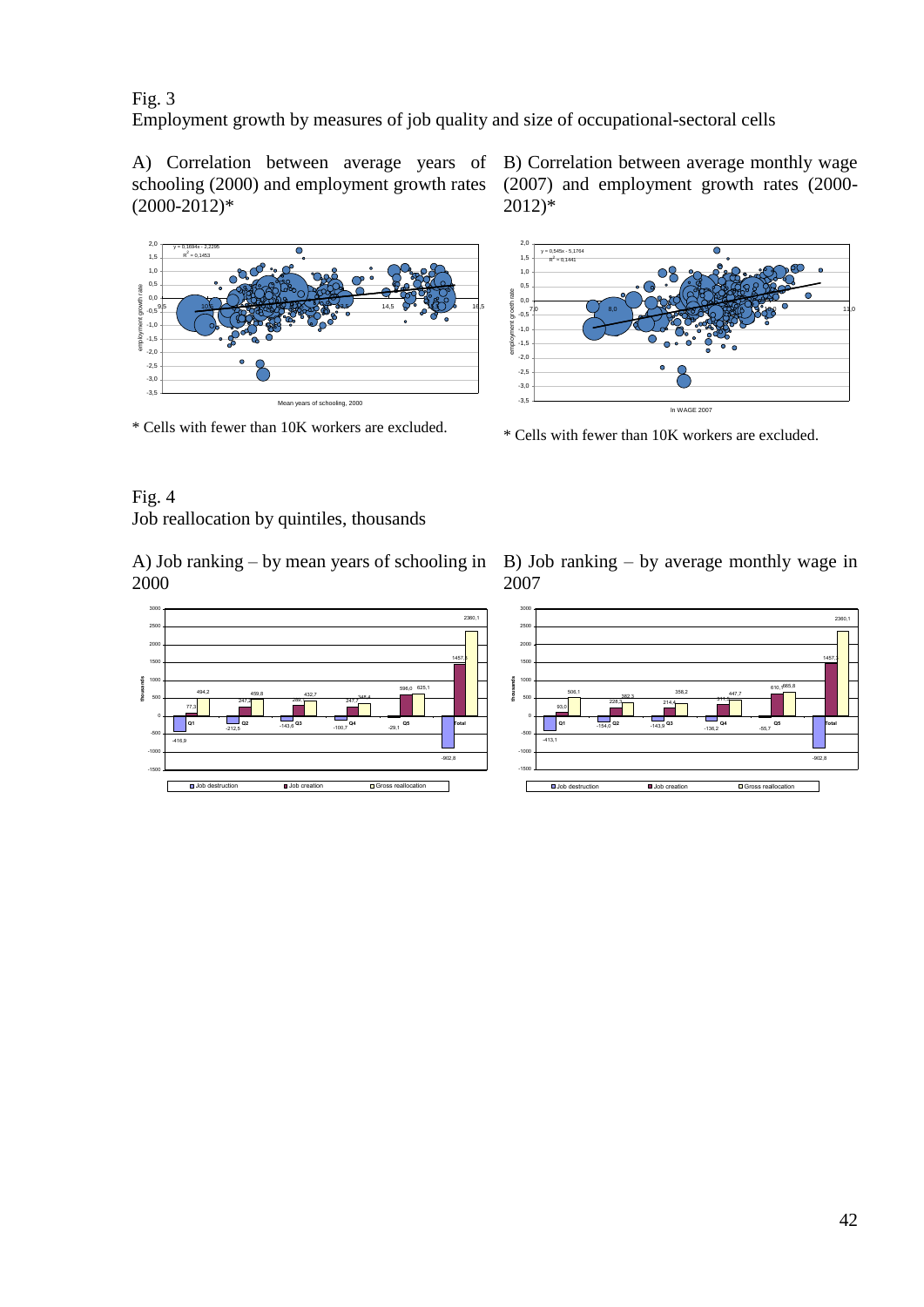## Fig. 5

Absolute annual average changes in the number of workers per job quintiles by sociodemographic groups, 2000-2012 (job ranking – by average monthly wage in 2007)



A) Males B) Females









G) Low-skilled white collars H) High-skilled blue collars



C) Young persons 15-29 D) Prime-age workers 30-49



## E) Old persons 50 and more F) High-skilled white collars



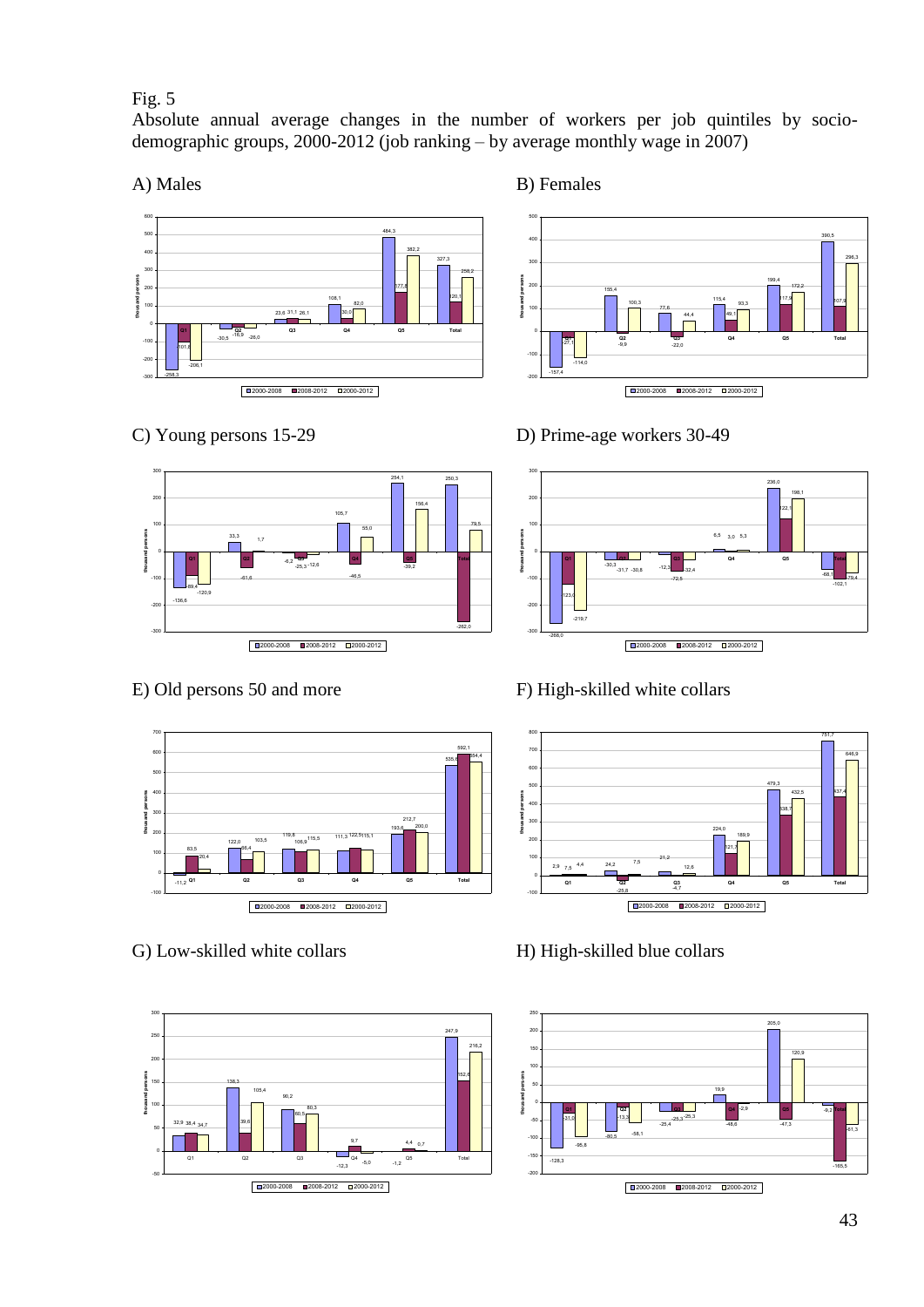## I) Low-skilled blue collars



Fig. 6

Changes in job structure by quintiles and socio-demographic characteristics, 2000-2012, percentage points (job ranking – by average monthly wage in 2007)

A) Gender B) Age



## C) Occupational groups

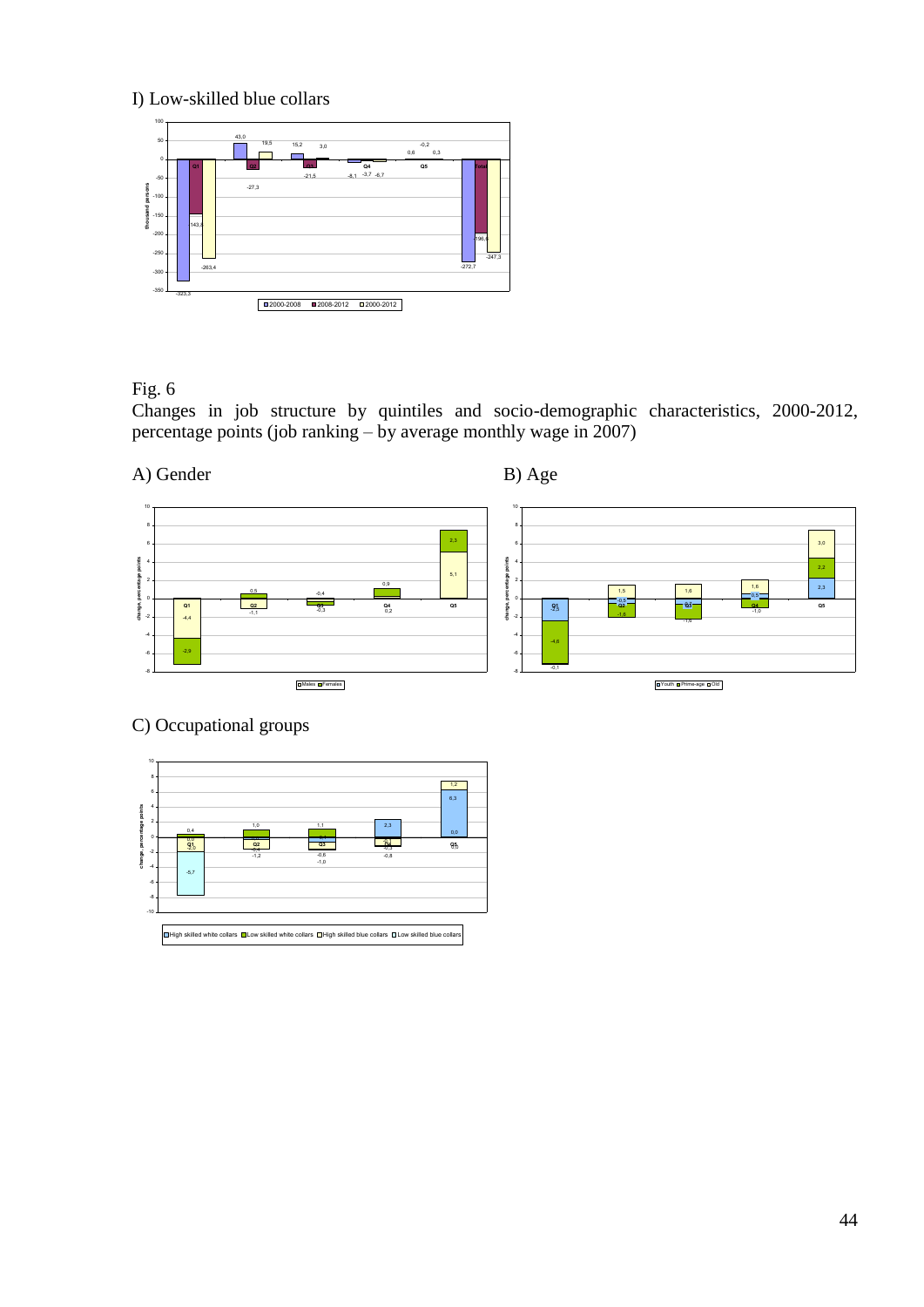Fig.7 Absolute annual average changes in the number of workers per job quintiles by sectors, 2000-2012, thousands (job ranking – by average monthly wage in 2007)

## A) Agriculture B) Construction







## E) Public sector